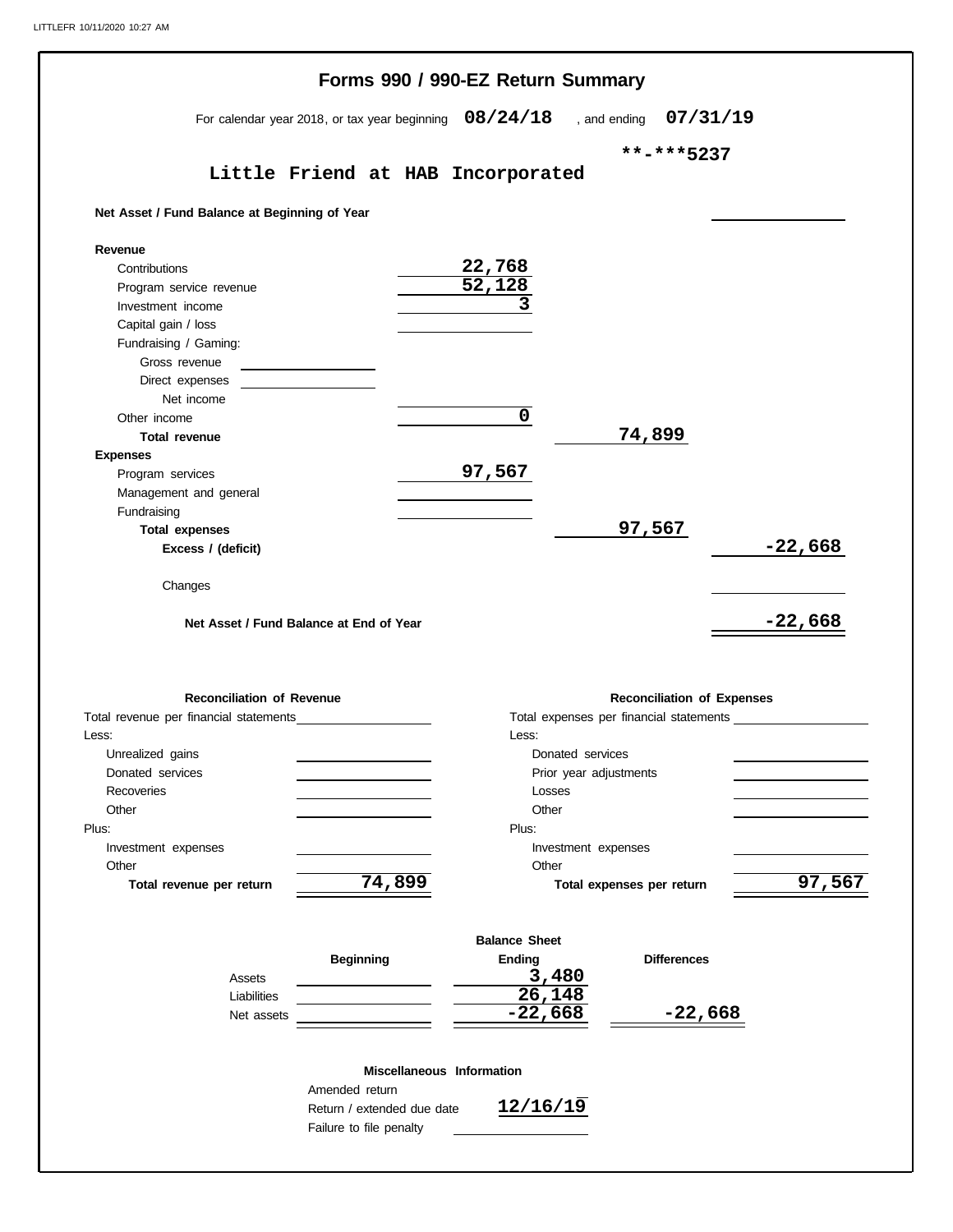#### **Electronic Filing Exempt Organization Declaration and Signature for 8453-EO**

OMB No. 1545-1879

Department of the Treasury<br>Internal Revenue Service

Name of exempt organization **Employer identification number Employer identification number** 

**, and ending**  . . . . . . . . . . . . . . . . . **For calendar year 2018, or tax year beginning** . . . . . . . . . . . . . . . . . . . . **08/24/18 07/31/19 For use with Forms 990, 990-EZ, 990-PF, 1120-POL, and 8868**

**2018**

#### **Little Friend at HAB Incorporated \*\*-\*\*\*5237**

#### **Part I Type of Return and Return Information** (Whole Dollars Only)

check the box on line **1a, 2a, 3a, 4a,** or **5a** below and the amount on that line of the return being filed with this form was blank, then leave line **1b, 2b, 3b, 4b,** or **5b,** whichever is applicable, blank (do not enter -0-). If you entered -0- on the return, then enter -0- on the applicable line below. **Do not** complete more than one line in Part I. Check the box for the type of return being filed with Form 8453-EO and enter the applicable amount, if any, from the return. If you

| 1a Form 990 check here $\mathbf{u} \times \mathbf{X}$ b Total revenue, if any (Form 990, Part VIII, column (A), line 12)  | 1 b | 74,899 |
|---------------------------------------------------------------------------------------------------------------------------|-----|--------|
| <b>b</b> Total revenue, if any (Form 990-EZ, line 9) $\ldots$ $\ldots$ $\ldots$<br>2a Form 990-EZ check here $\mathbf{u}$ |     |        |
| <b>b</b> Total tax (Form 1120-POL, line 22)<br>3a Form 1120-POL check here u                                              |     |        |
| 4a Form 990-PF check here $\mathbf{u}$  <br><b>b</b> Tax based on investment income (Form 990-PF, Part VI, line 5) 4b     |     |        |
| 5a Form 8868 check here $\mathbf{u}$    <br><b>b Balance due</b> (Form 8868, line 3c)                                     |     |        |
|                                                                                                                           |     |        |

#### **Part II Declaration of Officer**

**6** I authorize the U.S. Treasury and its designated Financial Agent to initiate an Automated Clearing House (ACH) electronic funds withdrawal (direct debit) entry to the financial institution account indicated in the tax preparation software for payment of the organization's federal taxes owed on this return, and the financial institution to debit the entry to this account. To revoke a payment, I must contact the U.S. Treasury Financial Agent at 1-888-353-4537 no later than 2 business days prior to the payment (settlement) date. I also authorize the financial institutions involved in the processing of the electronic payment of taxes to receive confidential information necessary to answer inquiries and resolve issues related to the payment.

If a copy of this return is being filed with a state agency(ies) regulating charities as part of the IRS Fed/State program, I certify that I executed the electronic disclosure consent contained within this return allowing disclosure by the IRS of this Form 990/990-EZ/ 990-PF (as specifically identified in Part I above) to the selected state agency(ies).

Under penalties of perjury, I declare that I am an officer of the above named organization and that I have examined a copy of the organization's 2018 electronic return and accompanying schedules and statements, and, to the best of my knowledge and belief, they are true, correct, and complete. I further declare that the amount in Part I above is the amount shown on the copy of the organization's electronic return. I consent to allow my intermediate service provider, transmitter, or electronic return originator (ERO) to send the organization's return to the IRS and to receive from the IRS **(a)** an acknowledgement of receipt or reason for rejection of the transmission, **(b)** the reason for any delay in processing the return or refund, and **(c)** the date of any refund.

| Sign |                      |      | Chair<br>Director and |
|------|----------------------|------|-----------------------|
| Here | Signature of officer | Date | Title                 |

#### **Part III Declaration of Electronic Return Originator (ERO) and Paid Preparer** (see instructions)

I declare that I have reviewed the above organization's return and that the entries on Form 8453-EO are complete and correct to the best of my knowledge. If I am only a collector, I am not responsible for reviewing the return and only declare that this form accurately reflects the data on the return. The organization officer will have signed this form before I submit the return. I will give the officer a copy of all forms and information to be filed with the IRS, and have followed all other requirements in Pub. 4163, Modernized e-File (MeF) Information for Authorized IRS *e-file* Providers for Business Returns. If I am also the Paid Preparer, under penalties of perjury I declare that I have examined the above organization's return and accompanying schedules and statements, and, to the best of my knowledge and belief, they are true, correct, and complete. This Paid Preparer declaration is based on all information of which I have any knowledge.

| <b>ERO's</b>                                                                                                                                            | ERO's<br>signature                                                                                                                         |  |      |                |  |  |  | Date                            |  | Check if<br>also paid<br>preparer | $\overline{\textbf{x}}$ | Check if<br>self-<br>employed |           | ERO's SSN or PTIN<br>********* |
|---------------------------------------------------------------------------------------------------------------------------------------------------------|--------------------------------------------------------------------------------------------------------------------------------------------|--|------|----------------|--|--|--|---------------------------------|--|-----------------------------------|-------------------------|-------------------------------|-----------|--------------------------------|
| <b>Use</b>                                                                                                                                              | Firm's name (or                                                                                                                            |  | The  | Forde Firm LLC |  |  |  |                                 |  |                                   |                         |                               | EIN       |                                |
| Only                                                                                                                                                    | yours if self-employed),<br>address, and ZIP code                                                                                          |  | 5150 |                |  |  |  | Belfort Rd. B Jacksony FL 32256 |  |                                   |                         |                               | Phone no. | 904-725-5832                   |
| Under penalties of perjury, I declare that I have examined the above return and accompanying schedules and statements, and, to the best of my knowledge |                                                                                                                                            |  |      |                |  |  |  |                                 |  |                                   |                         |                               |           |                                |
|                                                                                                                                                         | and belief they are true correct and complete. Declaration of preparer is based on all information of which the preparer bas any knowledge |  |      |                |  |  |  |                                 |  |                                   |                         |                               |           |                                |

| and policit they are tract correct, and complete. Docidiation or proparer to bacca on all linemater or minor the proparer nac any hiromotique |                            |                      |           |                                         |  |  |  |  |  |  |
|-----------------------------------------------------------------------------------------------------------------------------------------------|----------------------------|----------------------|-----------|-----------------------------------------|--|--|--|--|--|--|
| Paid                                                                                                                                          | Print/Type preparer's name | Preparer's signature | Date      | Check if<br>PTIN<br>l self-<br>employed |  |  |  |  |  |  |
| Preparer<br><b>Use Only</b>                                                                                                                   | Firm's name                |                      |           | Firm's EIN                              |  |  |  |  |  |  |
|                                                                                                                                               | Firm's address             |                      | Phone no. |                                         |  |  |  |  |  |  |
|                                                                                                                                               |                            |                      |           |                                         |  |  |  |  |  |  |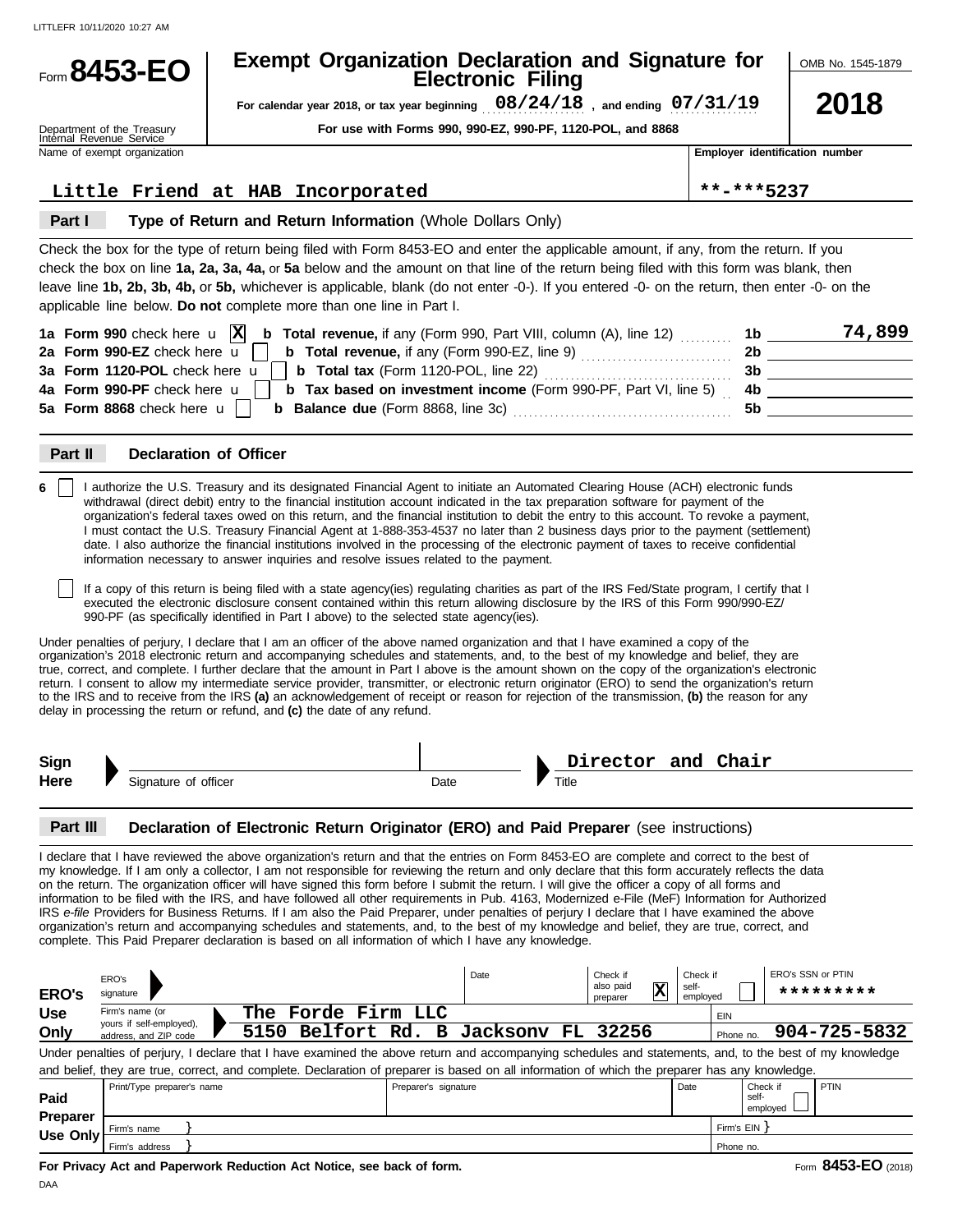Department of the Treasury<br>Internal Boyonya Service

Form

**u** Do not enter social security numbers on this form as it may be made public. **990 1990 2018 Depending Solution Solution Solution Script Script Script Script Script Prom Income Tax 1947(a)(1)** of the Internal Revenue Code (except private foundations)

OMB No. 1545-0047

| ---                   |  |
|-----------------------|--|
| <b>Open to Public</b> |  |
|                       |  |
| <b>Inspection</b>     |  |

|                                |                | Internal Revenue Service               |                                                                                                                                                                            |                                   |                      | <b>u</b> Go to www.irs.gov/Form990 for instructions and the latest information. |          |  |                                                 |                                            |                     |                                            | <b>Inspection</b>                               |           |  |
|--------------------------------|----------------|----------------------------------------|----------------------------------------------------------------------------------------------------------------------------------------------------------------------------|-----------------------------------|----------------------|---------------------------------------------------------------------------------|----------|--|-------------------------------------------------|--------------------------------------------|---------------------|--------------------------------------------|-------------------------------------------------|-----------|--|
|                                |                |                                        | For the 2018 calendar year, or tax year beginning 08/24/18                                                                                                                 |                                   |                      | , and ending                                                                    | 07/31/19 |  |                                                 |                                            |                     |                                            |                                                 |           |  |
|                                |                | <b>B</b> Check if applicable:          | C Name of organization                                                                                                                                                     |                                   |                      |                                                                                 |          |  |                                                 |                                            |                     |                                            | D Employer identification number                |           |  |
|                                | Address change |                                        |                                                                                                                                                                            | Little Friend at HAB Incorporated |                      |                                                                                 |          |  |                                                 |                                            |                     |                                            |                                                 |           |  |
|                                |                |                                        | Doing business as                                                                                                                                                          |                                   |                      |                                                                                 |          |  |                                                 |                                            |                     | **-***5237                                 |                                                 |           |  |
|                                | Name change    |                                        | Number and street (or P.O. box if mail is not delivered to street address)                                                                                                 |                                   |                      |                                                                                 |          |  | Room/suite                                      |                                            |                     | E Telephone number                         |                                                 |           |  |
| X                              | Initial return |                                        | 4001 Hendricks Ave                                                                                                                                                         |                                   |                      |                                                                                 |          |  |                                                 |                                            |                     |                                            |                                                 |           |  |
|                                | Final return/  |                                        | City or town, state or province, country, and ZIP or foreign postal code                                                                                                   |                                   |                      |                                                                                 |          |  |                                                 |                                            |                     |                                            |                                                 |           |  |
|                                | terminated     |                                        | <b>JACKSONVILLE</b>                                                                                                                                                        |                                   | FL 32207             |                                                                                 |          |  |                                                 |                                            | G Gross receipts \$ |                                            |                                                 | 74,899    |  |
|                                | Amended return |                                        | F Name and address of principal officer:                                                                                                                                   |                                   |                      |                                                                                 |          |  |                                                 |                                            |                     |                                            |                                                 |           |  |
|                                |                | Application pending                    | Mason, Juliette                                                                                                                                                            |                                   |                      |                                                                                 |          |  | $H(a)$ Is this a group return for subordinates? |                                            |                     |                                            | Yes                                             | X No      |  |
|                                |                |                                        | 947 Greenridge Rd                                                                                                                                                          |                                   |                      |                                                                                 |          |  |                                                 | Yes<br>H(b) Are all subordinates included? |                     |                                            |                                                 |           |  |
|                                |                |                                        | Jacksonville                                                                                                                                                               |                                   |                      | FL 32207                                                                        |          |  |                                                 |                                            |                     | If "No," attach a list. (see instructions) |                                                 |           |  |
|                                |                |                                        |                                                                                                                                                                            |                                   |                      |                                                                                 |          |  |                                                 |                                            |                     |                                            |                                                 |           |  |
|                                |                | Tax-exempt status:                     | $X = 501(c)(3)$<br>https://www.littlefriendsathab.com                                                                                                                      | 501(c)<br>$($ ) $t$ (insert no.)  |                      | 4947(a)(1) or                                                                   | 527      |  |                                                 |                                            |                     |                                            |                                                 |           |  |
| J                              | Website: U     |                                        | H(c) Group exemption number U                                                                                                                                              |                                   |                      |                                                                                 |          |  |                                                 |                                            |                     |                                            |                                                 |           |  |
| κ                              |                | Form of organization:                  | $\mathbf{X}$ Corporation<br>Trust                                                                                                                                          | Association                       | Other <sub>u</sub>   |                                                                                 |          |  | L Year of formation: 2018                       |                                            |                     |                                            | <b>M</b> State of legal domicile: $\mathbf{FL}$ |           |  |
|                                | Part I         | <b>Summary</b>                         |                                                                                                                                                                            |                                   |                      |                                                                                 |          |  |                                                 |                                            |                     |                                            |                                                 |           |  |
|                                |                |                                        |                                                                                                                                                                            |                                   |                      |                                                                                 |          |  |                                                 |                                            |                     |                                            |                                                 |           |  |
|                                |                | See Schedule O                         |                                                                                                                                                                            |                                   |                      |                                                                                 |          |  |                                                 |                                            |                     |                                            |                                                 |           |  |
| Governance                     |                |                                        |                                                                                                                                                                            |                                   |                      |                                                                                 |          |  |                                                 |                                            |                     |                                            |                                                 |           |  |
|                                |                |                                        |                                                                                                                                                                            |                                   |                      |                                                                                 |          |  |                                                 |                                            |                     |                                            |                                                 |           |  |
|                                |                |                                        | 2 Check this box $\mathbf{u}$ if the organization discontinued its operations or disposed of more than 25% of its net assets.                                              |                                   |                      |                                                                                 |          |  |                                                 |                                            |                     |                                            |                                                 |           |  |
|                                |                |                                        |                                                                                                                                                                            |                                   |                      |                                                                                 |          |  |                                                 |                                            | 3                   | 5                                          |                                                 |           |  |
| න්                             |                |                                        |                                                                                                                                                                            |                                   |                      |                                                                                 |          |  |                                                 |                                            |                     | 5                                          |                                                 |           |  |
| Activities                     |                |                                        |                                                                                                                                                                            |                                   |                      |                                                                                 |          |  |                                                 |                                            |                     |                                            |                                                 |           |  |
|                                |                |                                        |                                                                                                                                                                            |                                   |                      |                                                                                 |          |  |                                                 |                                            |                     | 0                                          |                                                 |           |  |
|                                |                |                                        | 6 Total number of volunteers (estimate if necessary)                                                                                                                       |                                   |                      |                                                                                 |          |  |                                                 |                                            | 6                   | 0                                          |                                                 |           |  |
|                                |                |                                        |                                                                                                                                                                            |                                   |                      |                                                                                 |          |  |                                                 |                                            | 7a                  |                                            |                                                 | 0         |  |
|                                |                |                                        |                                                                                                                                                                            |                                   |                      |                                                                                 |          |  |                                                 |                                            | 7b                  |                                            |                                                 | 0         |  |
|                                |                |                                        |                                                                                                                                                                            |                                   |                      |                                                                                 |          |  | Prior Year                                      |                                            |                     |                                            | Current Year                                    |           |  |
|                                |                |                                        |                                                                                                                                                                            |                                   |                      |                                                                                 |          |  |                                                 |                                            |                     |                                            |                                                 | 22,768    |  |
| Revenue                        |                |                                        | 9 Program service revenue (Part VIII, line 2g)                                                                                                                             |                                   |                      |                                                                                 |          |  |                                                 |                                            |                     |                                            |                                                 | 52,128    |  |
|                                |                |                                        |                                                                                                                                                                            |                                   |                      |                                                                                 |          |  |                                                 |                                            |                     |                                            |                                                 | 3         |  |
|                                |                |                                        | 11 Other revenue (Part VIII, column (A), lines 5, 6d, 8c, 9c, 10c, and 11e)                                                                                                |                                   |                      |                                                                                 |          |  |                                                 |                                            |                     |                                            |                                                 | 0         |  |
|                                |                |                                        | 12 Total revenue – add lines 8 through 11 (must equal Part VIII, column (A), line 12)                                                                                      |                                   |                      |                                                                                 |          |  |                                                 |                                            |                     |                                            |                                                 | 74,899    |  |
|                                |                |                                        | 13 Grants and similar amounts paid (Part IX, column (A), lines 1-3)                                                                                                        |                                   |                      |                                                                                 |          |  |                                                 |                                            |                     |                                            |                                                 |           |  |
|                                |                |                                        | 14 Benefits paid to or for members (Part IX, column (A), line 4)                                                                                                           |                                   |                      |                                                                                 |          |  |                                                 |                                            |                     |                                            |                                                 | 0         |  |
|                                |                |                                        | 15 Salaries, other compensation, employee benefits (Part IX, column (A), lines 5-10)                                                                                       |                                   |                      |                                                                                 |          |  |                                                 |                                            |                     |                                            |                                                 | 87,213    |  |
|                                |                |                                        |                                                                                                                                                                            |                                   |                      |                                                                                 |          |  |                                                 |                                            |                     |                                            |                                                 | 0         |  |
| enses                          |                |                                        |                                                                                                                                                                            |                                   |                      |                                                                                 |          |  |                                                 |                                            |                     |                                            |                                                 |           |  |
| Еxр                            |                |                                        | <b>b</b> Total fundraising expenses (Part IX, column (D), line 25) <b>u</b>                                                                                                |                                   |                      |                                                                                 |          |  |                                                 |                                            |                     |                                            |                                                 |           |  |
|                                |                |                                        | 17 Other expenses (Part IX, column (A), lines 11a-11d, 11f-24e)                                                                                                            |                                   |                      |                                                                                 |          |  |                                                 |                                            |                     |                                            |                                                 | 10,354    |  |
|                                |                |                                        | 18 Total expenses. Add lines 13-17 (must equal Part IX, column (A), line 25)                                                                                               |                                   |                      |                                                                                 |          |  |                                                 |                                            |                     |                                            |                                                 | 97,567    |  |
|                                |                |                                        | 19 Revenue less expenses. Subtract line 18 from line 12                                                                                                                    |                                   |                      |                                                                                 |          |  |                                                 |                                            |                     |                                            |                                                 | $-22,668$ |  |
| Net Assets or<br>Fund Balances |                |                                        |                                                                                                                                                                            |                                   |                      |                                                                                 |          |  | Beginning of Current Year                       |                                            |                     |                                            | End of Year                                     |           |  |
|                                |                | 20 Total assets (Part X, line 16)      |                                                                                                                                                                            |                                   |                      |                                                                                 |          |  |                                                 |                                            | 0                   |                                            |                                                 | 3,480     |  |
|                                |                | 21 Total liabilities (Part X, line 26) |                                                                                                                                                                            |                                   |                      |                                                                                 |          |  |                                                 |                                            | 0                   |                                            |                                                 | 26,148    |  |
|                                |                |                                        |                                                                                                                                                                            |                                   |                      |                                                                                 |          |  |                                                 |                                            | 0                   |                                            |                                                 | $-22,668$ |  |
|                                | Part II        | <b>Signature Block</b>                 |                                                                                                                                                                            |                                   |                      |                                                                                 |          |  |                                                 |                                            |                     |                                            |                                                 |           |  |
|                                |                |                                        | Under penalties of perjury, I declare that I have examined this return, including accompanying schedules and statements, and to the best of my knowledge and belief, it is |                                   |                      |                                                                                 |          |  |                                                 |                                            |                     |                                            |                                                 |           |  |
|                                |                |                                        | true, correct, and complete. Declaration of preparer (other than officer) is based on all information of which preparer has any knowledge.                                 |                                   |                      |                                                                                 |          |  |                                                 |                                            |                     |                                            |                                                 |           |  |
|                                |                |                                        |                                                                                                                                                                            |                                   |                      |                                                                                 |          |  |                                                 |                                            |                     |                                            |                                                 |           |  |
| Sign                           |                | Signature of officer                   |                                                                                                                                                                            |                                   |                      |                                                                                 |          |  |                                                 |                                            | Date                |                                            |                                                 |           |  |
|                                |                |                                        | Juliette                                                                                                                                                                   |                                   |                      |                                                                                 |          |  | Director and Chair                              |                                            |                     |                                            |                                                 |           |  |
| Here                           |                | Mason,                                 |                                                                                                                                                                            |                                   |                      |                                                                                 |          |  |                                                 |                                            |                     |                                            |                                                 |           |  |
|                                |                |                                        | Type or print name and title                                                                                                                                               |                                   |                      |                                                                                 |          |  |                                                 |                                            |                     |                                            |                                                 |           |  |
|                                |                | Print/Type preparer's name             |                                                                                                                                                                            |                                   | Preparer's signature |                                                                                 |          |  | Date                                            |                                            | Check               |                                            | PTIN                                            |           |  |
| Paid                           |                | Linda Forde                            |                                                                                                                                                                            |                                   |                      |                                                                                 |          |  |                                                 | $10/11/20$ self-employed                   |                     |                                            | *********                                       |           |  |
|                                | Preparer       | Firm's name                            |                                                                                                                                                                            | The Forde Firm LLC                |                      |                                                                                 |          |  |                                                 | Firm's $EIN$ }                             |                     |                                            |                                                 |           |  |
|                                | Use Only       |                                        |                                                                                                                                                                            | 5150 Belfort Rd.                  |                      | <b>Bldg 300</b>                                                                 |          |  |                                                 |                                            |                     |                                            |                                                 |           |  |
|                                |                | Firm's address                         |                                                                                                                                                                            | Jacksonville, FL                  |                      | 32256                                                                           |          |  |                                                 | Phone no.                                  |                     |                                            | 904-725-5832                                    |           |  |
|                                |                |                                        | May the IRS discuss this return with the preparer shown above? (see instructions)                                                                                          |                                   |                      |                                                                                 |          |  |                                                 |                                            |                     |                                            | <b>Yes</b>                                      | No        |  |

| Sign<br>Here |                            | Signature of officer<br>Mason, | Juliette                                                                          |                           | Director and Chair |      |            | Date                     |              |           |
|--------------|----------------------------|--------------------------------|-----------------------------------------------------------------------------------|---------------------------|--------------------|------|------------|--------------------------|--------------|-----------|
|              |                            | Type or print name and title   |                                                                                   |                           |                    |      |            |                          |              |           |
|              | Print/Type preparer's name |                                |                                                                                   | Preparer's signature      |                    | Date |            | Check                    | PTIN         |           |
| Paid         | Linda Forde                |                                |                                                                                   |                           |                    |      |            | $10/11/20$ self-employed | *********    |           |
| Preparer     | Firm's name                |                                | The Forde Firm LLC                                                                |                           |                    |      | Firm's EIN |                          |              |           |
| Use Only     |                            |                                |                                                                                   | 5150 Belfort Rd. Bldg 300 |                    |      |            |                          |              |           |
|              | Firm's address             |                                | Jacksonville, FL 32256                                                            |                           |                    |      | Phone no.  |                          | 904-725-5832 |           |
|              |                            |                                | May the IRS discuss this return with the preparer shown above? (see instructions) |                           |                    |      |            |                          | <b>Yes</b>   | <b>No</b> |
|              |                            |                                | Fax Bananceal: Badrietten, Aat Nation, and the accessor instrumetors.             |                           |                    |      |            |                          |              | nnn.      |

**For**<br>DAA **For Paperwork Reduction Act Notice, see the separate instructions.**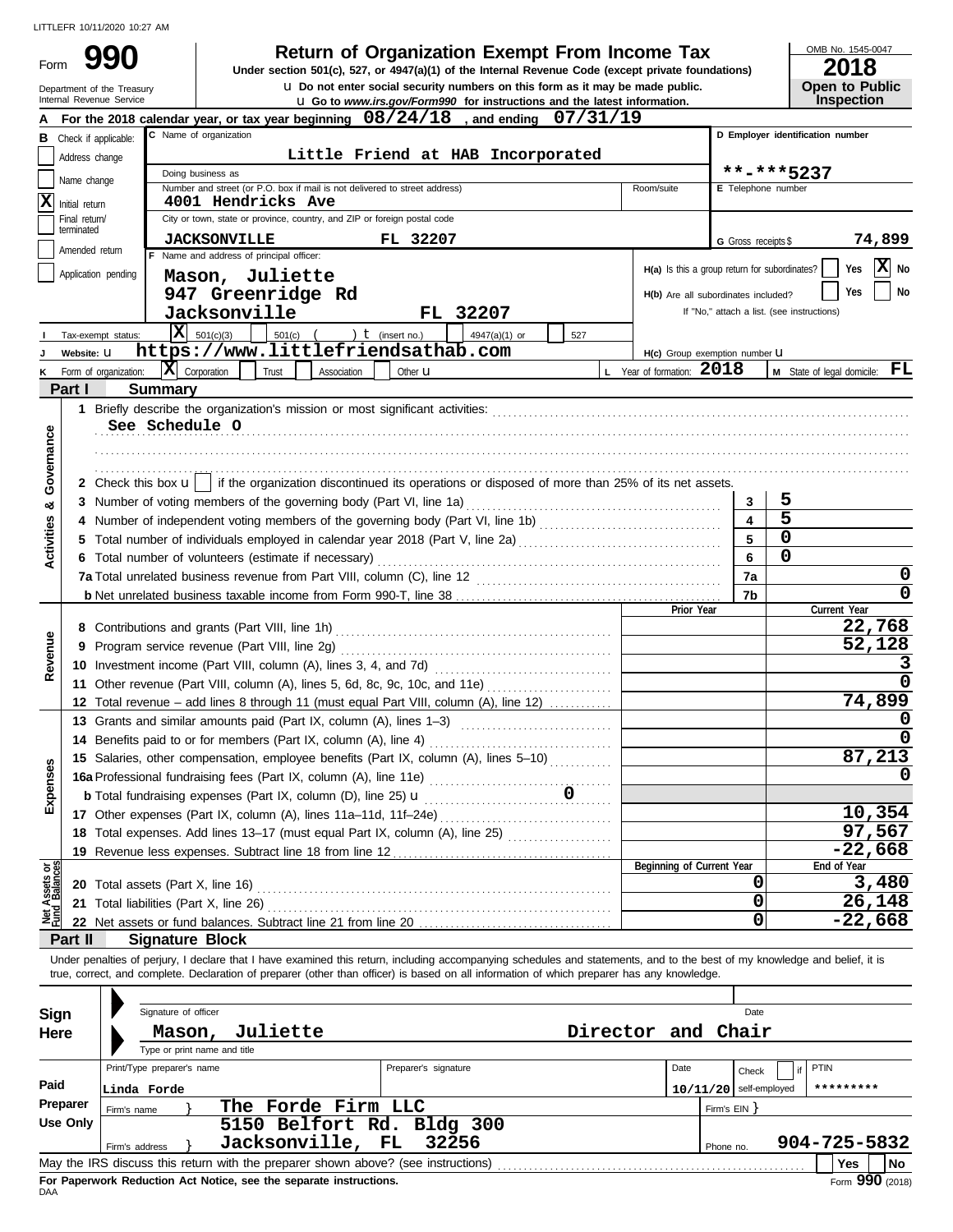|                | Form 990 (2018) Little Friend at HAB Incorporated                                                                                                          |                        | **-***5237  |               | Page 2                             |
|----------------|------------------------------------------------------------------------------------------------------------------------------------------------------------|------------------------|-------------|---------------|------------------------------------|
| Part III       | <b>Statement of Program Service Accomplishments</b>                                                                                                        |                        |             |               | $\boxed{\mathbf{x}}$               |
|                | 1 Briefly describe the organization's mission:                                                                                                             |                        |             |               |                                    |
| See Schedule O |                                                                                                                                                            |                        |             |               |                                    |
|                |                                                                                                                                                            |                        |             |               |                                    |
|                |                                                                                                                                                            |                        |             |               |                                    |
|                |                                                                                                                                                            |                        |             |               |                                    |
| $\mathbf{2}$   | Did the organization undertake any significant program services during the year which were not listed on the                                               |                        |             |               |                                    |
|                |                                                                                                                                                            |                        |             |               | $\Box$ Yes $\boxed{\mathbf{X}}$ No |
| 3              | If "Yes," describe these new services on Schedule O.<br>Did the organization cease conducting, or make significant changes in how it conducts, any program |                        |             |               |                                    |
| services?      |                                                                                                                                                            |                        |             |               | $\Box$ Yes $\boxed{\mathbf{X}}$ No |
|                | If "Yes," describe these changes on Schedule O.                                                                                                            |                        |             |               |                                    |
|                | Describe the organization's program service accomplishments for each of its three largest program services, as measured by                                 |                        |             |               |                                    |
|                | expenses. Section 501(c)(3) and 501(c)(4) organizations are required to report the amount of grants and allocations to others,                             |                        |             |               |                                    |
|                | the total expenses, and revenue, if any, for each program service reported.                                                                                |                        |             |               |                                    |
|                |                                                                                                                                                            |                        |             |               |                                    |
|                |                                                                                                                                                            |                        |             |               |                                    |
|                | Childcare program available to serve the needs of parents and                                                                                              |                        |             |               |                                    |
|                | children in the community with age specific criteria for children ranging<br>from infant to voluntary pre-kindergarten.                                    |                        |             |               |                                    |
|                |                                                                                                                                                            |                        |             |               |                                    |
|                |                                                                                                                                                            |                        |             |               |                                    |
|                |                                                                                                                                                            |                        |             |               |                                    |
|                |                                                                                                                                                            |                        |             |               |                                    |
|                |                                                                                                                                                            |                        |             |               |                                    |
|                |                                                                                                                                                            |                        |             |               |                                    |
|                |                                                                                                                                                            |                        |             |               |                                    |
|                |                                                                                                                                                            |                        |             |               |                                    |
|                |                                                                                                                                                            |                        |             |               |                                    |
| N/A            |                                                                                                                                                            |                        |             |               |                                    |
|                |                                                                                                                                                            |                        |             |               |                                    |
|                |                                                                                                                                                            |                        |             |               |                                    |
|                |                                                                                                                                                            |                        |             |               |                                    |
|                |                                                                                                                                                            |                        |             |               |                                    |
|                |                                                                                                                                                            |                        |             |               |                                    |
|                |                                                                                                                                                            |                        |             |               |                                    |
|                |                                                                                                                                                            |                        |             |               |                                    |
|                |                                                                                                                                                            |                        |             |               |                                    |
|                |                                                                                                                                                            |                        |             |               |                                    |
|                |                                                                                                                                                            |                        |             |               |                                    |
| 4c (Code:      | $(1, 1, 1, 1, 1, 1)$ (Expenses \$                                                                                                                          | including grants of \$ |             | ) (Revenue \$ |                                    |
| N/A            |                                                                                                                                                            |                        |             |               |                                    |
|                |                                                                                                                                                            |                        |             |               |                                    |
|                |                                                                                                                                                            |                        |             |               |                                    |
|                |                                                                                                                                                            |                        |             |               |                                    |
|                |                                                                                                                                                            |                        |             |               |                                    |
|                |                                                                                                                                                            |                        |             |               |                                    |
|                |                                                                                                                                                            |                        |             |               |                                    |
|                |                                                                                                                                                            |                        |             |               |                                    |
|                |                                                                                                                                                            |                        |             |               |                                    |
|                |                                                                                                                                                            |                        |             |               |                                    |
|                |                                                                                                                                                            |                        |             |               |                                    |
|                | 4d Other program services (Describe in Schedule O.)                                                                                                        |                        |             |               |                                    |
| (Expenses \$   |                                                                                                                                                            | including grants of \$ | (Revenue \$ |               |                                    |
|                | 4e Total program service expenses u                                                                                                                        | 97,567                 |             |               |                                    |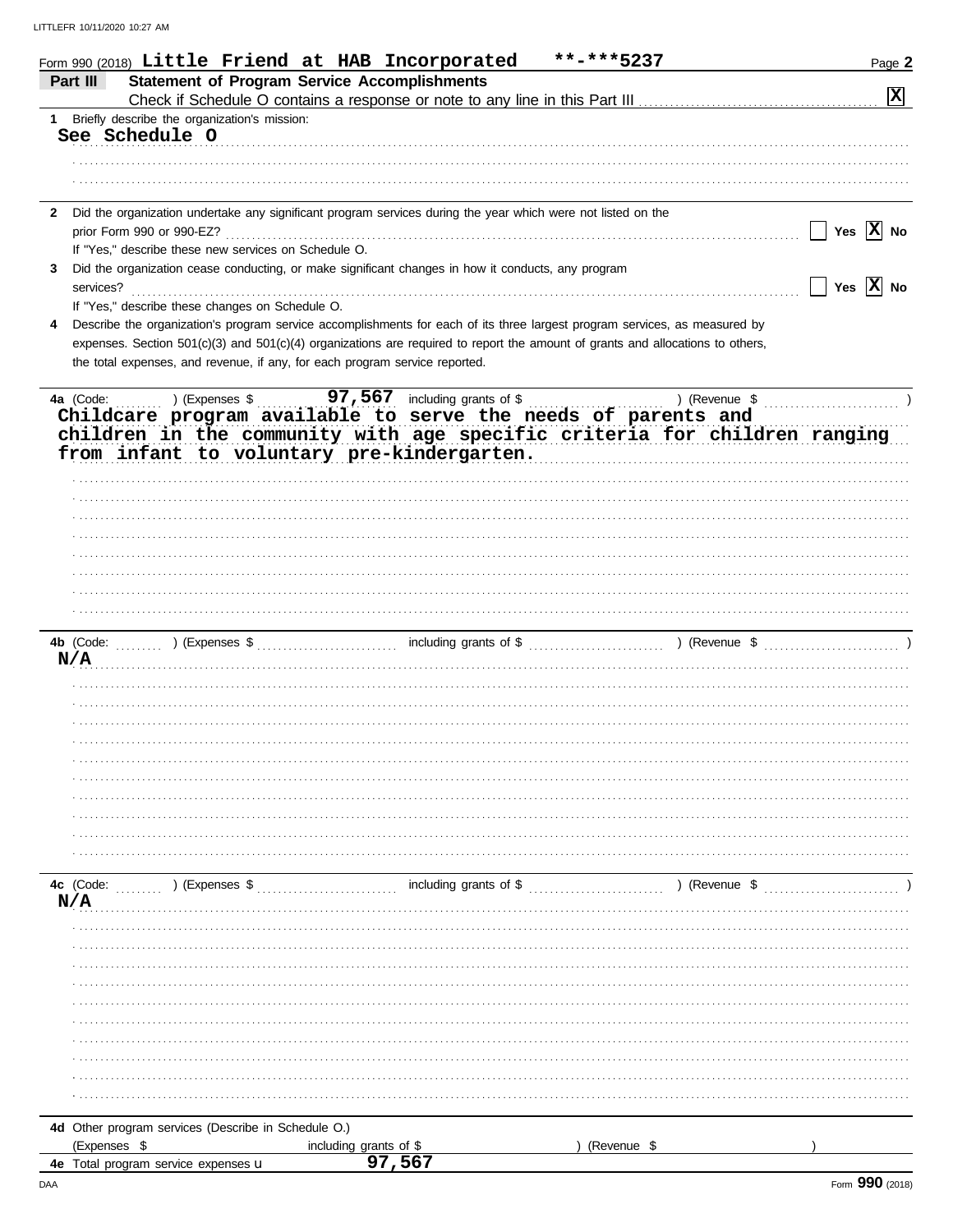### **Part IV Checklist of Required Schedules** Form 990 (2018) Page **3 Little Friend at HAB Incorporated \*\*-\*\*\*5237**

|     | noonnot or noquirou conouur                                                                                                                          |                 |          |             |
|-----|------------------------------------------------------------------------------------------------------------------------------------------------------|-----------------|----------|-------------|
| 1   | Is the organization described in section $501(c)(3)$ or $4947(a)(1)$ (other than a private foundation)? If "Yes,"<br>complete Schedule A             | 1               | Yes<br>X | No          |
| 2   | Is the organization required to complete Schedule B, Schedule of Contributors (see instructions)?                                                    | $\mathbf{2}$    |          | X           |
| 3   | Did the organization engage in direct or indirect political campaign activities on behalf of or in opposition to                                     |                 |          |             |
|     | candidates for public office? If "Yes," complete Schedule C, Part I                                                                                  | 3               |          | X           |
| 4   | Section 501(c)(3) organizations. Did the organization engage in lobbying activities, or have a section 501(h)                                        |                 |          |             |
|     | election in effect during the tax year? If "Yes," complete Schedule C, Part II                                                                       | 4               |          | X           |
| 5   | Is the organization a section $501(c)(4)$ , $501(c)(5)$ , or $501(c)(6)$ organization that receives membership dues,                                 |                 |          |             |
|     | assessments, or similar amounts as defined in Revenue Procedure 98-19? If "Yes," complete Schedule C, Part III                                       | 5               |          | x           |
| 6   | Did the organization maintain any donor advised funds or any similar funds or accounts for which donors                                              |                 |          |             |
|     | have the right to provide advice on the distribution or investment of amounts in such funds or accounts? If                                          |                 |          |             |
|     | "Yes," complete Schedule D, Part I                                                                                                                   | 6               |          | x           |
| 7   | Did the organization receive or hold a conservation easement, including easements to preserve open space,                                            |                 |          |             |
|     | the environment, historic land areas, or historic structures? If "Yes," complete Schedule D, Part II                                                 | 7               |          | x           |
| 8   | Did the organization maintain collections of works of art, historical treasures, or other similar assets? If "Yes,"<br>complete Schedule D, Part III | 8               |          | x           |
| 9   | Did the organization report an amount in Part X, line 21, for escrow or custodial account liability, serve as a                                      |                 |          |             |
|     | custodian for amounts not listed in Part X; or provide credit counseling, debt management, credit repair, or                                         |                 |          |             |
|     | debt negotiation services? If "Yes," complete Schedule D, Part IV                                                                                    | 9               |          | x           |
| 10  | Did the organization, directly or through a related organization, hold assets in temporarily restricted                                              |                 |          |             |
|     | endowments, permanent endowments, or quasi-endowments? If "Yes," complete Schedule D, Part V                                                         | 10              |          | x           |
| 11  | If the organization's answer to any of the following questions is "Yes," then complete Schedule D, Parts VI,                                         |                 |          |             |
|     | VII, VIII, IX, or X as applicable.                                                                                                                   |                 |          |             |
| a   | Did the organization report an amount for land, buildings, and equipment in Part X, line 10? If "Yes,"<br>complete Schedule D, Part VI               | 11a             | х        |             |
| b   | Did the organization report an amount for investments—other securities in Part X, line 12 that is 5% or more                                         |                 |          |             |
|     | of its total assets reported in Part X, line 16? If "Yes," complete Schedule D, Part VII                                                             | 11b             |          | x           |
| c   | Did the organization report an amount for investments—program related in Part X, line 13 that is 5% or more                                          |                 |          |             |
|     | of its total assets reported in Part X, line 16? If "Yes," complete Schedule D, Part VIII                                                            | 11c             |          | x           |
| d   | Did the organization report an amount for other assets in Part X, line 15 that is 5% or more of its total assets                                     |                 |          |             |
|     | reported in Part X, line 16? If "Yes," complete Schedule D, Part IX                                                                                  | 11d             |          | x           |
| е   | Did the organization report an amount for other liabilities in Part X, line 25? If "Yes," complete Schedule D, Part X                                | 11e             | X        |             |
| f   | Did the organization's separate or consolidated financial statements for the tax year include a footnote that addresses                              |                 |          |             |
|     | the organization's liability for uncertain tax positions under FIN 48 (ASC 740)? If "Yes," complete Schedule D, Part X                               | 11f             |          | x           |
| 12a | Did the organization obtain separate, independent audited financial statements for the tax year? If "Yes," complete                                  | 12a             |          | X           |
| b   | Was the organization included in consolidated, independent audited financial statements for the tax year? If                                         |                 |          |             |
|     | "Yes," and if the organization answered "No" to line 12a, then completing Schedule D, Parts XI and XII is optional                                   | 12 <sub>b</sub> |          | X           |
| 13  |                                                                                                                                                      | 13              |          | $\mathbf x$ |
| 14a | Did the organization maintain an office, employees, or agents outside of the United States?                                                          | 14a             |          | X           |
| b   | Did the organization have aggregate revenues or expenses of more than \$10,000 from grantmaking,                                                     |                 |          |             |
|     | fundraising, business, investment, and program service activities outside the United States, or aggregate                                            |                 |          |             |
|     | foreign investments valued at \$100,000 or more? If "Yes," complete Schedule F, Parts I and IV [[[[[[[[[[[[[[[                                       | 14b             |          | X           |
| 15  | Did the organization report on Part IX, column (A), line 3, more than \$5,000 of grants or other assistance to or                                    |                 |          |             |
|     | for any foreign organization? If "Yes," complete Schedule F, Parts II and IV                                                                         | 15              |          | X           |
| 16  | Did the organization report on Part IX, column (A), line 3, more than \$5,000 of aggregate grants or other                                           |                 |          |             |
|     | assistance to or for foreign individuals? If "Yes," complete Schedule F, Parts III and IV                                                            | 16              |          | X           |
| 17  | Did the organization report a total of more than \$15,000 of expenses for professional fundraising services on                                       |                 |          | X           |
| 18  | Did the organization report more than \$15,000 total of fundraising event gross income and contributions on                                          | 17              |          |             |
|     | Part VIII, lines 1c and 8a? If "Yes," complete Schedule G, Part II                                                                                   | 18              |          | X           |
| 19  | Did the organization report more than \$15,000 of gross income from gaming activities on Part VIII, line 9a?                                         |                 |          |             |
|     |                                                                                                                                                      | 19              |          | X           |
| 20a | Did the organization operate one or more hospital facilities? If "Yes," complete Schedule H                                                          | <b>20a</b>      |          | $\mathbf x$ |
| b   |                                                                                                                                                      | 20b             |          |             |
| 21  | Did the organization report more than \$5,000 of grants or other assistance to any domestic organization or                                          |                 |          |             |
|     |                                                                                                                                                      | 21              |          | x           |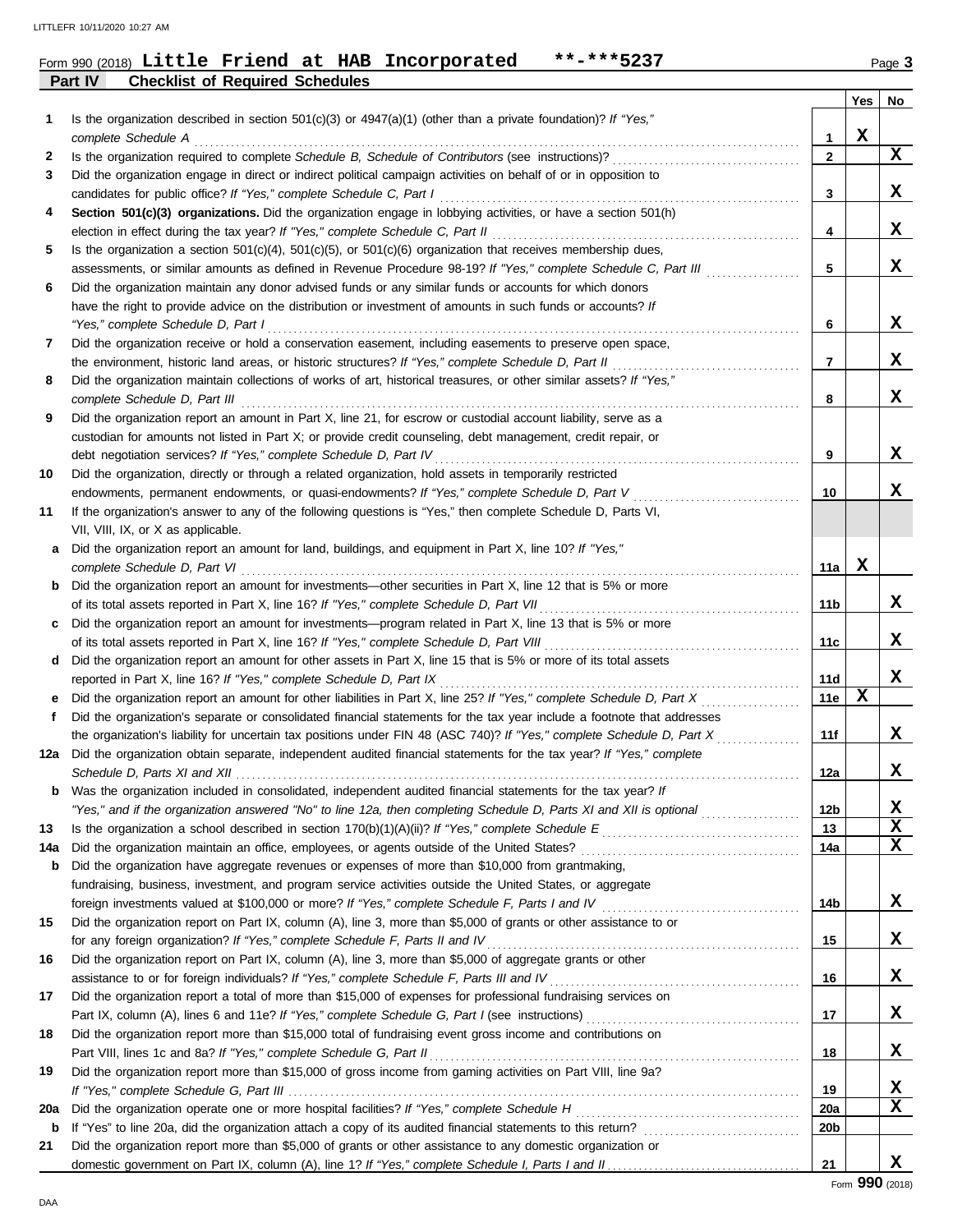|  | Form 990 (2018) Little Friend at HAB Incorporated          |  |  | **-***5237 | Page 4 |
|--|------------------------------------------------------------|--|--|------------|--------|
|  | <b>Part IV</b> Checklist of Required Schedules (continued) |  |  |            |        |

|     |                                                                                                                                                            |            | Yes | No |
|-----|------------------------------------------------------------------------------------------------------------------------------------------------------------|------------|-----|----|
| 22  | Did the organization report more than \$5,000 of grants or other assistance to or for domestic individuals on                                              |            |     |    |
|     | Part IX, column (A), line 2? If "Yes," complete Schedule I, Parts I and III                                                                                | 22         |     | x  |
| 23  | Did the organization answer "Yes" to Part VII, Section A, line 3, 4, or 5 about compensation of the                                                        |            |     |    |
|     | organization's current and former officers, directors, trustees, key employees, and highest compensated<br>employees? If "Yes," complete Schedule J        | 23         |     | x  |
| 24a | Did the organization have a tax-exempt bond issue with an outstanding principal amount of more than                                                        |            |     |    |
|     | \$100,000 as of the last day of the year, that was issued after December 31, 2002? If "Yes," answer lines 24b                                              |            |     |    |
|     | through 24d and complete Schedule K. If "No," go to line 25a                                                                                               | 24a        |     | x  |
| b   | Did the organization invest any proceeds of tax-exempt bonds beyond a temporary period exception?                                                          | 24b        |     |    |
| c   | Did the organization maintain an escrow account other than a refunding escrow at any time during the year                                                  |            |     |    |
|     | to defease any tax-exempt bonds?                                                                                                                           | 24c        |     |    |
| d   | Did the organization act as an "on behalf of" issuer for bonds outstanding at any time during the year?                                                    | 24d        |     |    |
| 25a | Section 501(c)(3), 501(c)(4), and 501(c)(29) organizations. Did the organization engage in an excess benefit                                               |            |     |    |
|     | transaction with a disqualified person during the year? If "Yes," complete Schedule L, Part I                                                              | 25a        |     | x  |
| b   | Is the organization aware that it engaged in an excess benefit transaction with a disqualified person in a prior                                           |            |     |    |
|     | year, and that the transaction has not been reported on any of the organization's prior Forms 990 or 990-EZ?                                               |            |     |    |
|     | If "Yes," complete Schedule L, Part I                                                                                                                      | 25b        |     | X  |
| 26  | Did the organization report any amount on Part X, line 5, 6, or 22 for receivables from or payables to any                                                 |            |     |    |
|     | current or former officers, directors, trustees, key employees, highest compensated employees, or                                                          |            |     |    |
|     | disqualified persons? If "Yes," complete Schedule L, Part II                                                                                               | 26         |     | x  |
| 27  | Did the organization provide a grant or other assistance to an officer, director, trustee, key employee,                                                   |            |     |    |
|     | substantial contributor or employee thereof, a grant selection committee member, or to a 35% controlled                                                    |            |     |    |
|     | entity or family member of any of these persons? If "Yes," complete Schedule L, Part III                                                                   | 27         |     | x  |
| 28  | Was the organization a party to a business transaction with one of the following parties (see Schedule L,                                                  |            |     |    |
|     | Part IV instructions for applicable filing thresholds, conditions, and exceptions):                                                                        |            |     |    |
|     | A current or former officer, director, trustee, or key employee? If "Yes," complete Schedule L, Part IV                                                    | 28a        |     | X  |
| b   | A family member of a current or former officer, director, trustee, or key employee? If "Yes," complete                                                     |            |     |    |
|     | Schedule L, Part IV                                                                                                                                        | 28b        |     | X  |
| c   | An entity of which a current or former officer, director, trustee, or key employee (or a family member thereof)                                            |            |     |    |
|     | was an officer, director, trustee, or direct or indirect owner? If "Yes," complete Schedule L, Part IV                                                     | 28c        |     | X  |
| 29  | Did the organization receive more than \$25,000 in non-cash contributions? If "Yes," complete Schedule M                                                   | 29         |     | X  |
| 30  | Did the organization receive contributions of art, historical treasures, or other similar assets, or qualified                                             |            |     |    |
|     | conservation contributions? If "Yes," complete Schedule M                                                                                                  | 30         |     | X  |
| 31  | Did the organization liquidate, terminate, or dissolve and cease operations? If "Yes," complete Schedule N, Part I                                         | 31         |     | X  |
| 32  | Did the organization sell, exchange, dispose of, or transfer more than 25% of its net assets? If "Yes,"                                                    |            |     |    |
|     | complete Schedule N, Part II                                                                                                                               | 32         |     | X  |
| 33  | Did the organization own 100% of an entity disregarded as separate from the organization under Regulations                                                 |            |     |    |
|     | sections 301.7701-2 and 301.7701-3? If "Yes," complete Schedule R, Part I                                                                                  | 33         |     | x  |
| 34  | Was the organization related to any tax-exempt or taxable entity? If "Yes," complete Schedule R, Part II, III,<br>or IV, and Part V, line 1                | 34         |     | X  |
| 35a |                                                                                                                                                            | <b>35a</b> |     | X  |
| b   | If "Yes" to line 35a, did the organization receive any payment from or engage in any transaction with a                                                    |            |     |    |
|     | controlled entity within the meaning of section 512(b)(13)? If "Yes," complete Schedule R, Part V, line 2                                                  | 35b        |     |    |
| 36  | Section 501(c)(3) organizations. Did the organization make any transfers to an exempt non-charitable                                                       |            |     |    |
|     | related organization? If "Yes," complete Schedule R, Part V, line 2                                                                                        | 36         |     | x  |
| 37  | Did the organization conduct more than 5% of its activities through an entity that is not a related organization                                           |            |     |    |
|     | and that is treated as a partnership for federal income tax purposes? If "Yes," complete Schedule R, Part VI                                               | 37         |     | x  |
| 38  | Did the organization complete Schedule O and provide explanations in Schedule O for Part VI, lines 11b and                                                 |            |     |    |
|     | 19? Note. All Form 990 filers are required to complete Schedule O.                                                                                         | 38         | X   |    |
|     | <b>Statements Regarding Other IRS Filings and Tax Compliance</b><br>Part V                                                                                 |            |     |    |
|     | Check if Schedule O contains a response or note to any line in this Part V [11] Check if Schedule O contains a response or note to any line in this Part V |            |     |    |
|     |                                                                                                                                                            |            | Yes | No |
| 1a  | Enter the number reported in Box 3 of Form 1096. Enter -0- if not applicable<br>1а                                                                         |            |     |    |
| b   | 1 <sub>b</sub><br>Enter the number of Forms W-2G included in line 1a. Enter -0- if not applicable <i>minimum</i>                                           |            |     |    |
| c   | Did the organization comply with backup withholding rules for reportable payments to vendors and                                                           |            |     |    |
|     |                                                                                                                                                            | 1c         |     | x  |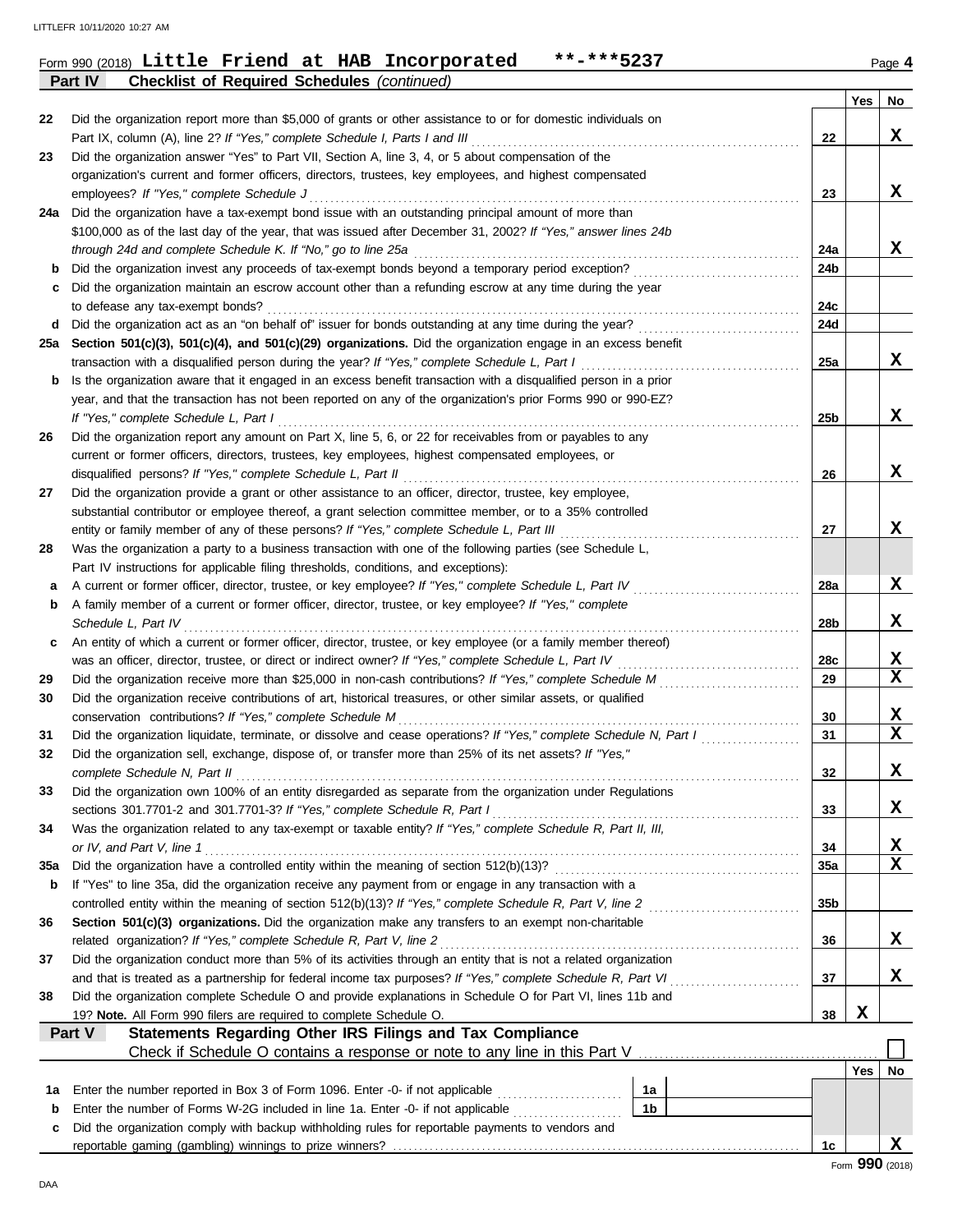|        |                                                                                                                                                 |                 |                | Yes | No              |
|--------|-------------------------------------------------------------------------------------------------------------------------------------------------|-----------------|----------------|-----|-----------------|
|        | 2a Enter the number of employees reported on Form W-3, Transmittal of Wage and Tax                                                              |                 |                |     |                 |
|        | Statements, filed for the calendar year ending with or within the year covered by this return                                                   | 2a              |                |     |                 |
| b      |                                                                                                                                                 |                 | 2b             |     |                 |
|        | Note. If the sum of lines 1a and 2a is greater than 250, you may be required to e-file (see instructions)                                       |                 |                |     |                 |
| За     | Did the organization have unrelated business gross income of \$1,000 or more during the year?                                                   |                 | 3a             |     | x               |
| b      |                                                                                                                                                 |                 | 3 <sub>b</sub> |     |                 |
| 4a     | At any time during the calendar year, did the organization have an interest in, or a signature or other authority over,                         |                 |                |     |                 |
|        | a financial account in a foreign country (such as a bank account, securities account, or other financial account)?                              |                 | 4a             |     | х               |
| b      | If "Yes," enter the name of the foreign country: <b>u</b>                                                                                       |                 |                |     |                 |
|        | See instructions for filing requirements for FinCEN Form 114, Report of Foreign Bank and Financial Accounts (FBAR).                             |                 |                |     |                 |
| 5a     |                                                                                                                                                 |                 | 5a             |     | x               |
| b      |                                                                                                                                                 |                 | 5 <sub>b</sub> |     | $\mathbf x$     |
| c      | If "Yes" to line 5a or 5b, did the organization file Form 8886-T?                                                                               |                 | 5c             |     |                 |
| 6а     | Does the organization have annual gross receipts that are normally greater than \$100,000, and did the                                          |                 |                |     |                 |
|        |                                                                                                                                                 |                 | 6a             |     | X               |
| b      | If "Yes," did the organization include with every solicitation an express statement that such contributions or                                  |                 |                |     |                 |
|        | gifts were not tax deductible?                                                                                                                  |                 | 6b             |     |                 |
| 7      | Organizations that may receive deductible contributions under section 170(c).                                                                   |                 |                |     |                 |
| а      | Did the organization receive a payment in excess of \$75 made partly as a contribution and partly for goods                                     |                 |                |     |                 |
|        | and services provided to the payor?                                                                                                             |                 | 7a             |     |                 |
| b      |                                                                                                                                                 |                 | 7b             |     |                 |
| с      | Did the organization sell, exchange, or otherwise dispose of tangible personal property for which it was                                        |                 |                |     |                 |
|        |                                                                                                                                                 |                 | 7c             |     |                 |
| d      |                                                                                                                                                 | 7d              |                |     |                 |
| е      |                                                                                                                                                 |                 | 7e             |     |                 |
| f      |                                                                                                                                                 |                 | 7f             |     |                 |
| g      |                                                                                                                                                 |                 | 7g             |     |                 |
| h      | If the organization received a contribution of cars, boats, airplanes, or other vehicles, did the organization file a Form 1098-C?              |                 | 7h             |     |                 |
| 8      | Sponsoring organizations maintaining donor advised funds. Did a donor advised fund maintained by the                                            |                 | 8              |     | х               |
| 9      |                                                                                                                                                 |                 |                |     |                 |
|        | Sponsoring organizations maintaining donor advised funds.<br>Did the sponsoring organization make any taxable distributions under section 4966? |                 | 9a             |     |                 |
| а<br>b |                                                                                                                                                 |                 | 9b             |     |                 |
| 10     | Section 501(c)(7) organizations. Enter:                                                                                                         |                 |                |     |                 |
| а      | Initiation fees and capital contributions included on Part VIII, line 12 [11][11][11][11][11][11][11][11][11][                                  | 10a             |                |     |                 |
| b      | Gross receipts, included on Form 990, Part VIII, line 12, for public use of club facilities                                                     | 10 <sub>b</sub> |                |     |                 |
| 11     | Section 501(c)(12) organizations. Enter:                                                                                                        |                 |                |     |                 |
| a      | Gross income from members or shareholders                                                                                                       | 11a             |                |     |                 |
| b      | Gross income from other sources (Do not net amounts due or paid to other sources                                                                |                 |                |     |                 |
|        | against amounts due or received from them.)                                                                                                     | 11 <sub>b</sub> |                |     |                 |
| 12a    | Section 4947(a)(1) non-exempt charitable trusts. Is the organization filing Form 990 in lieu of Form 1041?                                      |                 | 12a            |     |                 |
| b      | If "Yes," enter the amount of tax-exempt interest received or accrued during the year                                                           | 12b             |                |     |                 |
| 13     | Section 501(c)(29) qualified nonprofit health insurance issuers.                                                                                |                 |                |     |                 |
| a      |                                                                                                                                                 |                 | 13а            |     |                 |
|        | Note. See the instructions for additional information the organization must report on Schedule O.                                               |                 |                |     |                 |
| b      | Enter the amount of reserves the organization is required to maintain by the states in which                                                    |                 |                |     |                 |
|        |                                                                                                                                                 | 13 <sub>b</sub> |                |     |                 |
| c      | Enter the amount of reserves on hand                                                                                                            | 13c             |                |     |                 |
| 14a    |                                                                                                                                                 |                 | 14a            |     | X               |
| b      |                                                                                                                                                 |                 | 14b            |     |                 |
| 15     | Is the organization subject to the section 4960 tax on payment(s) of more than \$1,000,000 in remuneration or                                   |                 |                |     |                 |
|        | excess parachute payment(s) during the year?                                                                                                    |                 | 15             |     | х               |
|        | If "Yes," see instructions and file Form 4720, Schedule N.                                                                                      |                 |                |     |                 |
| 16     | Is the organization an educational institution subject to the section 4968 excise tax on net investment income?                                 |                 | 16             |     | X               |
|        | If "Yes," complete Form 4720, Schedule O.                                                                                                       |                 |                |     |                 |
|        |                                                                                                                                                 |                 |                |     | Form 990 (2018) |

**Part V Statements Regarding Other IRS Filings and Tax Compliance** *(continued)*

## Form 990 (2018) Page **5 Little Friend at HAB Incorporated \*\*-\*\*\*5237**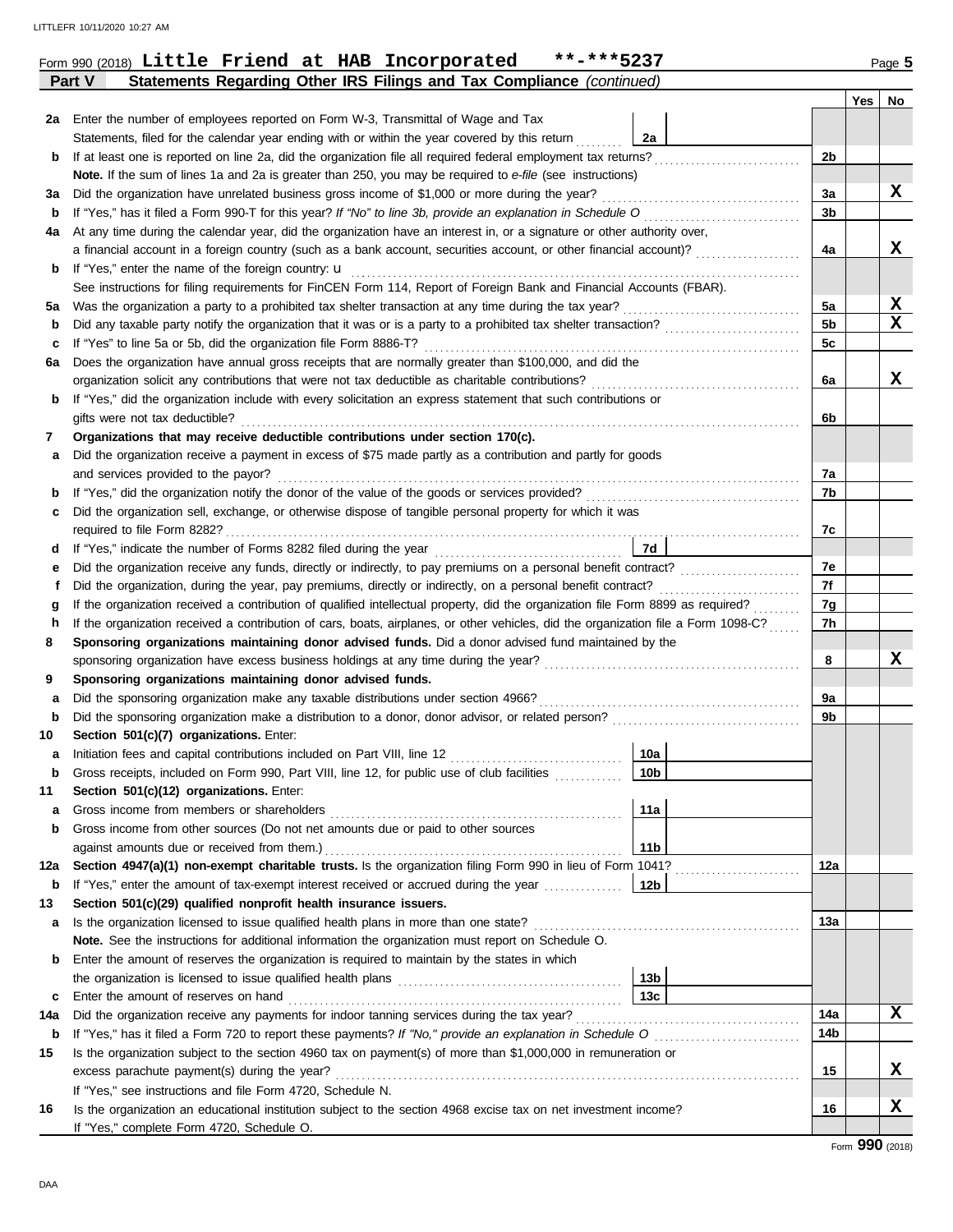|     | Part VI<br>Governance, Management, and Disclosure For each "Yes" response to lines 2 through 7b below, and for a "No"               |                 |                              |                  |
|-----|-------------------------------------------------------------------------------------------------------------------------------------|-----------------|------------------------------|------------------|
|     | response to line 8a, 8b, or 10b below, describe the circumstances, processes, or changes in Schedule O. See instructions.           |                 |                              |                  |
|     |                                                                                                                                     |                 |                              | X                |
|     | Section A. Governing Body and Management                                                                                            |                 |                              |                  |
|     | 5                                                                                                                                   |                 | Yes                          | No               |
| 1a  | Enter the number of voting members of the governing body at the end of the tax year<br>1a                                           |                 |                              |                  |
|     | If there are material differences in voting rights among members of the governing body, or                                          |                 |                              |                  |
|     | if the governing body delegated broad authority to an executive committee or similar                                                |                 |                              |                  |
|     | committee, explain in Schedule O.<br>5                                                                                              |                 |                              |                  |
| b   | 1b<br>Enter the number of voting members included in line 1a, above, who are independent                                            |                 |                              |                  |
| 2   | Did any officer, director, trustee, or key employee have a family relationship or a business relationship with                      |                 |                              | X                |
|     | any other officer, director, trustee, or key employee?                                                                              | 2               |                              |                  |
| 3   | Did the organization delegate control over management duties customarily performed by or under the direct                           |                 |                              |                  |
|     | supervision of officers, directors, or trustees, or key employees to a management company or other person?                          | 3               |                              | х<br>$\mathbf x$ |
| 4   | Did the organization make any significant changes to its governing documents since the prior Form 990 was filed?                    | 4               |                              | X                |
| 5   | Did the organization become aware during the year of a significant diversion of the organization's assets?                          | 5               |                              |                  |
| 6   | Did the organization have members or stockholders?                                                                                  | 6               | х                            |                  |
| 7a  | Did the organization have members, stockholders, or other persons who had the power to elect or appoint                             |                 |                              |                  |
|     | one or more members of the governing body?                                                                                          | 7a              | X                            |                  |
| b   | Are any governance decisions of the organization reserved to (or subject to approval by) members,                                   |                 |                              |                  |
|     | stockholders, or persons other than the governing body?                                                                             | 7b              | х                            |                  |
| 8   | Did the organization contemporaneously document the meetings held or written actions undertaken during the year by the following:   |                 |                              |                  |
| а   | The governing body?                                                                                                                 | 8a              |                              | x<br>$\mathbf x$ |
| b   | Each committee with authority to act on behalf of the governing body?                                                               | 8b              |                              |                  |
| 9   | Is there any officer, director, trustee, or key employee listed in Part VII, Section A, who cannot be reached at                    |                 |                              |                  |
|     |                                                                                                                                     | 9               |                              | x                |
|     | Section B. Policies (This Section B requests information about policies not required by the Internal Revenue Code.)                 |                 |                              |                  |
|     |                                                                                                                                     |                 | Yes                          | No<br>х          |
| 10a | Did the organization have local chapters, branches, or affiliates?                                                                  | 10a             |                              |                  |
| b   | If "Yes," did the organization have written policies and procedures governing the activities of such chapters,                      |                 |                              |                  |
|     | affiliates, and branches to ensure their operations are consistent with the organization's exempt purposes?                         | 10b             |                              |                  |
| 11a | Has the organization provided a complete copy of this Form 990 to all members of its governing body before filing the form?         | 11a             | х                            |                  |
| b   | Describe in Schedule O the process, if any, used by the organization to review this Form 990.                                       |                 |                              |                  |
| 12a | Did the organization have a written conflict of interest policy? If "No," go to line 13                                             | 12a             | X                            |                  |
| b   | Were officers, directors, or trustees, and key employees required to disclose annually interests that could give rise to conflicts? | 12 <sub>b</sub> | х                            |                  |
| c   | Did the organization regularly and consistently monitor and enforce compliance with the policy? If "Yes,"                           |                 |                              |                  |
|     | describe in Schedule O how this was done                                                                                            | 12с             | x<br>$\overline{\mathbf{x}}$ |                  |
| 13  | Did the organization have a written whistleblower policy?                                                                           | 13              |                              |                  |
| 14  | Did the organization have a written document retention and destruction policy?                                                      | 14              |                              | x                |
| 15  | Did the process for determining compensation of the following persons include a review and approval by                              |                 |                              |                  |
|     | independent persons, comparability data, and contemporaneous substantiation of the deliberation and decision?                       |                 |                              |                  |
| а   |                                                                                                                                     | 15a             |                              | X<br>x           |
| b   | Other officers or key employees of the organization                                                                                 | 15b             |                              |                  |
|     | If "Yes" to line 15a or 15b, describe the process in Schedule O (see instructions).                                                 |                 |                              |                  |
| 16а | Did the organization invest in, contribute assets to, or participate in a joint venture or similar arrangement                      |                 |                              |                  |
|     | with a taxable entity during the year?                                                                                              | 16a             |                              | x                |
| b   | If "Yes," did the organization follow a written policy or procedure requiring the organization to evaluate its                      |                 |                              |                  |
|     | participation in joint venture arrangements under applicable federal tax law, and take steps to safeguard the                       |                 |                              |                  |
|     |                                                                                                                                     | 16b             |                              |                  |
|     | <b>Section C. Disclosure</b>                                                                                                        |                 |                              |                  |
| 17  | List the states with which a copy of this Form 990 is required to be filed $\mathbf u$ None                                         |                 |                              |                  |
| 18  | Section 6104 requires an organization to make its Forms 1023 (1024 or 1024-A if applicable), 990, and 990-T (Section 501(c)         |                 |                              |                  |
|     | (3)s only) available for public inspection. Indicate how you made these available. Check all that apply.                            |                 |                              |                  |
|     | $\vert$ Another's website $\vert X \vert$ Upon request<br>Other (explain in Schedule O)<br>Own website<br>$\mathbf{I}$              |                 |                              |                  |
| 19  | Describe in Schedule O whether (and if so, how) the organization made its governing documents, conflict of interest policy, and     |                 |                              |                  |
|     | financial statements available to the public during the tax year.                                                                   |                 |                              |                  |
| 20  | State the name, address, and telephone number of the person who possesses the organization's books and records u                    |                 |                              |                  |
|     | Little Friends at HAB Inc<br>7250 Secret Woods Tr                                                                                   |                 |                              |                  |
|     | FL 32216<br>Jacksonville                                                                                                            |                 |                              |                  |

Form 990 (2018) Little Friend at HAB Incorporated \*\*-\*\*\*5237 Page 6

**Little Friend at HAB Incorporated \*\*-\*\*\*5237**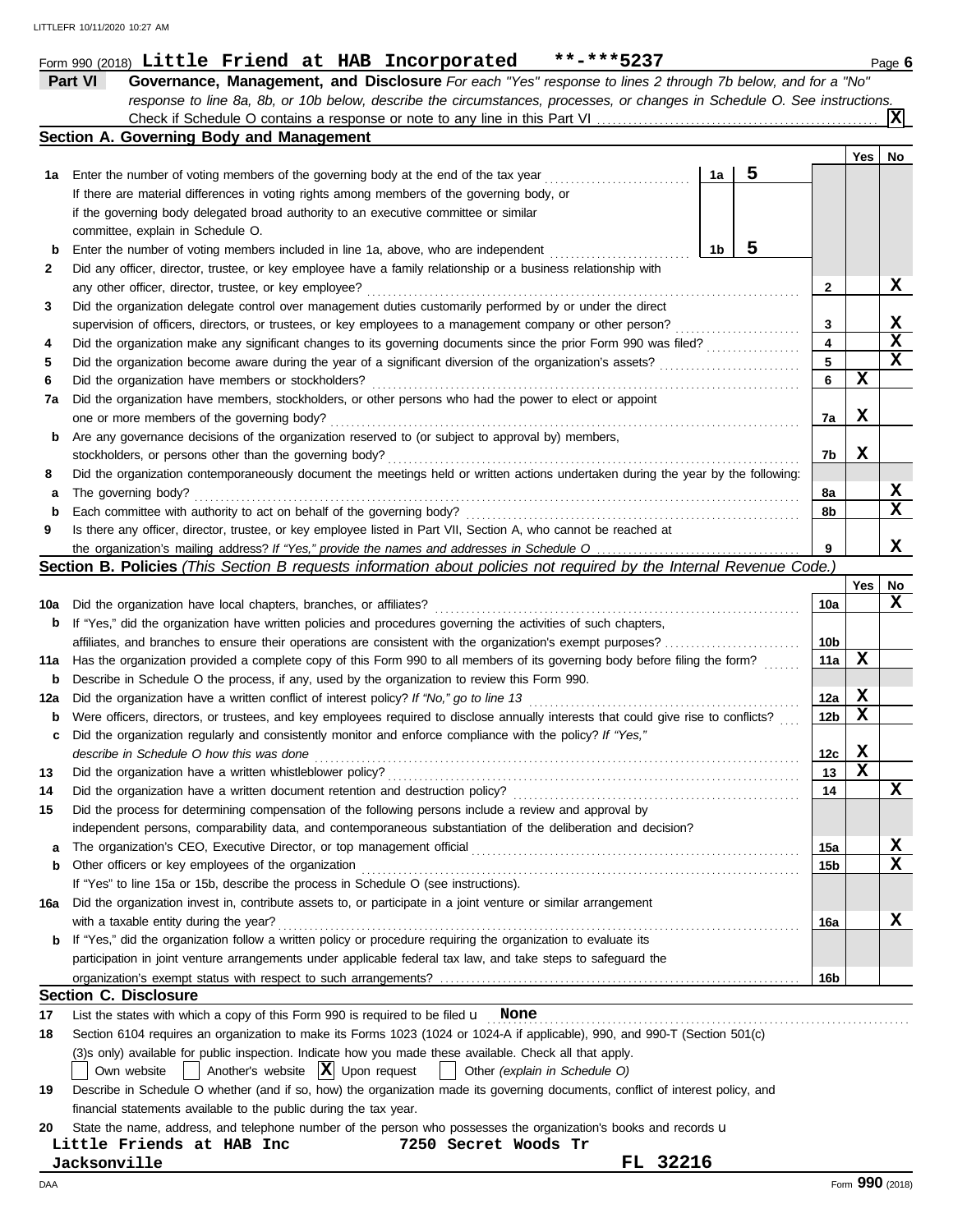| $***$ -***5237<br>Form 990 (2018) Little Friend at HAB Incorporated                                                                                                                                                                 | Page 7 |  |  |  |  |  |  |  |  |
|-------------------------------------------------------------------------------------------------------------------------------------------------------------------------------------------------------------------------------------|--------|--|--|--|--|--|--|--|--|
| Compensation of Officers, Directors, Trustees, Key Employees, Highest Compensated Employees, and<br>Part VII                                                                                                                        |        |  |  |  |  |  |  |  |  |
| <b>Independent Contractors</b>                                                                                                                                                                                                      |        |  |  |  |  |  |  |  |  |
|                                                                                                                                                                                                                                     |        |  |  |  |  |  |  |  |  |
| Officers, Directors, Trustees, Key Employees, and Highest Compensated Employees<br>Section A.                                                                                                                                       |        |  |  |  |  |  |  |  |  |
| 1a Complete this table for all persons required to be listed. Report compensation for the calendar year ending with or within the<br>organization's tax year.                                                                       |        |  |  |  |  |  |  |  |  |
| • List all of the organization's current officers, directors, trustees (whether individuals or organizations), regardless of amount of<br>compensation. Enter -0- in columns $(D)$ , $(E)$ , and $(F)$ if no compensation was paid. |        |  |  |  |  |  |  |  |  |
| • List all of the organization's current key employees, if any. See instructions for definition of "key employee."                                                                                                                  |        |  |  |  |  |  |  |  |  |
| • List the organization's five current highest compensated employees (other than an officer, director, trustee, or key employee)                                                                                                    |        |  |  |  |  |  |  |  |  |

who received reportable compensation (Box 5 of Form W-2 and/or Box 7 of Form 1099-MISC) of more than \$100,000 from the organization and any related organizations. **•**

■ List all of the organization's **former** officers, key employees, and highest compensated employees who received more than<br> **•** 00,000 of reportable compensation from the ergonization and any related ergonizations \$100,000 of reportable compensation from the organization and any related organizations.

List all of the organization's **former directors or trustees** that received, in the capacity as a former director or trustee of the ● List all of the organization's former directors or trustees that received, in the capacity as a former director organization, more than \$10,000 of reportable compensation from the organization and any related organizati List persons in the following order: individual trustees or directors; institutional trustees; officers; key employees; highest

compensated employees; and former such persons.

 $\overline{X}$  Check this box if neither the organization nor any related organization compensated any current officer, director, or trustee.

| (A)<br>Name and Title     | (B)<br>Average<br>hours per<br>week<br>(list any<br>hours for | (C)<br>Position<br>(do not check more than one<br>box, unless person is both an<br>officer and a director/trustee) |                       |             |              |                                 |        | (D)<br>Reportable<br>compensation<br>from<br>the<br>organization | (E)<br>Reportable<br>compensation from<br>related<br>organizations<br>(W-2/1099-MISC) | (F)<br>Estimated<br>amount of<br>other<br>compensation<br>from the |  |
|---------------------------|---------------------------------------------------------------|--------------------------------------------------------------------------------------------------------------------|-----------------------|-------------|--------------|---------------------------------|--------|------------------------------------------------------------------|---------------------------------------------------------------------------------------|--------------------------------------------------------------------|--|
|                           | related<br>organizations<br>below dotted<br>line)             | Individual<br>or director<br>trustee                                                                               | Institutional trustee | Officer     | Key employee | Highest compensated<br>employee | Former | (W-2/1099-MISC)                                                  |                                                                                       | organization<br>and related<br>organizations                       |  |
| (1) Mason, Juliette       | 2.50                                                          |                                                                                                                    |                       |             |              |                                 |        |                                                                  |                                                                                       |                                                                    |  |
| Director and Chair        | 0.00                                                          | $\mathbf x$                                                                                                        |                       | $\mathbf x$ |              |                                 |        | 0                                                                | $\mathbf 0$                                                                           | 0                                                                  |  |
| (2) Carter, Julie         | 1.00                                                          |                                                                                                                    |                       |             |              |                                 |        |                                                                  |                                                                                       |                                                                    |  |
| Secretary                 | 0.00                                                          | $\mathbf x$                                                                                                        |                       | $\mathbf x$ |              |                                 |        | 0                                                                | 0                                                                                     | $\pmb{0}$                                                          |  |
| (3) Maszy, Julieann       |                                                               |                                                                                                                    |                       |             |              |                                 |        |                                                                  |                                                                                       |                                                                    |  |
| Officer                   | 1.00<br>0.00                                                  |                                                                                                                    |                       | $\mathbf x$ |              |                                 |        | 0                                                                | $\mathbf 0$                                                                           | $\mathbf 0$                                                        |  |
| Amanda<br>$(4)$ Reese,    |                                                               |                                                                                                                    |                       |             |              |                                 |        |                                                                  |                                                                                       |                                                                    |  |
| .                         | 1.00                                                          |                                                                                                                    |                       |             |              |                                 |        |                                                                  |                                                                                       |                                                                    |  |
| Treasurer                 | 0.00                                                          |                                                                                                                    |                       | $\mathbf x$ |              |                                 |        | 0                                                                | $\mathbf 0$                                                                           | $\mathbf 0$                                                        |  |
| (5) Chinn, Rev. Claire K. | 2.50                                                          |                                                                                                                    |                       |             |              |                                 |        |                                                                  |                                                                                       |                                                                    |  |
| Director, Ex-Officio      | 0.00                                                          |                                                                                                                    |                       | $\mathbf x$ |              |                                 |        | 0                                                                | $\mathbf 0$                                                                           | $\pmb{0}$                                                          |  |
| (6)                       |                                                               |                                                                                                                    |                       |             |              |                                 |        |                                                                  |                                                                                       |                                                                    |  |
|                           |                                                               |                                                                                                                    |                       |             |              |                                 |        |                                                                  |                                                                                       |                                                                    |  |
| (7)                       |                                                               |                                                                                                                    |                       |             |              |                                 |        |                                                                  |                                                                                       |                                                                    |  |
|                           |                                                               |                                                                                                                    |                       |             |              |                                 |        |                                                                  |                                                                                       |                                                                    |  |
| (8)                       |                                                               |                                                                                                                    |                       |             |              |                                 |        |                                                                  |                                                                                       |                                                                    |  |
|                           |                                                               |                                                                                                                    |                       |             |              |                                 |        |                                                                  |                                                                                       |                                                                    |  |
| (9)                       |                                                               |                                                                                                                    |                       |             |              |                                 |        |                                                                  |                                                                                       |                                                                    |  |
|                           |                                                               |                                                                                                                    |                       |             |              |                                 |        |                                                                  |                                                                                       |                                                                    |  |
| (10)                      |                                                               |                                                                                                                    |                       |             |              |                                 |        |                                                                  |                                                                                       |                                                                    |  |
|                           |                                                               |                                                                                                                    |                       |             |              |                                 |        |                                                                  |                                                                                       |                                                                    |  |
| (11)                      |                                                               |                                                                                                                    |                       |             |              |                                 |        |                                                                  |                                                                                       |                                                                    |  |
|                           |                                                               |                                                                                                                    |                       |             |              |                                 |        |                                                                  |                                                                                       |                                                                    |  |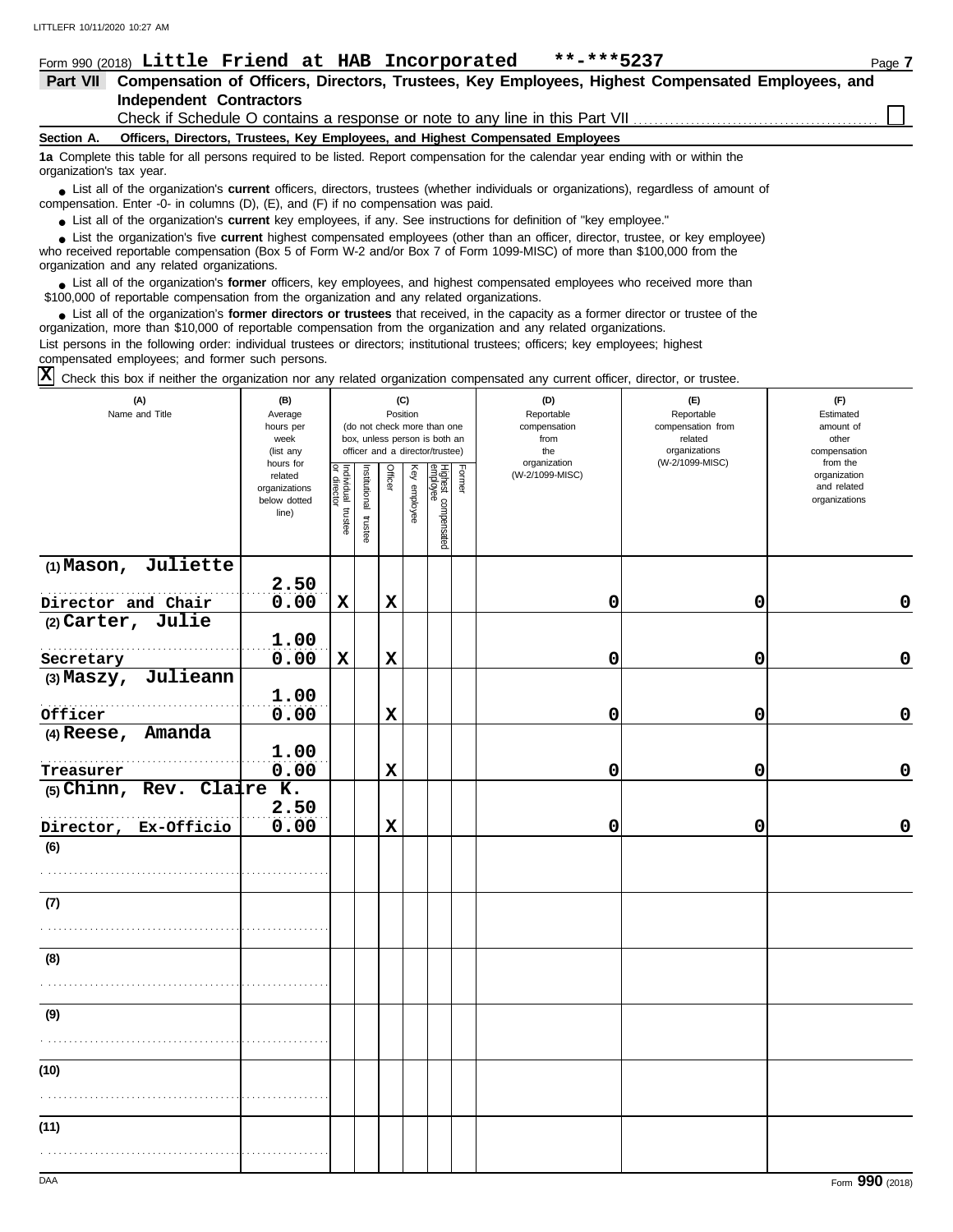| <b>Part VII</b><br>Section A. Officers, Directors, Trustees, Key Employees, and Highest Compensated Employees (continued)                                                                                                                                   |                                                               |                                                                                                                    |                       |         |              |                                 |                                                                  |                 |                                                                                       |        |                                                                    |         |
|-------------------------------------------------------------------------------------------------------------------------------------------------------------------------------------------------------------------------------------------------------------|---------------------------------------------------------------|--------------------------------------------------------------------------------------------------------------------|-----------------------|---------|--------------|---------------------------------|------------------------------------------------------------------|-----------------|---------------------------------------------------------------------------------------|--------|--------------------------------------------------------------------|---------|
| (A)<br>Name and title                                                                                                                                                                                                                                       | (B)<br>Average<br>hours per<br>week<br>(list any<br>hours for | (C)<br>Position<br>(do not check more than one<br>box, unless person is both an<br>officer and a director/trustee) |                       |         |              |                                 | (D)<br>Reportable<br>compensation<br>from<br>the<br>organization |                 | (E)<br>Reportable<br>compensation from<br>related<br>organizations<br>(W-2/1099-MISC) |        | (F)<br>Estimated<br>amount of<br>other<br>compensation<br>from the |         |
|                                                                                                                                                                                                                                                             | related<br>organizations<br>below dotted<br>line)             | Individual trustee<br>or director                                                                                  | Institutional trustee | Officer | Key employee | Highest compensated<br>employee | Former                                                           | (W-2/1099-MISC) |                                                                                       |        | organization<br>and related<br>organizations                       |         |
|                                                                                                                                                                                                                                                             |                                                               |                                                                                                                    |                       |         |              |                                 |                                                                  |                 |                                                                                       |        |                                                                    |         |
|                                                                                                                                                                                                                                                             |                                                               |                                                                                                                    |                       |         |              |                                 |                                                                  |                 |                                                                                       |        |                                                                    |         |
|                                                                                                                                                                                                                                                             |                                                               |                                                                                                                    |                       |         |              |                                 |                                                                  |                 |                                                                                       |        |                                                                    |         |
|                                                                                                                                                                                                                                                             |                                                               |                                                                                                                    |                       |         |              |                                 |                                                                  |                 |                                                                                       |        |                                                                    |         |
|                                                                                                                                                                                                                                                             |                                                               |                                                                                                                    |                       |         |              |                                 |                                                                  |                 |                                                                                       |        |                                                                    |         |
|                                                                                                                                                                                                                                                             |                                                               |                                                                                                                    |                       |         |              |                                 |                                                                  |                 |                                                                                       |        |                                                                    |         |
|                                                                                                                                                                                                                                                             |                                                               |                                                                                                                    |                       |         |              |                                 |                                                                  |                 |                                                                                       |        |                                                                    |         |
|                                                                                                                                                                                                                                                             |                                                               |                                                                                                                    |                       |         |              |                                 |                                                                  |                 |                                                                                       |        |                                                                    |         |
|                                                                                                                                                                                                                                                             |                                                               |                                                                                                                    |                       |         |              |                                 | u                                                                |                 |                                                                                       |        |                                                                    |         |
| c Total from continuation sheets to Part VII, Section A                                                                                                                                                                                                     |                                                               |                                                                                                                    |                       |         |              |                                 | u                                                                |                 |                                                                                       |        |                                                                    |         |
| d<br>Total number of individuals (including but not limited to those listed above) who received more than \$100,000 of<br>2<br>reportable compensation from the organization $\bf{u}$ 0                                                                     |                                                               |                                                                                                                    |                       |         |              |                                 | $\mathbf u$                                                      |                 |                                                                                       |        |                                                                    |         |
| Did the organization list any former officer, director, or trustee, key employee, or highest compensated<br>3<br>employee on line 1a? If "Yes," complete Schedule J for such individual                                                                     |                                                               |                                                                                                                    |                       |         |              |                                 |                                                                  |                 |                                                                                       | 3      | Yes                                                                | No<br>X |
| For any individual listed on line 1a, is the sum of reportable compensation and other compensation from the<br>4<br>organization and related organizations greater than \$150,000? If "Yes," complete Schedule J for such                                   |                                                               |                                                                                                                    |                       |         |              |                                 |                                                                  |                 |                                                                                       |        |                                                                    | X       |
| individual<br>Did any person listed on line 1a receive or accrue compensation from any unrelated organization or individual<br>5                                                                                                                            |                                                               |                                                                                                                    |                       |         |              |                                 |                                                                  |                 |                                                                                       | 4<br>5 |                                                                    | x       |
| Section B. Independent Contractors                                                                                                                                                                                                                          |                                                               |                                                                                                                    |                       |         |              |                                 |                                                                  |                 |                                                                                       |        |                                                                    |         |
| Complete this table for your five highest compensated independent contractors that received more than \$100,000 of<br>1<br>compensation from the organization. Report compensation for the calendar year ending with or within the organization's tax year. |                                                               |                                                                                                                    |                       |         |              |                                 |                                                                  |                 |                                                                                       |        |                                                                    |         |
|                                                                                                                                                                                                                                                             | (A)<br>Name and business address                              |                                                                                                                    |                       |         |              |                                 |                                                                  |                 | (B)<br>Description of services                                                        |        | (C)<br>Compensation                                                |         |
|                                                                                                                                                                                                                                                             |                                                               |                                                                                                                    |                       |         |              |                                 |                                                                  |                 |                                                                                       |        |                                                                    |         |
|                                                                                                                                                                                                                                                             |                                                               |                                                                                                                    |                       |         |              |                                 |                                                                  |                 |                                                                                       |        |                                                                    |         |
|                                                                                                                                                                                                                                                             |                                                               |                                                                                                                    |                       |         |              |                                 |                                                                  |                 |                                                                                       |        |                                                                    |         |
|                                                                                                                                                                                                                                                             |                                                               |                                                                                                                    |                       |         |              |                                 |                                                                  |                 |                                                                                       |        |                                                                    |         |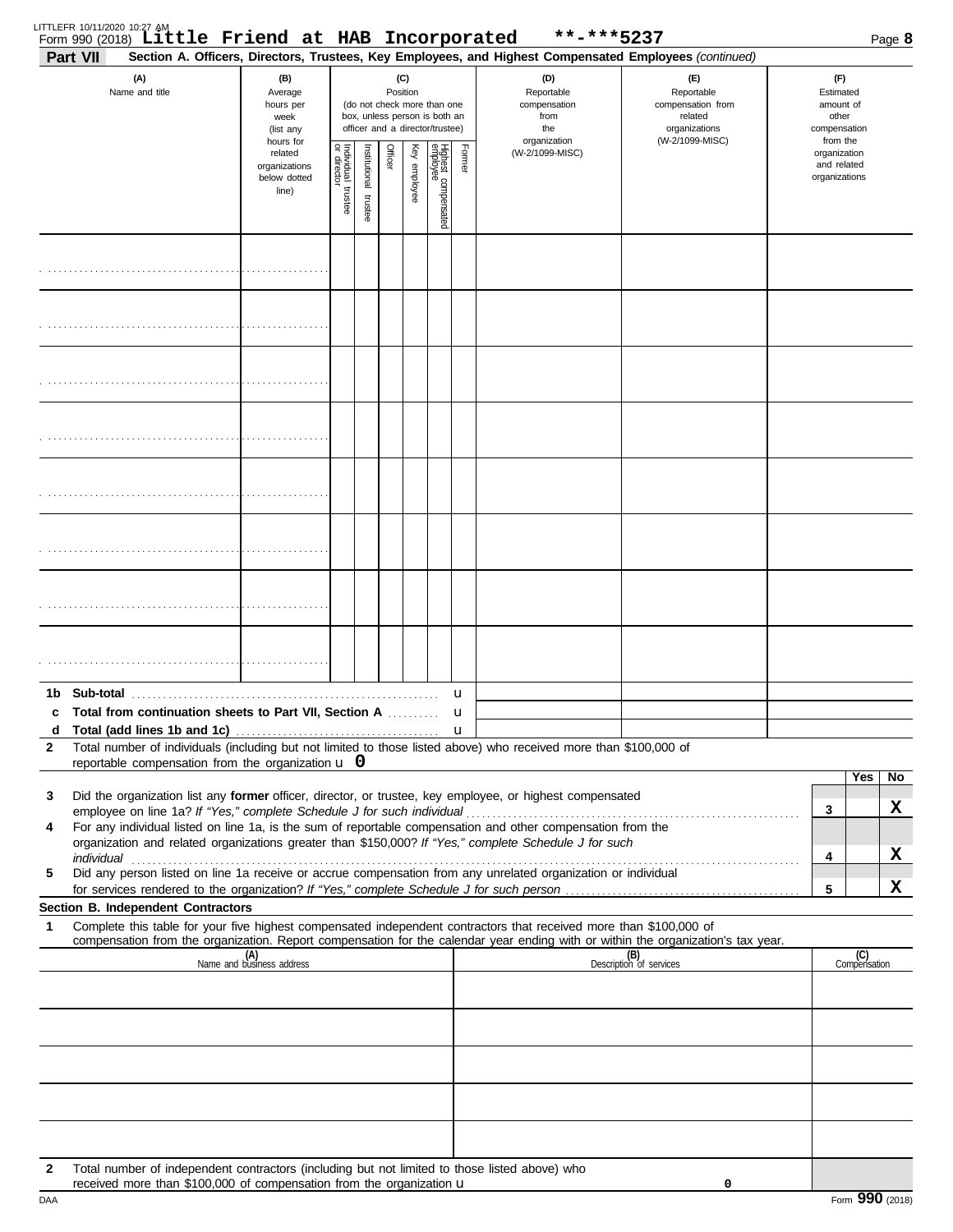## Form 990 (2018) Page **9 Little Friend at HAB Incorporated \*\*-\*\*\*5237**

### **Part VIII Statement of Revenue**

|  |  |  |  | nse or note to any line in this Part VIII. |  |
|--|--|--|--|--------------------------------------------|--|

|                                                             | ган үш | <b>ORIGHTON OF IVEAGING</b>                                                                |                |               |                      |                                                    |                                         |                                                                  |
|-------------------------------------------------------------|--------|--------------------------------------------------------------------------------------------|----------------|---------------|----------------------|----------------------------------------------------|-----------------------------------------|------------------------------------------------------------------|
|                                                             |        |                                                                                            |                |               | (A)<br>Total revenue | (B)<br>Related or<br>exempt<br>function<br>revenue | (C)<br>Unrelated<br>business<br>revenue | (D)<br>Revenue<br>excluded from tax<br>under sections<br>512-514 |
|                                                             |        | 1a Federated campaigns                                                                     | 1a             |               |                      |                                                    |                                         |                                                                  |
|                                                             |        | <b>b</b> Membership dues                                                                   | 1 <sub>b</sub> |               |                      |                                                    |                                         |                                                                  |
|                                                             |        | c Fundraising events<br>in Salawan                                                         | 1 <sub>c</sub> |               |                      |                                                    |                                         |                                                                  |
|                                                             |        | d Related organizations                                                                    | 1 <sub>d</sub> |               |                      |                                                    |                                         |                                                                  |
|                                                             |        | <b>e</b> Government grants (contributions)                                                 | 1e             |               |                      |                                                    |                                         |                                                                  |
|                                                             |        | f All other contributions, gifts, grants,                                                  |                |               |                      |                                                    |                                         |                                                                  |
|                                                             |        | and similar amounts not included above                                                     | 1f             | 22,768        |                      |                                                    |                                         |                                                                  |
|                                                             |        | g Noncash contributions included in lines 1a-1f:                                           | \$             |               |                      |                                                    |                                         |                                                                  |
| Program Service Revenue <b>Contributions, Gifts, Grants</b> |        |                                                                                            |                |               | 22,768               |                                                    |                                         |                                                                  |
|                                                             |        |                                                                                            |                | Busn. Code    |                      |                                                    |                                         |                                                                  |
|                                                             | 2a     | Child care fees                                                                            | .              |               | 52,128               | 52,128                                             |                                         |                                                                  |
|                                                             | b      |                                                                                            |                |               |                      |                                                    |                                         |                                                                  |
|                                                             | с      |                                                                                            |                |               |                      |                                                    |                                         |                                                                  |
|                                                             | d      |                                                                                            |                |               |                      |                                                    |                                         |                                                                  |
|                                                             |        |                                                                                            |                |               |                      |                                                    |                                         |                                                                  |
|                                                             |        | f All other program service revenue                                                        |                |               |                      |                                                    |                                         |                                                                  |
|                                                             |        |                                                                                            |                |               | 52,128               |                                                    |                                         |                                                                  |
|                                                             |        | 3 Investment income (including dividends, interest,                                        |                |               |                      |                                                    |                                         |                                                                  |
|                                                             |        | and other similar amounts)                                                                 |                | u             | 3                    | 3                                                  |                                         |                                                                  |
|                                                             | 4      | Income from investment of tax-exempt bond proceeds u                                       |                |               |                      |                                                    |                                         |                                                                  |
|                                                             | 5      |                                                                                            |                |               |                      |                                                    |                                         |                                                                  |
|                                                             |        | (i) Real                                                                                   |                | (ii) Personal |                      |                                                    |                                         |                                                                  |
|                                                             | 6а     | Gross rents                                                                                |                |               |                      |                                                    |                                         |                                                                  |
|                                                             | b      | Less: rental exps.                                                                         |                |               |                      |                                                    |                                         |                                                                  |
|                                                             | c      | Rental inc. or (loss)                                                                      |                |               |                      |                                                    |                                         |                                                                  |
|                                                             | d      | <b>7a</b> Gross amount from                                                                |                |               |                      |                                                    |                                         |                                                                  |
|                                                             |        | (i) Securities<br>sales of assets                                                          |                | (ii) Other    |                      |                                                    |                                         |                                                                  |
|                                                             |        | other than inventory                                                                       |                |               |                      |                                                    |                                         |                                                                  |
|                                                             |        | <b>b</b> Less: cost or other                                                               |                |               |                      |                                                    |                                         |                                                                  |
|                                                             |        | basis & sales exps.                                                                        |                |               |                      |                                                    |                                         |                                                                  |
|                                                             |        | c Gain or (loss)                                                                           |                |               |                      |                                                    |                                         |                                                                  |
|                                                             |        |                                                                                            |                |               |                      |                                                    |                                         |                                                                  |
| $\omega$                                                    |        | 8a Gross income from fundraising events                                                    |                |               |                      |                                                    |                                         |                                                                  |
|                                                             |        | (not including \$<br>.                                                                     |                |               |                      |                                                    |                                         |                                                                  |
|                                                             |        | of contributions reported on line 1c).                                                     |                |               |                      |                                                    |                                         |                                                                  |
| Other Revenu                                                |        | See Part IV, line $18$                                                                     | a              |               |                      |                                                    |                                         |                                                                  |
|                                                             |        | <b>b</b> Less: direct expenses                                                             | b              |               |                      |                                                    |                                         |                                                                  |
|                                                             |        | c Net income or (loss) from fundraising events  u                                          |                |               |                      |                                                    |                                         |                                                                  |
|                                                             |        | 9a Gross income from gaming activities.                                                    |                |               |                      |                                                    |                                         |                                                                  |
|                                                             |        | See Part IV, line 19 $\ldots$                                                              |                |               |                      |                                                    |                                         |                                                                  |
|                                                             |        | <b>b</b> Less: direct expenses                                                             | b              |               |                      |                                                    |                                         |                                                                  |
|                                                             |        | c Net income or (loss) from gaming activities  u                                           |                |               |                      |                                                    |                                         |                                                                  |
|                                                             |        | 10a Gross sales of inventory, less                                                         |                |               |                      |                                                    |                                         |                                                                  |
|                                                             |        | returns and allowances                                                                     | a              |               |                      |                                                    |                                         |                                                                  |
|                                                             |        | <b>b</b> Less: cost of goods sold                                                          | b              |               |                      |                                                    |                                         |                                                                  |
|                                                             |        | c Net income or (loss) from sales of inventory  u                                          |                |               |                      |                                                    |                                         |                                                                  |
|                                                             |        | Miscellaneous Revenue                                                                      |                | Busn. Code    |                      |                                                    |                                         |                                                                  |
|                                                             | 11a    |                                                                                            |                |               |                      |                                                    |                                         |                                                                  |
|                                                             | b      |                                                                                            |                |               |                      |                                                    |                                         |                                                                  |
|                                                             | c      |                                                                                            |                |               |                      |                                                    |                                         |                                                                  |
|                                                             |        | <b>d</b> All other revenue $\ldots$ , $\ldots$ , $\ldots$ , $\ldots$ , $\ldots$ , $\ldots$ |                |               |                      |                                                    |                                         |                                                                  |
|                                                             |        |                                                                                            |                | u             | 74,899               | 52,131                                             | $\Omega$                                | $\Omega$                                                         |
|                                                             |        |                                                                                            |                |               |                      |                                                    |                                         |                                                                  |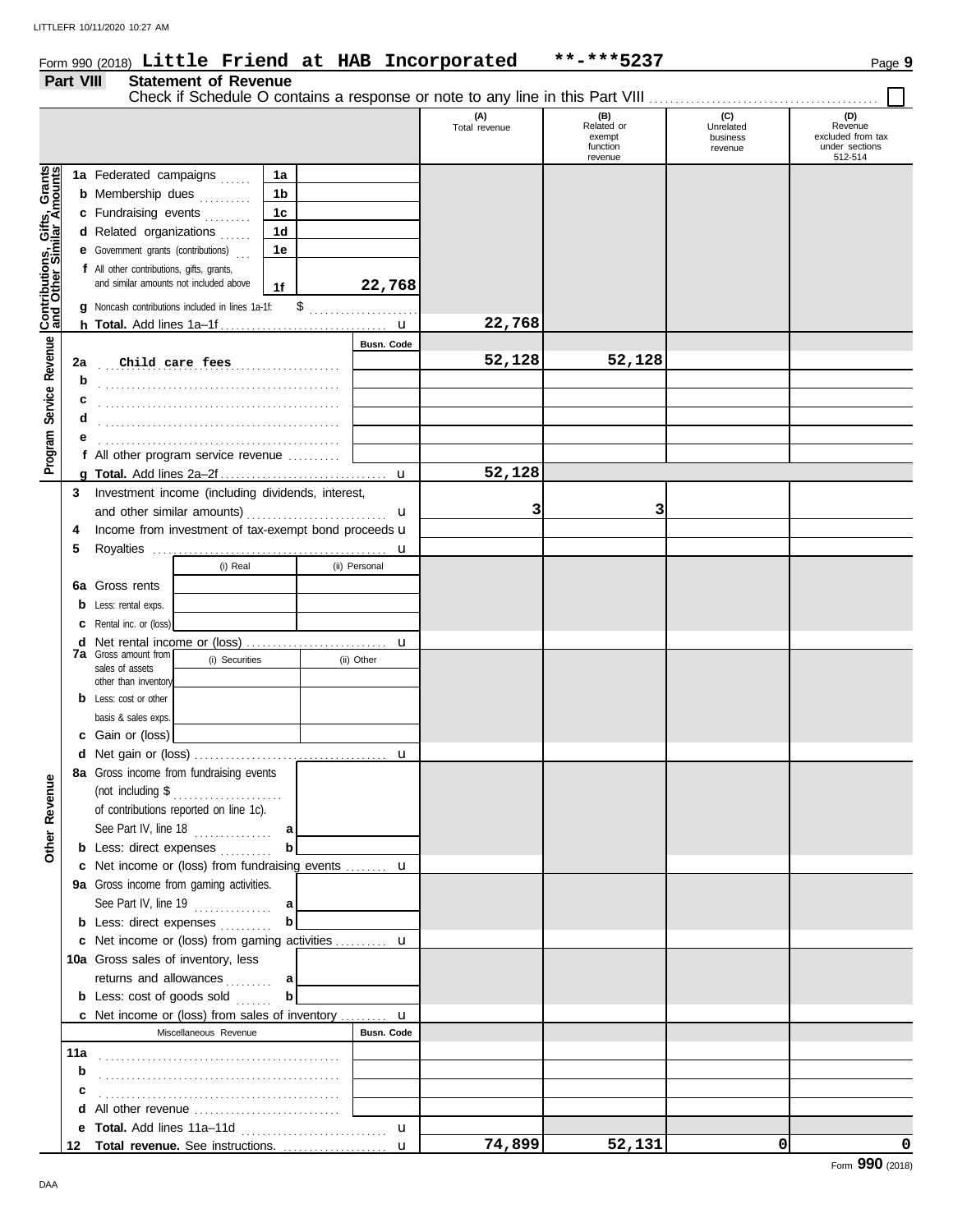#### **Part IX Statement of Functional Expenses** Form 990 (2018) Page **10 Little Friend at HAB Incorporated \*\*-\*\*\*5237**

|              | Section 501(c)(3) and 501(c)(4) organizations must complete all columns. All other organizations must complete column (A).<br>Check if Schedule O contains a response or note to any line in this Part IX |                |                             |                                    |                         |
|--------------|-----------------------------------------------------------------------------------------------------------------------------------------------------------------------------------------------------------|----------------|-----------------------------|------------------------------------|-------------------------|
|              | Do not include amounts reported on lines 6b,                                                                                                                                                              | (A)            | (B)                         | (C)                                | (D)                     |
|              | 7b, 8b, 9b, and 10b of Part VIII.                                                                                                                                                                         | Total expenses | Program service<br>expenses | Management and<br>general expenses | Fundraising<br>expenses |
| 1            | Grants and other assistance to domestic organizations                                                                                                                                                     |                |                             |                                    |                         |
|              | and domestic governments. See Part IV, line 21                                                                                                                                                            |                |                             |                                    |                         |
| $\mathbf{2}$ | Grants and other assistance to domestic                                                                                                                                                                   |                |                             |                                    |                         |
|              | individuals. See Part IV, line 22                                                                                                                                                                         |                |                             |                                    |                         |
| 3            | Grants and other assistance to foreign                                                                                                                                                                    |                |                             |                                    |                         |
|              | organizations, foreign governments, and foreign                                                                                                                                                           |                |                             |                                    |                         |
|              | individuals. See Part IV, lines 15 and 16                                                                                                                                                                 |                |                             |                                    |                         |
| 4            | Benefits paid to or for members                                                                                                                                                                           |                |                             |                                    |                         |
| 5.           | .<br>Compensation of current officers, directors,                                                                                                                                                         |                |                             |                                    |                         |
|              | trustees, and key employees                                                                                                                                                                               |                |                             |                                    |                         |
| 6            | Compensation not included above, to disqualified                                                                                                                                                          |                |                             |                                    |                         |
|              | persons (as defined under section 4958(f)(1)) and                                                                                                                                                         |                |                             |                                    |                         |
|              | persons described in section 4958(c)(3)(B)                                                                                                                                                                |                |                             |                                    |                         |
| 7            | Other salaries and wages                                                                                                                                                                                  | 79,905         | 79,905                      |                                    |                         |
| 8            | Pension plan accruals and contributions (include                                                                                                                                                          |                |                             |                                    |                         |
|              | section 401(k) and 403(b) employer contributions)                                                                                                                                                         |                |                             |                                    |                         |
| 9            | Other employee benefits                                                                                                                                                                                   |                |                             |                                    |                         |
| 10           | Payroll taxes                                                                                                                                                                                             | 7,308          | 7,308                       |                                    |                         |
| 11           | Fees for services (non-employees):                                                                                                                                                                        |                |                             |                                    |                         |
| а            |                                                                                                                                                                                                           |                |                             |                                    |                         |
| b            | Legal                                                                                                                                                                                                     |                |                             |                                    |                         |
| c            |                                                                                                                                                                                                           |                |                             |                                    |                         |
| d            | Lobbying                                                                                                                                                                                                  |                |                             |                                    |                         |
| е            | Professional fundraising services. See Part IV, line 17                                                                                                                                                   |                |                             |                                    |                         |
| f            | Investment management fees<br>.                                                                                                                                                                           |                |                             |                                    |                         |
| q            | Other. (If line 11g amount exceeds 10% of line 25, column                                                                                                                                                 |                |                             |                                    |                         |
|              |                                                                                                                                                                                                           | 7,715          | 7,715                       |                                    |                         |
| 12           | Advertising and promotion [11] [11] Advertising and promotion                                                                                                                                             | 761            | 761                         |                                    |                         |
| 13           |                                                                                                                                                                                                           | 288            | 288                         |                                    |                         |
| 14           | Information technology                                                                                                                                                                                    |                |                             |                                    |                         |
| 15           |                                                                                                                                                                                                           |                |                             |                                    |                         |
| 16           |                                                                                                                                                                                                           |                |                             |                                    |                         |
| 17           | Travel                                                                                                                                                                                                    |                |                             |                                    |                         |
|              | Payments of travel or entertainment expenses                                                                                                                                                              |                |                             |                                    |                         |
|              | for any federal, state, or local public officials                                                                                                                                                         |                |                             |                                    |                         |
| 19           | Conferences, conventions, and meetings                                                                                                                                                                    |                |                             |                                    |                         |
| 20           | Interest                                                                                                                                                                                                  |                |                             |                                    |                         |
| 21           | Payments to affiliates                                                                                                                                                                                    |                |                             |                                    |                         |
| 22           | Depreciation, depletion, and amortization                                                                                                                                                                 |                |                             |                                    |                         |
| 23           | Insurance                                                                                                                                                                                                 | 1,590          | 1,590                       |                                    |                         |
| 24           | Other expenses. Itemize expenses not covered                                                                                                                                                              |                |                             |                                    |                         |
|              | above (List miscellaneous expenses in line 24e. If                                                                                                                                                        |                |                             |                                    |                         |
|              | line 24e amount exceeds 10% of line 25, column                                                                                                                                                            |                |                             |                                    |                         |
|              | (A) amount, list line 24e expenses on Schedule O.)                                                                                                                                                        |                |                             |                                    |                         |
| а            |                                                                                                                                                                                                           |                |                             |                                    |                         |
| b            |                                                                                                                                                                                                           |                |                             |                                    |                         |
| c            |                                                                                                                                                                                                           |                |                             |                                    |                         |
| d            |                                                                                                                                                                                                           |                |                             |                                    |                         |
| е            | All other expenses                                                                                                                                                                                        |                |                             |                                    |                         |
| 25           | Total functional expenses. Add lines 1 through 24e                                                                                                                                                        | 97,567         | 97,567                      | $\mathbf{0}$                       | $\mathbf 0$             |
| 26           | Joint costs. Complete this line only if the<br>organization reported in column (B) joint costs                                                                                                            |                |                             |                                    |                         |
|              | from a combined educational campaign and                                                                                                                                                                  |                |                             |                                    |                         |
|              | fundraising solicitation. Check here $\mathbf{u}$<br>if                                                                                                                                                   |                |                             |                                    |                         |

following SOP 98-2 (ASC 958-720) . . . . . . . . . . . . .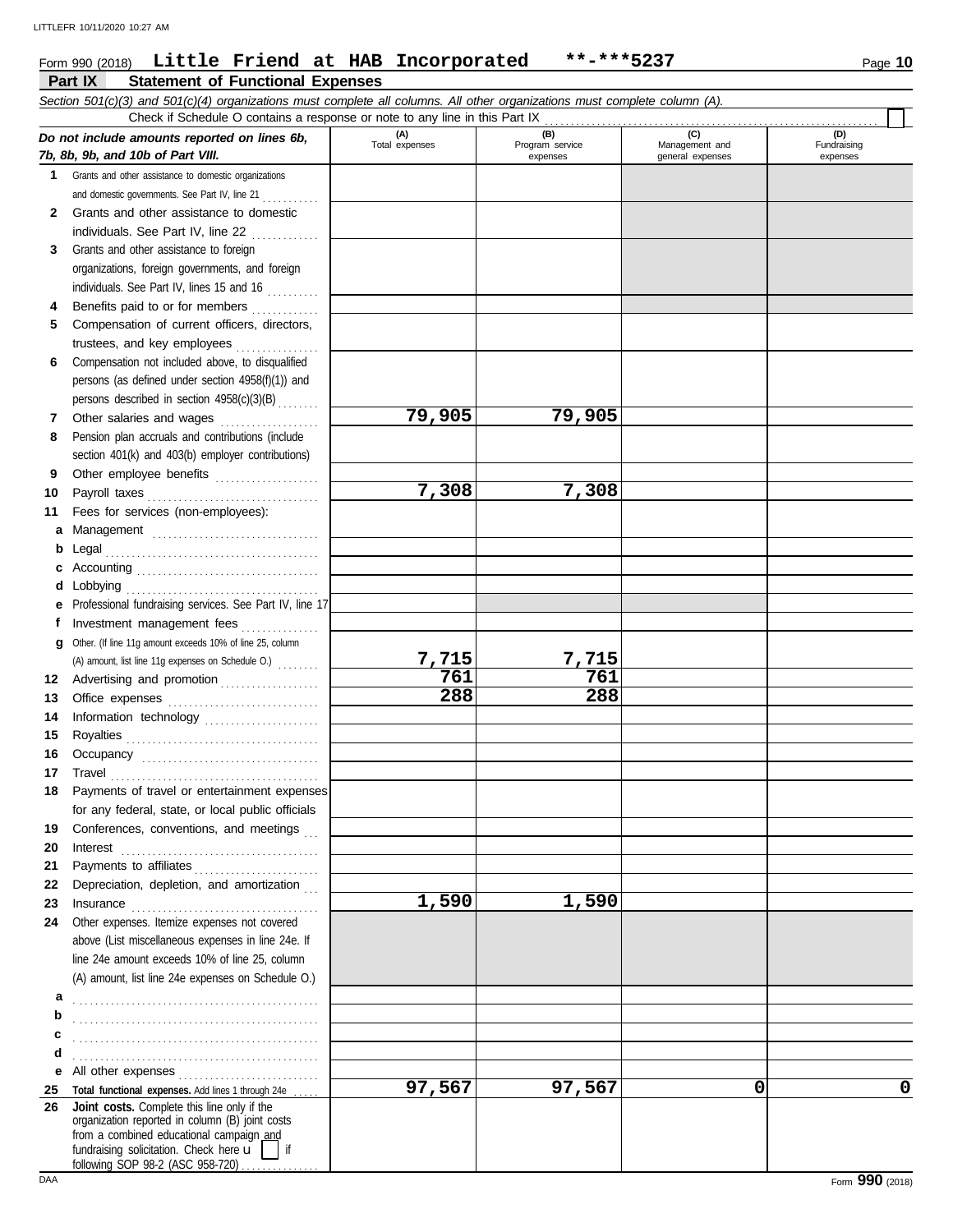#### Form 990 (2018) Page **11 Little Friend at HAB Incorporated \*\*-\*\*\*5237 Part X Balance Sheet**

|                 |    | Check if Schedule O contains a response or note to any line in this Part X                          |  |                     |                          |              |                    |
|-----------------|----|-----------------------------------------------------------------------------------------------------|--|---------------------|--------------------------|--------------|--------------------|
|                 |    |                                                                                                     |  |                     | (A)<br>Beginning of year |              | (B)<br>End of year |
|                 | 1  | Cash-non-interest bearing                                                                           |  |                     |                          | 1            |                    |
|                 | 2  |                                                                                                     |  |                     |                          | $\mathbf{2}$ | 2,194              |
|                 | 3  |                                                                                                     |  |                     |                          | 3            |                    |
|                 | 4  | Accounts receivable, net                                                                            |  |                     |                          | 4            |                    |
|                 | 5  | Loans and other receivables from current and former officers, directors,                            |  |                     |                          |              |                    |
|                 |    | trustees, key employees, and highest compensated employees.                                         |  |                     |                          |              |                    |
|                 |    | Complete Part II of Schedule L                                                                      |  |                     |                          | 5            |                    |
|                 | 6  | Loans and other receivables from other disqualified persons (as defined under section               |  |                     |                          |              |                    |
|                 |    | $4958(f)(1)$ , persons described in section $4958(c)(3)(B)$ , and contributing employers and        |  |                     |                          |              |                    |
|                 |    | sponsoring organizations of section 501(c)(9) voluntary employees' beneficiary                      |  |                     |                          |              |                    |
|                 |    |                                                                                                     |  | 6                   |                          |              |                    |
| Assets          | 7  |                                                                                                     |  |                     | $\overline{7}$           |              |                    |
|                 | 8  | Inventories for sale or use                                                                         |  |                     | 8                        |              |                    |
|                 | 9  |                                                                                                     |  |                     |                          | 9            |                    |
|                 |    | 10a Land, buildings, and equipment: cost or                                                         |  |                     |                          |              |                    |
|                 |    |                                                                                                     |  | $\frac{1,608}{322}$ |                          |              |                    |
|                 |    | 10b<br><b>b</b> Less: accumulated depreciation                                                      |  |                     |                          | 10c          | 1,286              |
|                 | 11 |                                                                                                     |  |                     |                          | 11           |                    |
|                 | 12 |                                                                                                     |  |                     |                          | 12           |                    |
|                 | 13 |                                                                                                     |  |                     |                          | 13           |                    |
|                 | 14 | Intangible assets                                                                                   |  |                     |                          | 14           |                    |
|                 | 15 |                                                                                                     |  |                     |                          | 15           |                    |
|                 | 16 |                                                                                                     |  |                     | $\mathbf 0$              | 16           | 3,480              |
|                 | 17 |                                                                                                     |  |                     |                          | 17           | 855                |
|                 | 18 | Grants payable                                                                                      |  |                     |                          | 18           |                    |
|                 | 19 | Deferred revenue                                                                                    |  |                     | 19                       |              |                    |
|                 | 20 | Tax-exempt bond liabilities                                                                         |  |                     | 20                       |              |                    |
|                 | 21 | Escrow or custodial account liability. Complete Part IV of Schedule D                               |  |                     | 21                       |              |                    |
|                 | 22 | Loans and other payables to current and former officers, directors,                                 |  |                     |                          |              |                    |
| Liabilities     |    | trustees, key employees, highest compensated employees, and                                         |  |                     |                          |              |                    |
|                 |    | disqualified persons. Complete Part II of Schedule L                                                |  |                     |                          | 22           |                    |
|                 | 23 |                                                                                                     |  |                     |                          | 23           |                    |
|                 | 24 | Unsecured notes and loans payable to unrelated third parties                                        |  |                     |                          | 24           |                    |
|                 | 25 | Other liabilities (including federal income tax, payables to related third                          |  |                     |                          |              |                    |
|                 |    | parties, and other liabilities not included on lines 17-24). Complete Part X                        |  |                     |                          |              |                    |
|                 |    | of Schedule D                                                                                       |  |                     |                          | 25           | 25,293             |
|                 | 26 |                                                                                                     |  |                     | 0                        | 26           | 26,148             |
|                 |    | Organizations that follow SFAS 117 (ASC 958), check here $\mathbf{u}$   $\overline{\mathbf{X}}$ and |  |                     |                          |              |                    |
|                 |    | complete lines 27 through 29, and lines 33 and 34.                                                  |  |                     |                          |              |                    |
| <b>Balances</b> | 27 | Unrestricted net assets                                                                             |  |                     |                          | 27           | $-22,668$          |
|                 | 28 | Temporarily restricted net assets                                                                   |  |                     |                          | 28           |                    |
|                 | 29 | Permanently restricted net assets                                                                   |  |                     |                          | 29           |                    |
|                 |    | Organizations that do not follow SFAS 117 (ASC 958), check here u                                   |  | and                 |                          |              |                    |
|                 |    | complete lines 30 through 34.                                                                       |  |                     |                          |              |                    |
| Assets or Fund  | 30 | Capital stock or trust principal, or current funds                                                  |  |                     |                          | 30           |                    |
|                 | 31 | Paid-in or capital surplus, or land, building, or equipment fund                                    |  |                     |                          | 31           |                    |
| <b>Net</b>      | 32 | Retained earnings, endowment, accumulated income, or other funds                                    |  |                     |                          | 32           |                    |
|                 | 33 | Total net assets or fund balances                                                                   |  |                     | 0                        | 33           | $-22,668$          |
|                 | 34 |                                                                                                     |  |                     | 0                        | 34           | 3,480              |
|                 |    |                                                                                                     |  |                     |                          |              | Form 990 (2018)    |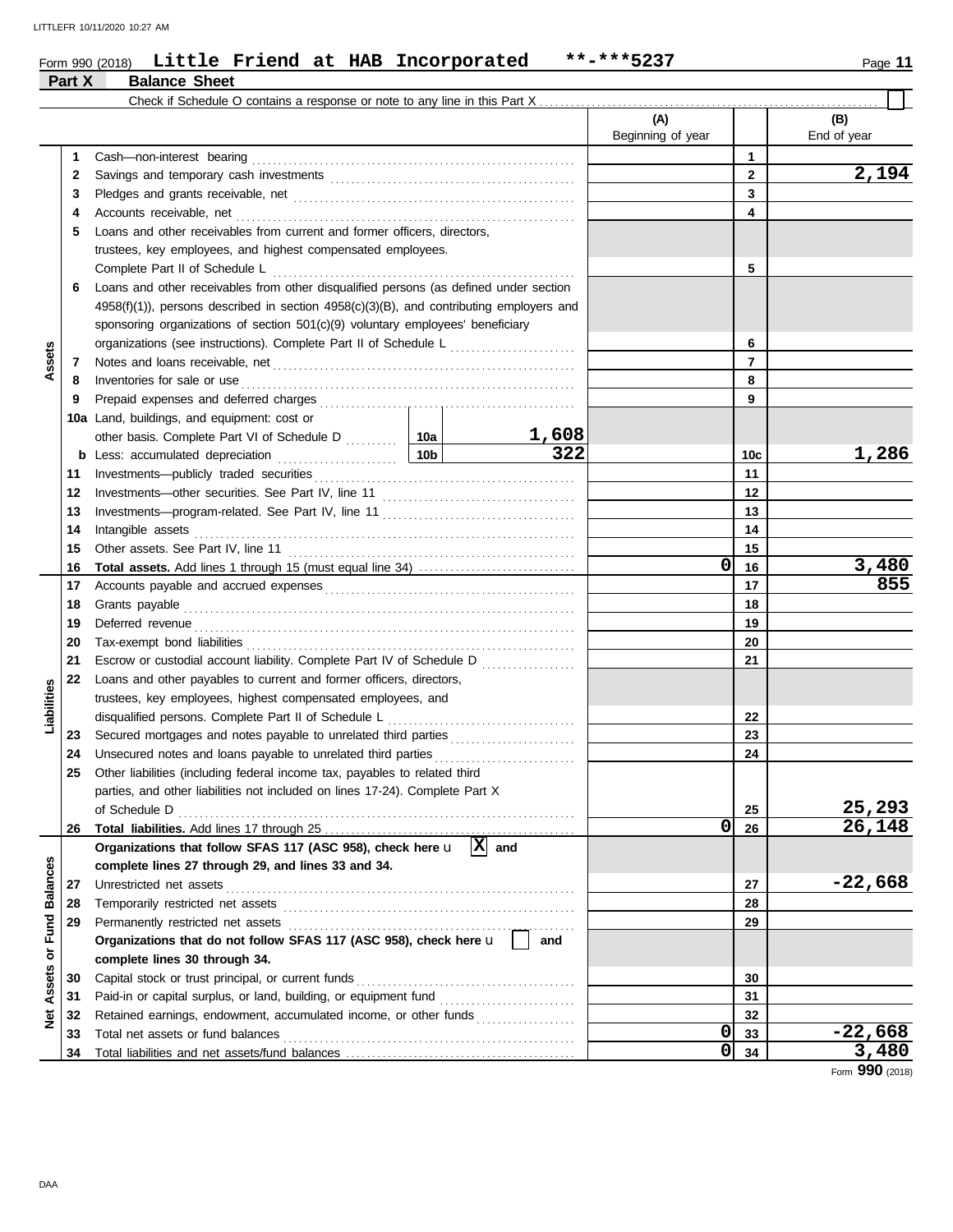|    | **-***5237<br>Form 990 (2018) Little Friend at HAB Incorporated                                                       |                         |                | Page 12          |
|----|-----------------------------------------------------------------------------------------------------------------------|-------------------------|----------------|------------------|
|    | <b>Reconciliation of Net Assets</b><br>Part XI                                                                        |                         |                |                  |
|    |                                                                                                                       |                         |                |                  |
| 1  |                                                                                                                       |                         |                | 74,899           |
| 2  |                                                                                                                       | $\overline{2}$          |                | 97,567           |
| 3  | Revenue less expenses. Subtract line 2 from line 1                                                                    | $\overline{3}$          |                | $-22,668$        |
| 4  |                                                                                                                       | $\overline{\mathbf{4}}$ |                |                  |
| 5  |                                                                                                                       | 5                       |                |                  |
| 6  |                                                                                                                       | 6                       |                |                  |
| 7  | Investment expenses                                                                                                   | $\overline{7}$          |                |                  |
| 8  | Prior period adjustments entertainments and adjustments of the contract of the contract of the contract of the        | 8                       |                |                  |
| 9  |                                                                                                                       | 9                       |                |                  |
| 10 | Net assets or fund balances at end of year. Combine lines 3 through 9 (must equal Part X, line                        |                         |                |                  |
|    |                                                                                                                       | 10                      |                | $-22,668$        |
|    | <b>Financial Statements and Reporting</b><br>Part XII                                                                 |                         |                |                  |
|    |                                                                                                                       |                         |                |                  |
|    |                                                                                                                       |                         |                | <b>Yes</b><br>No |
| 1  | $ \mathbf{X} $ Cash<br>Accounting method used to prepare the Form 990:<br>Accrual<br>Other                            |                         |                |                  |
|    | If the organization changed its method of accounting from a prior year or checked "Other," explain in                 |                         |                |                  |
|    | Schedule O.                                                                                                           |                         |                |                  |
|    | 2a Were the organization's financial statements compiled or reviewed by an independent accountant?                    |                         | 2a             | x                |
|    | If "Yes," check a box below to indicate whether the financial statements for the year were compiled or                |                         |                |                  |
|    | reviewed on a separate basis, consolidated basis, or both:                                                            |                         |                |                  |
|    | Separate basis<br>  Consolidated basis<br>  Both consolidated and separate basis                                      |                         |                |                  |
|    | <b>b</b> Were the organization's financial statements audited by an independent accountant?                           |                         | 2b             | X                |
|    | If "Yes," check a box below to indicate whether the financial statements for the year were audited on a               |                         |                |                  |
|    | separate basis, consolidated basis, or both:                                                                          |                         |                |                  |
|    | Consolidated basis<br>  Both consolidated and separate basis<br>Separate basis<br>$\Box$                              |                         |                |                  |
|    | c If "Yes" to line 2a or 2b, does the organization have a committee that assumes responsibility for oversight         |                         |                |                  |
|    | of the audit, review, or compilation of its financial statements and selection of an independent accountant?          |                         | 2c             |                  |
|    | If the organization changed either its oversight process or selection process during the tax year, explain in         |                         |                |                  |
|    | Schedule O.                                                                                                           |                         |                |                  |
|    | 3a As a result of a federal award, was the organization required to undergo an audit or audits as set forth in        |                         |                |                  |
|    | the Single Audit Act and OMB Circular A-133?                                                                          |                         | За             |                  |
|    | <b>b</b> If "Yes," did the organization undergo the required audit or audits? If the organization did not undergo the |                         |                |                  |
|    | required audit or audits, explain why in Schedule O and describe any steps taken to undergo such audits.              |                         | 3 <sub>b</sub> |                  |

Form **990** (2018)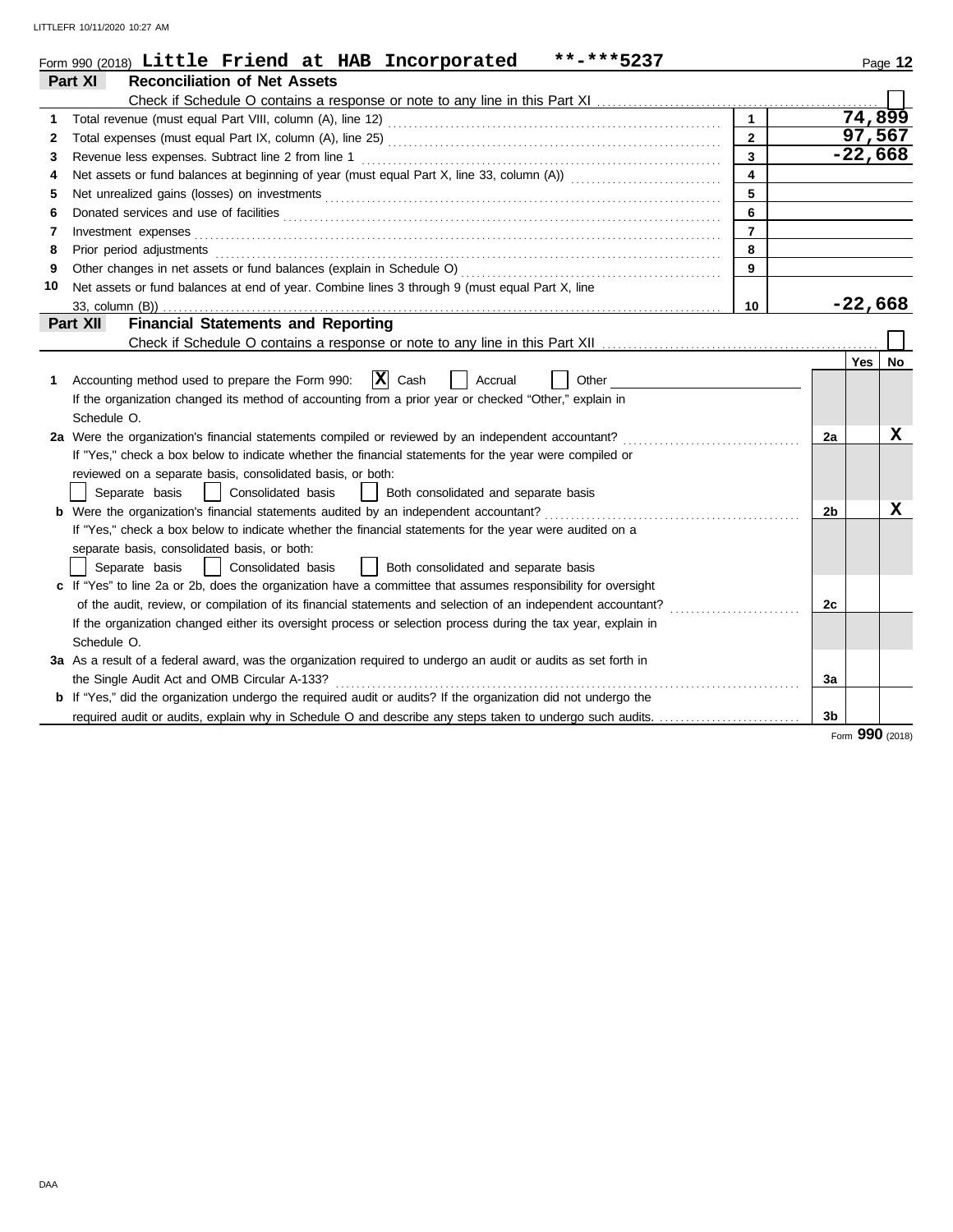| <b>SCHEDULE A</b><br>(Form 990 or 990-EZ) |                                                            | <b>Public Charity Status and Public Support</b>                                                                                                                                                                                                                 |                          |    |                        | OMB No. 1545-0047              |
|-------------------------------------------|------------------------------------------------------------|-----------------------------------------------------------------------------------------------------------------------------------------------------------------------------------------------------------------------------------------------------------------|--------------------------|----|------------------------|--------------------------------|
|                                           |                                                            | Complete if the organization is a section $501(c)(3)$ organization or a section $4947(a)(1)$ nonexempt charitable trust.                                                                                                                                        |                          |    |                        | 2018                           |
| Department of the Treasury                |                                                            | La Attach to Form 990 or Form 990-EZ.                                                                                                                                                                                                                           |                          |    |                        | Open to Public                 |
| Internal Revenue Service                  |                                                            | <b>u</b> Go to www.irs.gov/Form990 for instructions and the latest information.                                                                                                                                                                                 |                          |    |                        | Inspection                     |
| Name of the organization                  |                                                            | Little Friend at HAB Incorporated                                                                                                                                                                                                                               |                          |    | **-***5237             | Employer identification number |
| Part I                                    |                                                            | Reason for Public Charity Status (All organizations must complete this part.) See instructions.                                                                                                                                                                 |                          |    |                        |                                |
|                                           |                                                            | The organization is not a private foundation because it is: (For lines 1 through 12, check only one box.)                                                                                                                                                       |                          |    |                        |                                |
| 1                                         |                                                            | A church, convention of churches, or association of churches described in section 170(b)(1)(A)(i).                                                                                                                                                              |                          |    |                        |                                |
| $\mathbf{2}$                              |                                                            | A school described in section 170(b)(1)(A)(ii). (Attach Schedule E (Form 990 or 990-EZ).)                                                                                                                                                                       |                          |    |                        |                                |
| 3                                         |                                                            | A hospital or a cooperative hospital service organization described in section 170(b)(1)(A)(iii).                                                                                                                                                               |                          |    |                        |                                |
| 4                                         |                                                            | A medical research organization operated in conjunction with a hospital described in section 170(b)(1)(A)(iii). Enter the hospital's name,                                                                                                                      |                          |    |                        |                                |
| city, and state:<br>5                     |                                                            | An organization operated for the benefit of a college or university owned or operated by a governmental unit described in                                                                                                                                       |                          |    |                        |                                |
|                                           | section 170(b)(1)(A)(iv). (Complete Part II.)              |                                                                                                                                                                                                                                                                 |                          |    |                        |                                |
| 6                                         |                                                            | A federal, state, or local government or governmental unit described in section 170(b)(1)(A)(v).                                                                                                                                                                |                          |    |                        |                                |
| 7                                         | described in section 170(b)(1)(A)(vi). (Complete Part II.) | An organization that normally receives a substantial part of its support from a governmental unit or from the general public                                                                                                                                    |                          |    |                        |                                |
| 8                                         |                                                            | A community trust described in section 170(b)(1)(A)(vi). (Complete Part II.)                                                                                                                                                                                    |                          |    |                        |                                |
| 9<br>university:                          |                                                            | An agricultural research organization described in section 170(b)(1)(A)(ix) operated in conjunction with a land-grant college<br>or university or a non-land-grant college of agriculture (see instructions). Enter the name, city, and state of the college or |                          |    |                        |                                |
| 10                                        |                                                            | An organization that normally receives: (1) more than 33 1/3% of its support from contributions, membership fees, and gross                                                                                                                                     |                          |    |                        |                                |
|                                           |                                                            | receipts from activities related to its exempt functions—subject to certain exceptions, and (2) no more than 33 1/3% of its<br>support from gross investment income and unrelated business taxable income (less section 511 tax) from businesses                |                          |    |                        |                                |
|                                           |                                                            | acquired by the organization after June 30, 1975. See section 509(a)(2). (Complete Part III.)                                                                                                                                                                   |                          |    |                        |                                |
| 11                                        |                                                            | An organization organized and operated exclusively to test for public safety. See section 509(a)(4).                                                                                                                                                            |                          |    |                        |                                |
| 12                                        |                                                            | An organization organized and operated exclusively for the benefit of, to perform the functions of, or to carry out the purposes                                                                                                                                |                          |    |                        |                                |
|                                           |                                                            | of one or more publicly supported organizations described in section 509(a)(1) or section 509(a)(2). See section 509(a)(3).<br>Check the box in lines 12a through 12d that describes the type of supporting organization and complete lines 12e, 12f, and 12g.  |                          |    |                        |                                |
| a                                         |                                                            | Type I. A supporting organization operated, supervised, or controlled by its supported organization(s), typically by giving                                                                                                                                     |                          |    |                        |                                |
|                                           |                                                            | the supported organization(s) the power to regularly appoint or elect a majority of the directors or trustees of the                                                                                                                                            |                          |    |                        |                                |
| b                                         |                                                            | supporting organization. You must complete Part IV, Sections A and B.<br>Type II. A supporting organization supervised or controlled in connection with its supported organization(s), by having                                                                |                          |    |                        |                                |
|                                           |                                                            | control or management of the supporting organization vested in the same persons that control or manage the supported                                                                                                                                            |                          |    |                        |                                |
|                                           |                                                            | organization(s). You must complete Part IV, Sections A and C.                                                                                                                                                                                                   |                          |    |                        |                                |
| c                                         |                                                            | Type III functionally integrated. A supporting organization operated in connection with, and functionally integrated with,<br>its supported organization(s) (see instructions). You must complete Part IV, Sections A, D, and E.                                |                          |    |                        |                                |
| d                                         |                                                            | Type III non-functionally integrated. A supporting organization operated in connection with its supported organization(s)                                                                                                                                       |                          |    |                        |                                |
|                                           |                                                            | that is not functionally integrated. The organization generally must satisfy a distribution requirement and an attentiveness<br>requirement (see instructions). You must complete Part IV, Sections A and D, and Part V.                                        |                          |    |                        |                                |
| е                                         |                                                            | Check this box if the organization received a written determination from the IRS that it is a Type I, Type II, Type III                                                                                                                                         |                          |    |                        |                                |
|                                           |                                                            | functionally integrated, or Type III non-functionally integrated supporting organization.                                                                                                                                                                       |                          |    |                        |                                |
| f<br>g                                    | Enter the number of supported organizations                | Provide the following information about the supported organization(s).                                                                                                                                                                                          |                          |    |                        |                                |
| (i) Name of supported                     | (ii) EIN                                                   | (iii) Type of organization                                                                                                                                                                                                                                      | (iv) Is the organization |    | (v) Amount of monetary | (vi) Amount of                 |
| organization                              |                                                            | (described on lines 1-10                                                                                                                                                                                                                                        | listed in your governing |    | support (see           | other support (see             |
|                                           |                                                            | above (see instructions))                                                                                                                                                                                                                                       | document?<br>Yes         | No | instructions)          | instructions)                  |
| (A)                                       |                                                            |                                                                                                                                                                                                                                                                 |                          |    |                        |                                |
| (B)                                       |                                                            |                                                                                                                                                                                                                                                                 |                          |    |                        |                                |
| (C)                                       |                                                            |                                                                                                                                                                                                                                                                 |                          |    |                        |                                |
| (D)                                       |                                                            |                                                                                                                                                                                                                                                                 |                          |    |                        |                                |
| (E)                                       |                                                            |                                                                                                                                                                                                                                                                 |                          |    |                        |                                |
|                                           |                                                            |                                                                                                                                                                                                                                                                 |                          |    |                        |                                |
| Total                                     |                                                            |                                                                                                                                                                                                                                                                 |                          |    |                        |                                |

**For Paperwork Reduction Act Notice, see the Instructions for Form 990 or 990-EZ.**

**Schedule A (Form 990 or 990-EZ) 2018**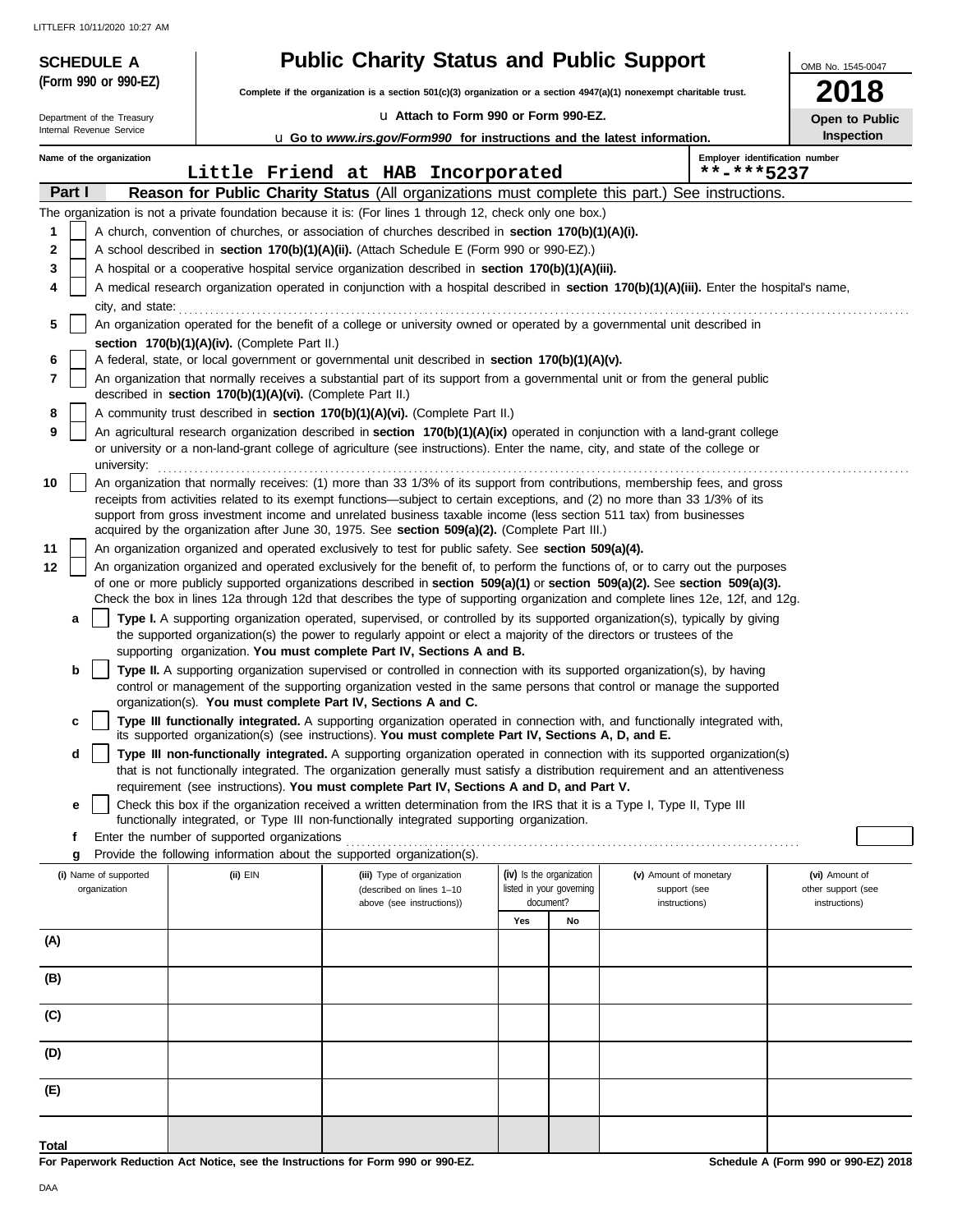#### Schedule A (Form 990 or 990-EZ) 2018 Page **2 Little Friend at HAB Incorporated \*\*-\*\*\*5237 Part II** Support Schedule for Organizations Described in Sections 170(b)(1)(A)(iv) and 170(b)(1)(A)(vi)

(Complete only if you checked the box on line 5, 7, or 8 of Part I or if the organization failed to qualify under Part III. If the organization fails to qualify under the tests listed below, please complete Part III.)

|              | Section A. Public Support                                                                                                                                                                                               |            |          |            |            |            |           |
|--------------|-------------------------------------------------------------------------------------------------------------------------------------------------------------------------------------------------------------------------|------------|----------|------------|------------|------------|-----------|
|              | Calendar year (or fiscal year beginning in)<br>$\mathbf{u}$                                                                                                                                                             | (a) $2014$ | (b) 2015 | $(c)$ 2016 | $(d)$ 2017 | (e) $2018$ | (f) Total |
| 1            | Gifts, grants, contributions, and<br>membership fees received. (Do not<br>include any "unusual grants.")                                                                                                                |            |          |            |            |            |           |
| $\mathbf{2}$ | Tax revenues levied for the<br>organization's benefit and either paid<br>to or expended on its behalf<br>.                                                                                                              |            |          |            |            |            |           |
| 3            | The value of services or facilities<br>furnished by a governmental unit to the<br>organization without charge                                                                                                           |            |          |            |            |            |           |
| 4<br>5       | Total. Add lines 1 through 3<br>.<br>The portion of total contributions by<br>each person (other than a<br>governmental unit or publicly<br>supported organization) included on<br>line 1 that exceeds 2% of the amount |            |          |            |            |            |           |
|              | shown on line 11, column (f) $\ldots$                                                                                                                                                                                   |            |          |            |            |            |           |
| 6            | Public support. Subtract line 5 from line 4.                                                                                                                                                                            |            |          |            |            |            |           |
|              | <b>Section B. Total Support</b>                                                                                                                                                                                         |            |          |            |            |            |           |
|              | Calendar year (or fiscal year beginning in)<br>$\mathbf{u}$                                                                                                                                                             | (a) $2014$ | (b) 2015 | $(c)$ 2016 | (d) $2017$ | $(e)$ 2018 | (f) Total |
| 7            | Amounts from line 4<br>.                                                                                                                                                                                                |            |          |            |            |            |           |
| 8            | Gross income from interest, dividends,<br>payments received on securities loans,<br>rents, royalties, and income from<br>similar sources                                                                                |            |          |            |            |            |           |
| 9            | Net income from unrelated business<br>activities, whether or not the business<br>is regularly carried on                                                                                                                |            |          |            |            |            |           |
| 10           | Other income. Do not include gain or<br>loss from the sale of capital assets<br>(Explain in Part VI.)                                                                                                                   |            |          |            |            |            |           |
| 11           | Total support. Add lines 7 through 10                                                                                                                                                                                   |            |          |            |            |            |           |
| 12           | Gross receipts from related activities, etc. (see instructions)                                                                                                                                                         |            |          |            |            | 12         |           |
| 13           | First five years. If the Form 990 is for the organization's first, second, third, fourth, or fifth tax year as a section 501(c)(3)                                                                                      |            |          |            |            |            |           |
|              | organization, check this box and stop here                                                                                                                                                                              |            |          |            |            |            |           |
|              | Section C. Computation of Public Support Percentage                                                                                                                                                                     |            |          |            |            |            |           |
| 14           | Public support percentage for 2018 (line 6, column (f) divided by line 11, column (f)) [[[[[[[[[[[[[[[[[[[[[[                                                                                                           |            |          |            |            | 14         | %         |
| 15           |                                                                                                                                                                                                                         |            |          |            |            | 15         | %         |
| 16a          | 33 1/3% support test-2018. If the organization did not check the box on line 13, and line 14 is 33 1/3% or more, check this                                                                                             |            |          |            |            |            |           |
|              | box and stop here. The organization qualifies as a publicly supported organization                                                                                                                                      |            |          |            |            |            |           |
| b            | 33 1/3% support test-2017. If the organization did not check a box on line 13 or 16a, and line 15 is 33 1/3% or more, check                                                                                             |            |          |            |            |            |           |
|              | this box and stop here. The organization qualifies as a publicly supported organization                                                                                                                                 |            |          |            |            |            |           |
| 17a          | 10%-facts-and-circumstances test-2018. If the organization did not check a box on line 13, 16a, or 16b, and line 14 is                                                                                                  |            |          |            |            |            |           |
|              | 10% or more, and if the organization meets the "facts-and-circumstances" test, check this box and stop here. Explain in                                                                                                 |            |          |            |            |            |           |
|              | Part VI how the organization meets the "facts-and-circumstances" test. The organization qualifies as a publicly supported                                                                                               |            |          |            |            |            |           |
|              | organization                                                                                                                                                                                                            |            |          |            |            |            |           |
| b            | 10%-facts-and-circumstances test-2017. If the organization did not check a box on line 13, 16a, 16b, or 17a, and line                                                                                                   |            |          |            |            |            |           |
|              | 15 is 10% or more, and if the organization meets the "facts-and-circumstances" test, check this box and stop here.                                                                                                      |            |          |            |            |            |           |
|              | Explain in Part VI how the organization meets the "facts-and-circumstances" test. The organization qualifies as a publicly                                                                                              |            |          |            |            |            |           |
|              | supported organization                                                                                                                                                                                                  |            |          |            |            |            |           |
| 18           | Private foundation. If the organization did not check a box on line 13, 16a, 16b, 17a, or 17b, check this box and see                                                                                                   |            |          |            |            |            |           |
|              | instructions                                                                                                                                                                                                            |            |          |            |            |            |           |
|              |                                                                                                                                                                                                                         |            |          |            |            |            |           |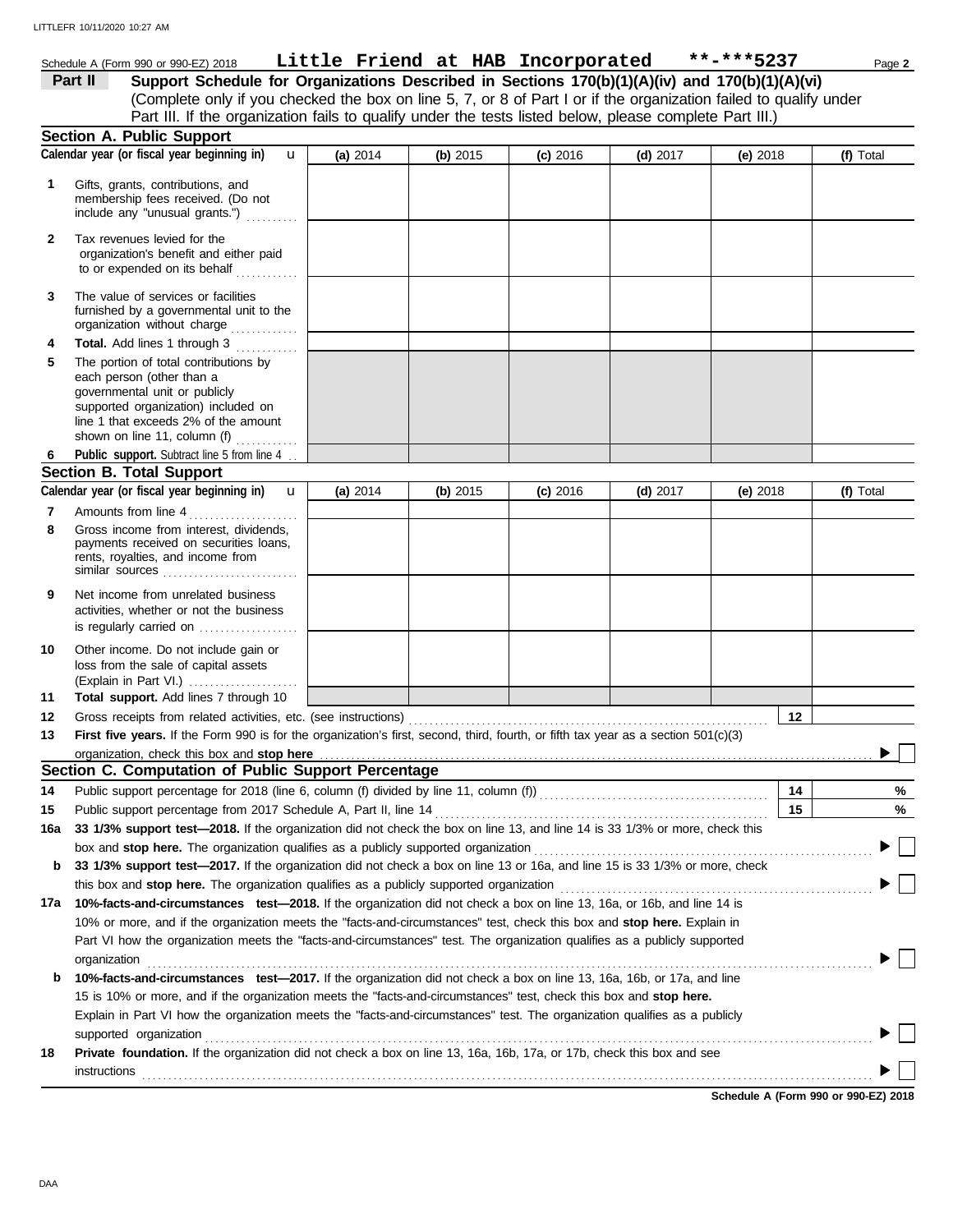### **Part III** Support Schedule for Organizations Described in Section 509(a)(2) (Complete only if you checked the box on line 10 of Part I or if the organization failed to qualify under Part II. Schedule A (Form 990 or 990-EZ) 2018 Page **3 Little Friend at HAB Incorporated \*\*-\*\*\*5237** If the organization fails to qualify under the tests listed below, please complete Part II.)

|                                 | <b>Section A. Public Support</b>                                                                                                                                                 |            |            |            |            |          |    |           |  |
|---------------------------------|----------------------------------------------------------------------------------------------------------------------------------------------------------------------------------|------------|------------|------------|------------|----------|----|-----------|--|
|                                 | Calendar year (or fiscal year beginning in)<br>$\mathbf{u}$                                                                                                                      | (a) 2014   | $(b)$ 2015 | $(c)$ 2016 | $(d)$ 2017 | (e) 2018 |    | (f) Total |  |
| 1                               | Gifts, grants, contributions, and membership                                                                                                                                     |            |            |            |            |          |    |           |  |
|                                 | fees received. (Do not include any "unusual grants.")                                                                                                                            |            |            |            |            |          |    |           |  |
| 2                               | Gross receipts from admissions, merchandise                                                                                                                                      |            |            |            |            |          |    |           |  |
|                                 | sold or services performed, or facilities<br>furnished in any activity that is related to the                                                                                    |            |            |            |            |          |    |           |  |
|                                 | organization's fax-exempt purpose                                                                                                                                                |            |            |            |            |          |    |           |  |
| 3                               | Gross receipts from activities that are not an<br>unrelated trade or business under section 513                                                                                  |            |            |            |            |          |    |           |  |
| 4                               | Tax revenues levied for the                                                                                                                                                      |            |            |            |            |          |    |           |  |
|                                 | organization's benefit and either paid<br>to or expended on its behalf                                                                                                           |            |            |            |            |          |    |           |  |
| 5                               | The value of services or facilities<br>furnished by a governmental unit to the<br>organization without charge                                                                    |            |            |            |            |          |    |           |  |
| 6                               | Total. Add lines 1 through 5<br><u>.</u><br>.                                                                                                                                    |            |            |            |            |          |    |           |  |
|                                 | 7a Amounts included on lines 1, 2, and 3<br>received from disqualified persons                                                                                                   |            |            |            |            |          |    |           |  |
| b                               | Amounts included on lines 2 and 3<br>received from other than disqualified<br>persons that exceed the greater of \$5,000<br>or 1% of the amount on line 13 for the year $\ldots$ |            |            |            |            |          |    |           |  |
| c                               | Add lines 7a and 7b                                                                                                                                                              |            |            |            |            |          |    |           |  |
| 8                               | Public support. (Subtract line 7c from                                                                                                                                           |            |            |            |            |          |    |           |  |
|                                 | line $6.$ )<br>.                                                                                                                                                                 |            |            |            |            |          |    |           |  |
| <b>Section B. Total Support</b> |                                                                                                                                                                                  |            |            |            |            |          |    |           |  |
|                                 | Calendar year (or fiscal year beginning in)<br>$\mathbf{u}$                                                                                                                      | (a) $2014$ | (b) $2015$ | $(c)$ 2016 | (d) $2017$ | (e) 2018 |    | (f) Total |  |
| 9                               | Amounts from line 6                                                                                                                                                              |            |            |            |            |          |    |           |  |
| 10a                             | Gross income from interest, dividends,<br>payments received on securities loans, rents,<br>royalties, and income from similar sources                                            |            |            |            |            |          |    |           |  |
| b                               | Unrelated business taxable income (less<br>section 511 taxes) from businesses<br>acquired after June 30, 1975                                                                    |            |            |            |            |          |    |           |  |
| c                               | Add lines 10a and 10b                                                                                                                                                            |            |            |            |            |          |    |           |  |
| 11                              | Net income from unrelated business<br>activities not included in line 10b, whether<br>or not the business is regularly carried on                                                |            |            |            |            |          |    |           |  |
| $12 \,$                         | Other income. Do not include gain or<br>loss from the sale of capital assets<br>(Explain in Part VI.)                                                                            |            |            |            |            |          |    |           |  |
| 13                              | Total support. (Add lines 9, 10c, 11,                                                                                                                                            |            |            |            |            |          |    |           |  |
|                                 | and $12.$ )                                                                                                                                                                      |            |            |            |            |          |    |           |  |
| 14                              | First five years. If the Form 990 is for the organization's first, second, third, fourth, or fifth tax year as a section 501(c)(3)                                               |            |            |            |            |          |    |           |  |
|                                 | organization, check this box and stop here                                                                                                                                       |            |            |            |            |          |    |           |  |
|                                 | Section C. Computation of Public Support Percentage                                                                                                                              |            |            |            |            |          |    |           |  |
| 15                              |                                                                                                                                                                                  |            |            |            |            |          | 15 | %         |  |
| 16                              |                                                                                                                                                                                  |            |            |            |            |          | 16 | %         |  |
|                                 | Section D. Computation of Investment Income Percentage                                                                                                                           |            |            |            |            |          |    |           |  |
| 17                              | Investment income percentage for 2018 (line 10c, column (f), divided by line 13, column (f)) [[[[[[[[[[[[[[[[                                                                    |            |            |            |            |          | 17 | %         |  |
| 18                              | Investment income percentage from 2017 Schedule A, Part III, line 17                                                                                                             |            |            |            |            |          | 18 | %         |  |
| 19a                             | 33 1/3% support tests-2018. If the organization did not check the box on line 14, and line 15 is more than 33 1/3%, and line                                                     |            |            |            |            |          |    |           |  |
|                                 | 17 is not more than 33 1/3%, check this box and stop here. The organization qualifies as a publicly supported organization                                                       |            |            |            |            |          |    |           |  |
| b                               | 33 1/3% support tests—2017. If the organization did not check a box on line 14 or line 19a, and line 16 is more than 33 1/3%, and                                                |            |            |            |            |          |    |           |  |
|                                 |                                                                                                                                                                                  |            |            |            |            |          |    |           |  |
| 20                              |                                                                                                                                                                                  |            |            |            |            |          |    |           |  |

**Schedule A (Form 990 or 990-EZ) 2018**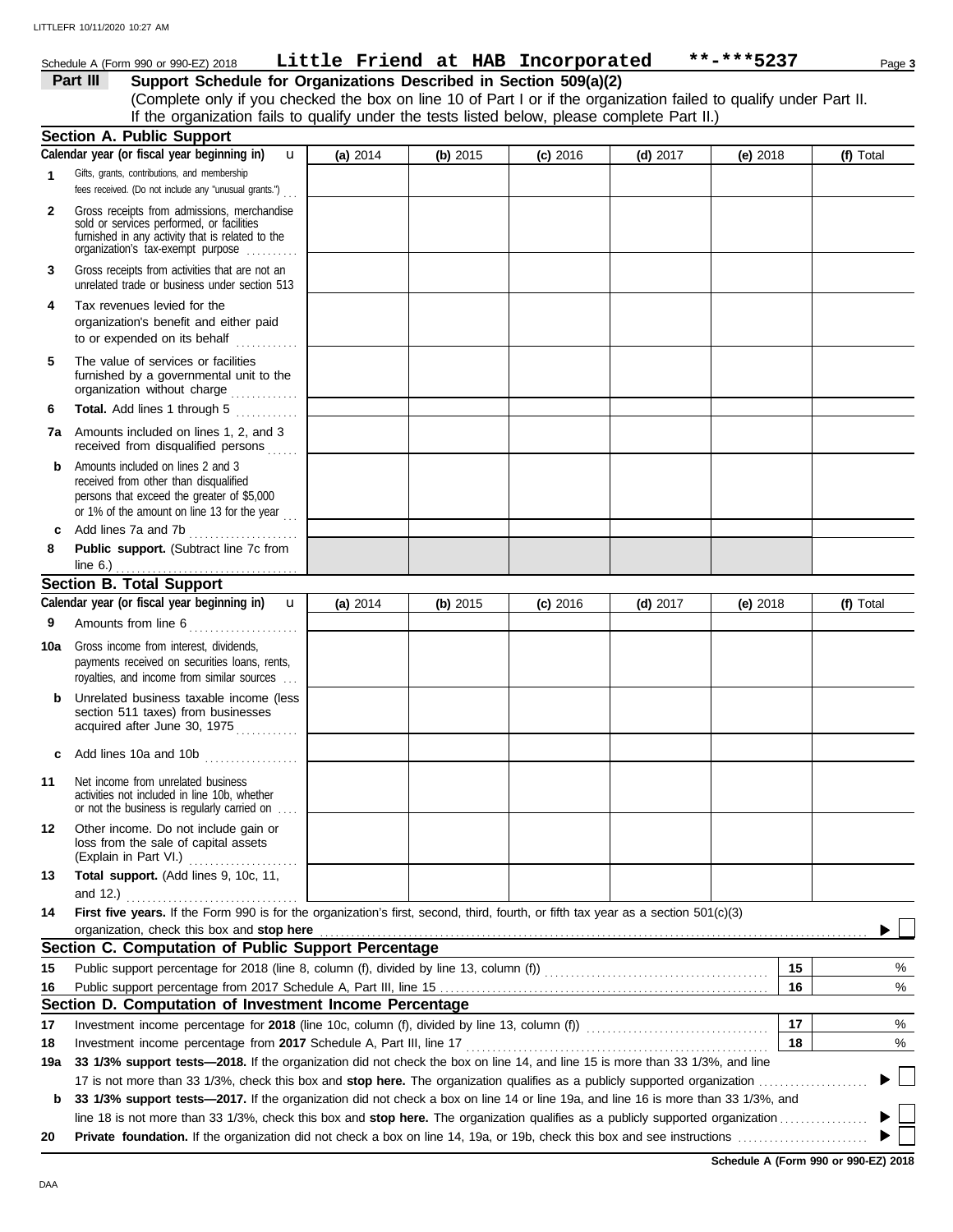|     | Little Friend at HAB Incorporated<br>Schedule A (Form 990 or 990-EZ) 2018                                                                                                                                                 | **-***5237                           | Page 4    |
|-----|---------------------------------------------------------------------------------------------------------------------------------------------------------------------------------------------------------------------------|--------------------------------------|-----------|
|     | Part IV<br><b>Supporting Organizations</b>                                                                                                                                                                                |                                      |           |
|     | (Complete only if you checked a box in line 12 on Part I. If you checked 12a of Part I, complete Sections A                                                                                                               |                                      |           |
|     | and B. If you checked 12b of Part I, complete Sections A and C. If you checked 12c of Part I, complete                                                                                                                    |                                      |           |
|     | Sections A, D, and E. If you checked 12d of Part I, complete Sections A and D, and complete Part V.)                                                                                                                      |                                      |           |
|     | <b>Section A. All Supporting Organizations</b>                                                                                                                                                                            |                                      |           |
|     |                                                                                                                                                                                                                           |                                      | Yes<br>No |
| 1   | Are all of the organization's supported organizations listed by name in the organization's governing                                                                                                                      |                                      |           |
|     | documents? If "No," describe in Part VI how the supported organizations are designated. If designated by                                                                                                                  |                                      |           |
|     | class or purpose, describe the designation. If historic and continuing relationship, explain.                                                                                                                             | 1                                    |           |
| 2   | Did the organization have any supported organization that does not have an IRS determination of status<br>under section 509(a)(1) or (2)? If "Yes," explain in Part VI how the organization determined that the supported |                                      |           |
|     | organization was described in section 509(a)(1) or (2).                                                                                                                                                                   | 2                                    |           |
| 3a  | Did the organization have a supported organization described in section $501(c)(4)$ , (5), or (6)? If "Yes," answer                                                                                                       |                                      |           |
|     | $(b)$ and $(c)$ below.                                                                                                                                                                                                    | За                                   |           |
| b   | Did the organization confirm that each supported organization qualified under section 501(c)(4), (5), or (6) and                                                                                                          |                                      |           |
|     | satisfied the public support tests under section 509(a)(2)? If "Yes," describe in Part VI when and how the                                                                                                                |                                      |           |
|     | organization made the determination.                                                                                                                                                                                      | 3b                                   |           |
| c   | Did the organization ensure that all support to such organizations was used exclusively for section $170(c)(2)(B)$                                                                                                        |                                      |           |
|     | purposes? If "Yes," explain in Part VI what controls the organization put in place to ensure such use.                                                                                                                    | 3c                                   |           |
| 4a  | Was any supported organization not organized in the United States ("foreign supported organization")? If                                                                                                                  |                                      |           |
|     | "Yes," and if you checked 12a or 12b in Part I, answer (b) and (c) below.                                                                                                                                                 | 4a                                   |           |
| b   | Did the organization have ultimate control and discretion in deciding whether to make grants to the foreign                                                                                                               |                                      |           |
|     | supported organization? If "Yes," describe in Part VI how the organization had such control and discretion                                                                                                                |                                      |           |
|     | despite being controlled or supervised by or in connection with its supported organizations.                                                                                                                              | 4b                                   |           |
| c   | Did the organization support any foreign supported organization that does not have an IRS determination                                                                                                                   |                                      |           |
|     | under sections $501(c)(3)$ and $509(a)(1)$ or (2)? If "Yes," explain in Part VI what controls the organization used                                                                                                       |                                      |           |
|     | to ensure that all support to the foreign supported organization was used exclusively for section $170(c)(2)(B)$                                                                                                          |                                      |           |
|     | purposes.                                                                                                                                                                                                                 | 4c                                   |           |
| 5a  | Did the organization add, substitute, or remove any supported organizations during the tax year? If "Yes,"                                                                                                                |                                      |           |
|     | answer (b) and (c) below (if applicable). Also, provide detail in Part VI, including (i) the names and EIN                                                                                                                |                                      |           |
|     | numbers of the supported organizations added, substituted, or removed; (ii) the reasons for each such action;                                                                                                             |                                      |           |
|     | (iii) the authority under the organization's organizing document authorizing such action; and (iv) how the action                                                                                                         |                                      |           |
|     | was accomplished (such as by amendment to the organizing document).                                                                                                                                                       | 5a                                   |           |
| b   | Type I or Type II only. Was any added or substituted supported organization part of a class already                                                                                                                       |                                      |           |
|     | designated in the organization's organizing document?                                                                                                                                                                     | 5b                                   |           |
| c   | Substitutions only. Was the substitution the result of an event beyond the organization's control?                                                                                                                        | 5 <sub>c</sub>                       |           |
| 6   | Did the organization provide support (whether in the form of grants or the provision of services or facilities) to                                                                                                        |                                      |           |
|     | anyone other than (i) its supported organizations, (ii) individuals that are part of the charitable class benefited                                                                                                       |                                      |           |
|     | by one or more of its supported organizations, or (iii) other supporting organizations that also support or                                                                                                               |                                      |           |
|     | benefit one or more of the filing organization's supported organizations? If "Yes," provide detail in Part VI.                                                                                                            | 6                                    |           |
| 7   | Did the organization provide a grant, loan, compensation, or other similar payment to a substantial contributor                                                                                                           |                                      |           |
|     | (as defined in section $4958(c)(3)(C)$ ), a family member of a substantial contributor, or a 35% controlled entity                                                                                                        |                                      |           |
|     | with regard to a substantial contributor? If "Yes," complete Part I of Schedule L (Form 990 or 990-EZ).                                                                                                                   | 7                                    |           |
| 8   | Did the organization make a loan to a disqualified person (as defined in section 4958) not described in line 7?                                                                                                           |                                      |           |
|     | If "Yes," complete Part I of Schedule L (Form 990 or 990-EZ).                                                                                                                                                             | 8                                    |           |
| 9а  | Was the organization controlled directly or indirectly at any time during the tax year by one or more                                                                                                                     |                                      |           |
|     | disqualified persons as defined in section 4946 (other than foundation managers and organizations described                                                                                                               |                                      |           |
|     | in section $509(a)(1)$ or (2))? If "Yes," provide detail in Part VI.                                                                                                                                                      | 9а                                   |           |
| b   | Did one or more disqualified persons (as defined in line 9a) hold a controlling interest in any entity in which                                                                                                           |                                      |           |
|     | the supporting organization had an interest? If "Yes," provide detail in Part VI.                                                                                                                                         | 9b                                   |           |
| c   | Did a disqualified person (as defined in line 9a) have an ownership interest in, or derive any personal benefit                                                                                                           |                                      |           |
|     | from, assets in which the supporting organization also had an interest? If "Yes," provide detail in Part VI.                                                                                                              | 9c                                   |           |
| 10a | Was the organization subject to the excess business holdings rules of section 4943 because of section                                                                                                                     |                                      |           |
|     | 4943(f) (regarding certain Type II supporting organizations, and all Type III non-functionally integrated                                                                                                                 |                                      |           |
|     | supporting organizations)? If "Yes," answer 10b below.<br>Did the organization have any excess business holdings in the tax year? (Use Schedule C, Form 4720, to                                                          | 10a                                  |           |
| b   |                                                                                                                                                                                                                           | 10b                                  |           |
|     | determine whether the organization had excess business holdings.)                                                                                                                                                         | Schedule A (Form 990 or 990-EZ) 2018 |           |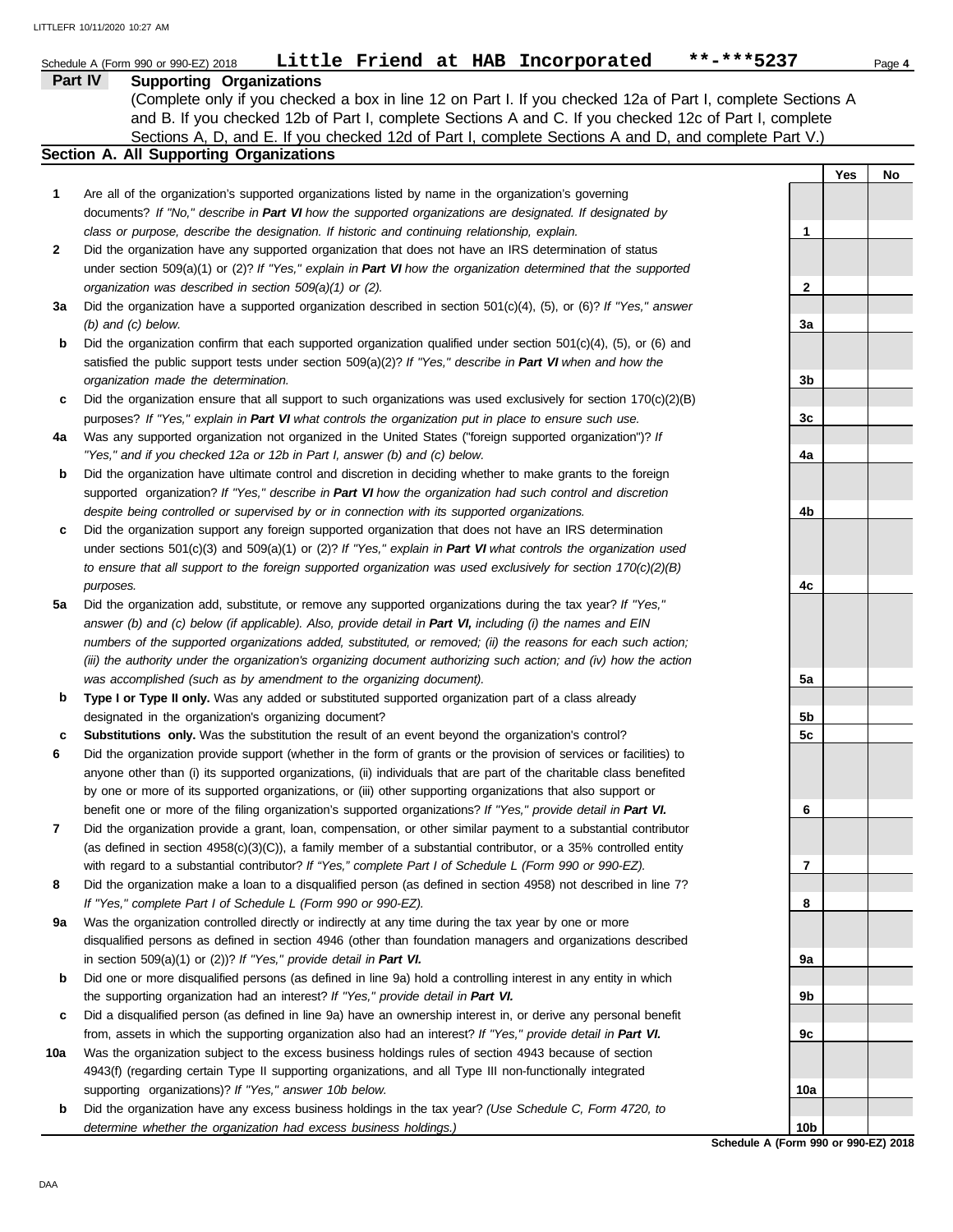|         | **-***5237<br>Little Friend at HAB Incorporated<br>Schedule A (Form 990 or 990-EZ) 2018                                                                                                                                           |                 |     | Page 5 |
|---------|-----------------------------------------------------------------------------------------------------------------------------------------------------------------------------------------------------------------------------------|-----------------|-----|--------|
|         | <b>Supporting Organizations (continued)</b><br>Part IV                                                                                                                                                                            |                 |     |        |
|         |                                                                                                                                                                                                                                   |                 | Yes | No     |
| 11<br>a | Has the organization accepted a gift or contribution from any of the following persons?<br>A person who directly or indirectly controls, either alone or together with persons described in (b) and (c)                           |                 |     |        |
|         | below, the governing body of a supported organization?                                                                                                                                                                            | 11a             |     |        |
| b       | A family member of a person described in (a) above?                                                                                                                                                                               | 11 <sub>b</sub> |     |        |
|         | c A 35% controlled entity of a person described in (a) or (b) above? If "Yes" to a, b, or c, provide detail in Part VI.                                                                                                           | 11c             |     |        |
|         | Section B. Type I Supporting Organizations                                                                                                                                                                                        |                 |     |        |
|         |                                                                                                                                                                                                                                   |                 | Yes | No     |
| 1       | Did the directors, trustees, or membership of one or more supported organizations have the power to                                                                                                                               |                 |     |        |
|         | regularly appoint or elect at least a majority of the organization's directors or trustees at all times during the                                                                                                                |                 |     |        |
|         | tax year? If "No," describe in Part VI how the supported organization(s) effectively operated, supervised, or                                                                                                                     |                 |     |        |
|         | controlled the organization's activities. If the organization had more than one supported organization,                                                                                                                           |                 |     |        |
|         | describe how the powers to appoint and/or remove directors or trustees were allocated among the supported                                                                                                                         |                 |     |        |
|         | organizations and what conditions or restrictions, if any, applied to such powers during the tax year.                                                                                                                            | 1               |     |        |
| 2       | Did the organization operate for the benefit of any supported organization other than the supported                                                                                                                               |                 |     |        |
|         | organization(s) that operated, supervised, or controlled the supporting organization? If "Yes," explain in Part                                                                                                                   |                 |     |        |
|         | VI how providing such benefit carried out the purposes of the supported organization(s) that operated,                                                                                                                            |                 |     |        |
|         | supervised, or controlled the supporting organization.                                                                                                                                                                            | $\mathbf{2}$    |     |        |
|         | Section C. Type II Supporting Organizations                                                                                                                                                                                       |                 |     |        |
|         |                                                                                                                                                                                                                                   |                 | Yes | No     |
| 1       | Were a majority of the organization's directors or trustees during the tax year also a majority of the directors                                                                                                                  |                 |     |        |
|         | or trustees of each of the organization's supported organization(s)? If "No," describe in Part VI how control                                                                                                                     |                 |     |        |
|         | or management of the supporting organization was vested in the same persons that controlled or managed                                                                                                                            |                 |     |        |
|         | the supported organization(s).                                                                                                                                                                                                    | 1               |     |        |
|         | Section D. All Type III Supporting Organizations                                                                                                                                                                                  |                 |     |        |
|         |                                                                                                                                                                                                                                   |                 | Yes | No     |
| 1       | Did the organization provide to each of its supported organizations, by the last day of the fifth month of the                                                                                                                    |                 |     |        |
|         | organization's tax year, (i) a written notice describing the type and amount of support provided during the prior tax                                                                                                             |                 |     |        |
|         | year, (ii) a copy of the Form 990 that was most recently filed as of the date of notification, and (iii) copies of the                                                                                                            |                 |     |        |
|         | organization's governing documents in effect on the date of notification, to the extent not previously provided?                                                                                                                  | 1               |     |        |
| 2       | Were any of the organization's officers, directors, or trustees either (i) appointed or elected by the supported                                                                                                                  |                 |     |        |
|         | organization(s) or (ii) serving on the governing body of a supported organization? If "No," explain in Part VI how<br>the organization maintained a close and continuous working relationship with the supported organization(s). | $\mathbf{2}$    |     |        |
| 3       | By reason of the relationship described in (2), did the organization's supported organizations have a                                                                                                                             |                 |     |        |
|         | significant voice in the organization's investment policies and in directing the use of the organization's                                                                                                                        |                 |     |        |
|         | income or assets at all times during the tax year? If "Yes," describe in Part VI the role the organization's                                                                                                                      |                 |     |        |
|         | supported organizations played in this regard.                                                                                                                                                                                    | 3               |     |        |
|         | Section E. Type III Functionally-Integrated Supporting Organizations                                                                                                                                                              |                 |     |        |
| 1       | Check the box next to the method that the organization used to satisfy the Integral Part Test during the year (see instructions).                                                                                                 |                 |     |        |
| a       | The organization satisfied the Activities Test. Complete line 2 below.                                                                                                                                                            |                 |     |        |
| b       | The organization is the parent of each of its supported organizations. Complete line 3 below.                                                                                                                                     |                 |     |        |
| c       | The organization supported a governmental entity. Describe in Part VI how you supported a government entity (see instructions).                                                                                                   |                 |     |        |
|         |                                                                                                                                                                                                                                   |                 |     |        |
| 2       | Activities Test. Answer (a) and (b) below.                                                                                                                                                                                        |                 | Yes | No     |
| а       | Did substantially all of the organization's activities during the tax year directly further the exempt purposes of                                                                                                                |                 |     |        |
|         | the supported organization(s) to which the organization was responsive? If "Yes," then in Part VI identify                                                                                                                        |                 |     |        |
|         | those supported organizations and explain how these activities directly furthered their exempt purposes,                                                                                                                          |                 |     |        |
|         | how the organization was responsive to those supported organizations, and how the organization determined                                                                                                                         |                 |     |        |
|         | that these activities constituted substantially all of its activities.                                                                                                                                                            | 2a              |     |        |
| b       | Did the activities described in (a) constitute activities that, but for the organization's involvement, one or more                                                                                                               |                 |     |        |
|         | of the organization's supported organization(s) would have been engaged in? If "Yes," explain in Part VI the                                                                                                                      |                 |     |        |
|         | reasons for the organization's position that its supported organization(s) would have engaged in these                                                                                                                            |                 |     |        |
|         | activities but for the organization's involvement.                                                                                                                                                                                | 2b              |     |        |
| 3       | Parent of Supported Organizations. Answer (a) and (b) below.                                                                                                                                                                      |                 |     |        |
| а       | Did the organization have the power to regularly appoint or elect a majority of the officers, directors, or                                                                                                                       |                 |     |        |
|         | trustees of each of the supported organizations? Provide details in Part VI.                                                                                                                                                      | 3a              |     |        |
|         | <b>b</b> Did the organization exercise a substantial degree of direction over the policies, programs, and activities of each                                                                                                      |                 |     |        |

Did the organization exercise a substantial degree of direction over the policies, programs, and activities of each of its supported organizations? *If "Yes," describe in Part VI the role played by the organization in this regard.*

DAA **Schedule A (Form 990 or 990-EZ) 2018 3b**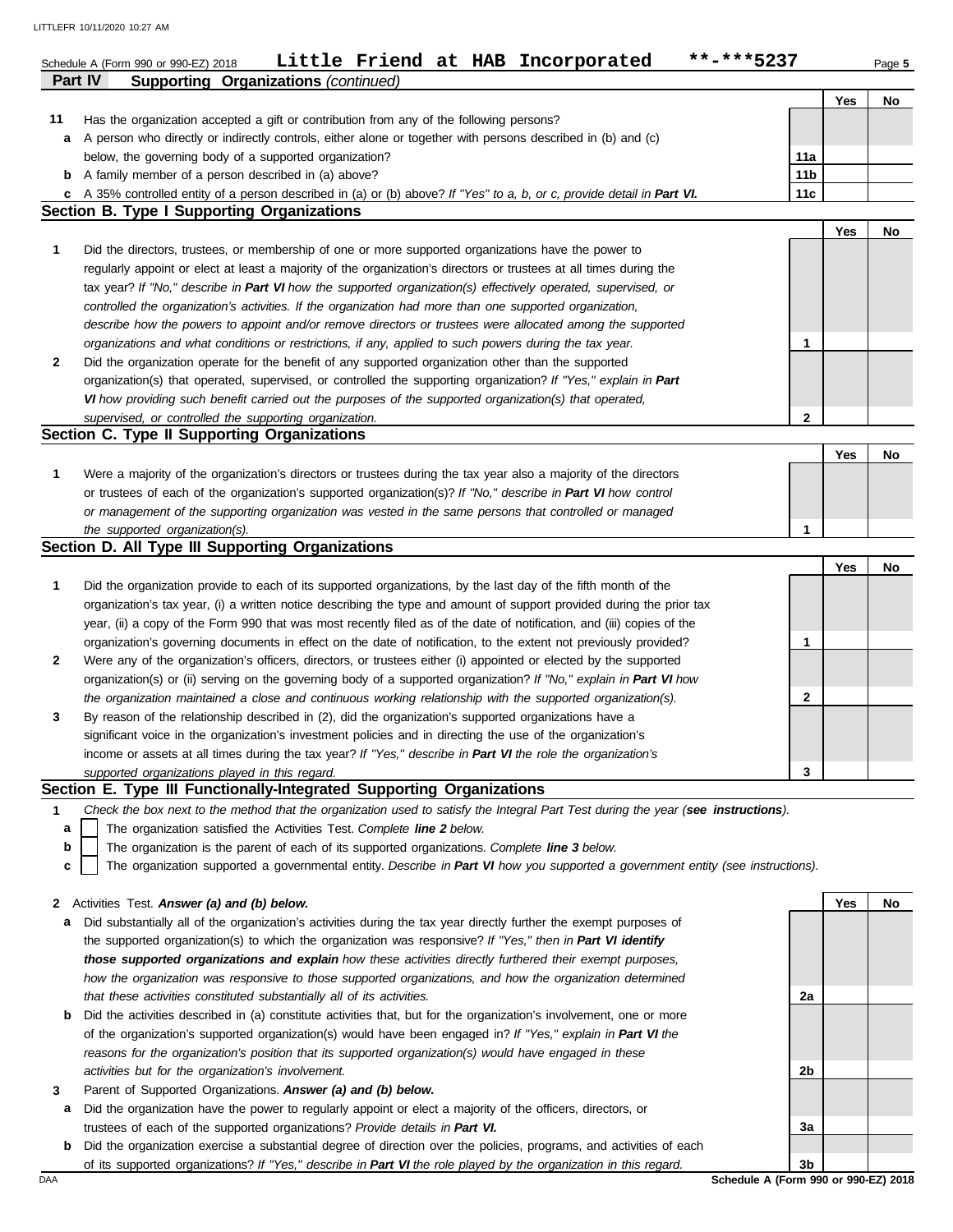| Little Friend at HAB Incorporated<br>Schedule A (Form 990 or 990-EZ) 2018                                                                                                                                                                                                            |                | **-***5237     | Page 6                         |
|--------------------------------------------------------------------------------------------------------------------------------------------------------------------------------------------------------------------------------------------------------------------------------------|----------------|----------------|--------------------------------|
| <b>Part V</b><br>Type III Non-Functionally Integrated 509(a)(3) Supporting Organizations                                                                                                                                                                                             |                |                |                                |
| $\mathbf{1}$<br>Check here if the organization satisfied the Integral Part Test as a qualifying trust on Nov. 20, 1970 (explain in Part VI). See<br><b>instructions.</b> All other Type III non-functionally integrated supporting organizations must complete Sections A through E. |                |                |                                |
| Section A - Adjusted Net Income                                                                                                                                                                                                                                                      |                | (A) Prior Year | (B) Current Year<br>(optional) |
| Net short-term capital gain<br>1                                                                                                                                                                                                                                                     | 1              |                |                                |
| $\mathbf{2}$<br>Recoveries of prior-year distributions                                                                                                                                                                                                                               | $\mathbf{2}$   |                |                                |
| 3<br>Other gross income (see instructions)                                                                                                                                                                                                                                           | 3              |                |                                |
| 4<br>Add lines 1 through 3.                                                                                                                                                                                                                                                          | 4              |                |                                |
| Depreciation and depletion<br>5                                                                                                                                                                                                                                                      | 5              |                |                                |
| Portion of operating expenses paid or incurred for production or<br>6                                                                                                                                                                                                                |                |                |                                |
| collection of gross income or for management, conservation, or                                                                                                                                                                                                                       |                |                |                                |
| maintenance of property held for production of income (see instructions)                                                                                                                                                                                                             | 6              |                |                                |
| Other expenses (see instructions)<br>7                                                                                                                                                                                                                                               | $\overline{7}$ |                |                                |
| 8<br>Adjusted Net Income (subtract lines 5, 6, and 7 from line 4)                                                                                                                                                                                                                    | 8              |                |                                |
| <b>Section B - Minimum Asset Amount</b>                                                                                                                                                                                                                                              |                | (A) Prior Year | (B) Current Year<br>(optional) |
| Aggregate fair market value of all non-exempt-use assets (see<br>1.                                                                                                                                                                                                                  |                |                |                                |
| instructions for short tax year or assets held for part of year):                                                                                                                                                                                                                    |                |                |                                |
| Average monthly value of securities<br>a                                                                                                                                                                                                                                             | 1a             |                |                                |
| <b>b</b> Average monthly cash balances                                                                                                                                                                                                                                               | 1 <sub>b</sub> |                |                                |
| Fair market value of other non-exempt-use assets<br>c.                                                                                                                                                                                                                               | 1c             |                |                                |
| Total (add lines 1a, 1b, and 1c)<br>d                                                                                                                                                                                                                                                | 1d             |                |                                |
| e Discount claimed for blockage or other                                                                                                                                                                                                                                             |                |                |                                |
| factors (explain in detail in Part VI):                                                                                                                                                                                                                                              |                |                |                                |
| $\mathbf{2}$<br>Acquisition indebtedness applicable to non-exempt-use assets                                                                                                                                                                                                         | 2              |                |                                |
| 3<br>Subtract line 2 from line 1d.                                                                                                                                                                                                                                                   | 3              |                |                                |
| Cash deemed held for exempt use. Enter 1-1/2% of line 3 (for greater amount,<br>4                                                                                                                                                                                                    |                |                |                                |
| see instructions)                                                                                                                                                                                                                                                                    | 4              |                |                                |
| Net value of non-exempt-use assets (subtract line 4 from line 3)<br>5.                                                                                                                                                                                                               | 5              |                |                                |
| 6<br>Multiply line 5 by .035.                                                                                                                                                                                                                                                        | 6              |                |                                |
| 7<br>Recoveries of prior-year distributions                                                                                                                                                                                                                                          | $\overline{7}$ |                |                                |
| 8<br>Minimum Asset Amount (add line 7 to line 6)                                                                                                                                                                                                                                     | 8              |                |                                |
| Section C - Distributable Amount                                                                                                                                                                                                                                                     |                |                | <b>Current Year</b>            |
| Adjusted net income for prior year (from Section A, line 8, Column A)<br>1                                                                                                                                                                                                           | $\mathbf{1}$   |                |                                |
| $\mathbf{2}$<br>Enter 85% of line 1.                                                                                                                                                                                                                                                 | $\mathbf{2}$   |                |                                |
| 3<br>Minimum asset amount for prior year (from Section B, line 8, Column A)                                                                                                                                                                                                          | 3              |                |                                |
| 4<br>Enter greater of line 2 or line 3.                                                                                                                                                                                                                                              | 4              |                |                                |
| 5<br>Income tax imposed in prior year                                                                                                                                                                                                                                                | 5              |                |                                |
| 6<br><b>Distributable Amount.</b> Subtract line 5 from line 4, unless subject to                                                                                                                                                                                                     |                |                |                                |
| emergency temporary reduction (see instructions).                                                                                                                                                                                                                                    | 6              |                |                                |

**7** | Check here if the current year is the organization's first as a non-functionally integrated Type III supporting organization (see instructions).

**Schedule A (Form 990 or 990-EZ) 2018**

DAA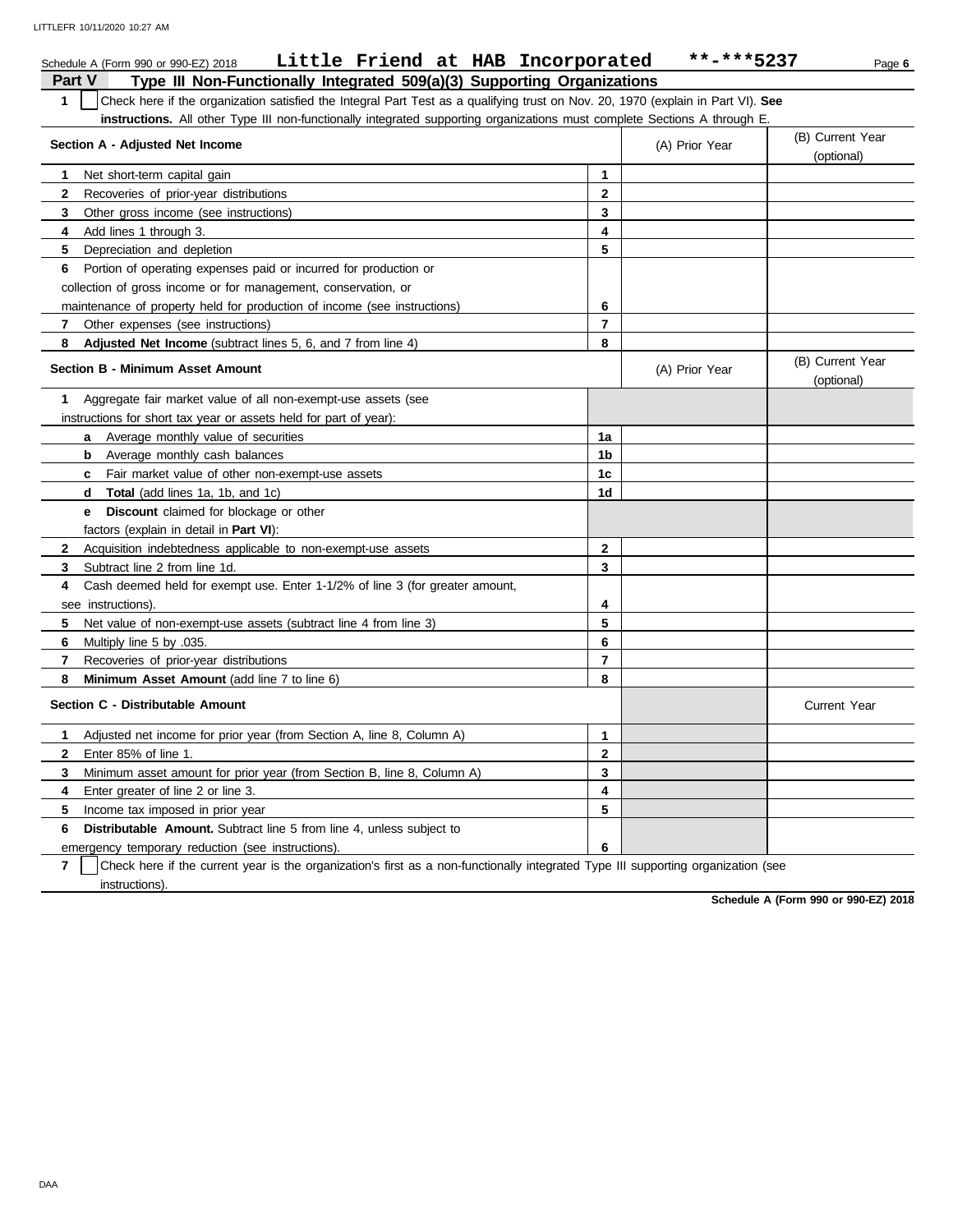|              | Little Friend at HAB Incorporated<br>Schedule A (Form 990 or 990-EZ) 2018                  |                             | **-***5237                            | Page 7                                  |
|--------------|--------------------------------------------------------------------------------------------|-----------------------------|---------------------------------------|-----------------------------------------|
| Part V       | Type III Non-Functionally Integrated 509(a)(3) Supporting Organizations (continued)        |                             |                                       |                                         |
|              | <b>Section D - Distributions</b>                                                           |                             |                                       | <b>Current Year</b>                     |
| 1            | Amounts paid to supported organizations to accomplish exempt purposes                      |                             |                                       |                                         |
| $\mathbf{2}$ | Amounts paid to perform activity that directly furthers exempt purposes of supported       |                             |                                       |                                         |
|              | organizations, in excess of income from activity                                           |                             |                                       |                                         |
| 3            | Administrative expenses paid to accomplish exempt purposes of supported organizations      |                             |                                       |                                         |
| 4            | Amounts paid to acquire exempt-use assets                                                  |                             |                                       |                                         |
| 5            | Qualified set-aside amounts (prior IRS approval required)                                  |                             |                                       |                                         |
| 6            | Other distributions (describe in Part VI). See instructions.                               |                             |                                       |                                         |
| 7            | Total annual distributions. Add lines 1 through 6.                                         |                             |                                       |                                         |
| 8            | Distributions to attentive supported organizations to which the organization is responsive |                             |                                       |                                         |
|              | (provide details in Part VI). See instructions.                                            |                             |                                       |                                         |
| 9            | Distributable amount for 2018 from Section C, line 6                                       |                             |                                       |                                         |
| 10           | Line 8 amount divided by line 9 amount                                                     |                             |                                       |                                         |
|              |                                                                                            | (i)                         | (ii)                                  | (iii)                                   |
|              | Section E - Distribution Allocations (see instructions)                                    | <b>Excess Distributions</b> | <b>Underdistributions</b><br>Pre-2018 | <b>Distributable</b><br>Amount for 2018 |
| 1.           | Distributable amount for 2018 from Section C, line 6                                       |                             |                                       |                                         |
| $\mathbf{2}$ | Underdistributions, if any, for years prior to 2018                                        |                             |                                       |                                         |
|              | (reasonable cause required-explain in Part VI). See                                        |                             |                                       |                                         |
|              | instructions.                                                                              |                             |                                       |                                         |
| 3            | Excess distributions carryover, if any, to 2018                                            |                             |                                       |                                         |
|              |                                                                                            |                             |                                       |                                         |
|              |                                                                                            |                             |                                       |                                         |
|              |                                                                                            |                             |                                       |                                         |
|              |                                                                                            |                             |                                       |                                         |
|              |                                                                                            |                             |                                       |                                         |
|              | f Total of lines 3a through e                                                              |                             |                                       |                                         |
|              | g Applied to underdistributions of prior years                                             |                             |                                       |                                         |
|              | h Applied to 2018 distributable amount                                                     |                             |                                       |                                         |
|              | <i>i</i> Carryover from 2013 not applied (see instructions)                                |                             |                                       |                                         |
|              | Remainder. Subtract lines 3g, 3h, and 3i from 3f.                                          |                             |                                       |                                         |
| 4            | Distributions for 2018 from                                                                |                             |                                       |                                         |
|              | Section D, line 7:<br>\$                                                                   |                             |                                       |                                         |
|              | a Applied to underdistributions of prior years                                             |                             |                                       |                                         |
|              | <b>b</b> Applied to 2018 distributable amount                                              |                             |                                       |                                         |
|              | c Remainder. Subtract lines 4a and 4b from 4.                                              |                             |                                       |                                         |
| 5            | Remaining underdistributions for years prior to 2018, if                                   |                             |                                       |                                         |
|              | any. Subtract lines 3g and 4a from line 2. For result                                      |                             |                                       |                                         |
|              | greater than zero, explain in Part VI. See instructions.                                   |                             |                                       |                                         |
| 6            | Remaining underdistributions for 2018. Subtract lines 3h                                   |                             |                                       |                                         |
|              | and 4b from line 1. For result greater than zero, explain in                               |                             |                                       |                                         |
|              | Part VI. See instructions.                                                                 |                             |                                       |                                         |
| 7            | Excess distributions carryover to 2019. Add lines 3j                                       |                             |                                       |                                         |
|              | and 4c.                                                                                    |                             |                                       |                                         |
| 8            | Breakdown of line 7:                                                                       |                             |                                       |                                         |
|              |                                                                                            |                             |                                       |                                         |
|              |                                                                                            |                             |                                       |                                         |
|              |                                                                                            |                             |                                       |                                         |
|              |                                                                                            |                             |                                       |                                         |
|              | e Excess from 2018                                                                         |                             |                                       |                                         |

**Schedule A (Form 990 or 990-EZ) 2018**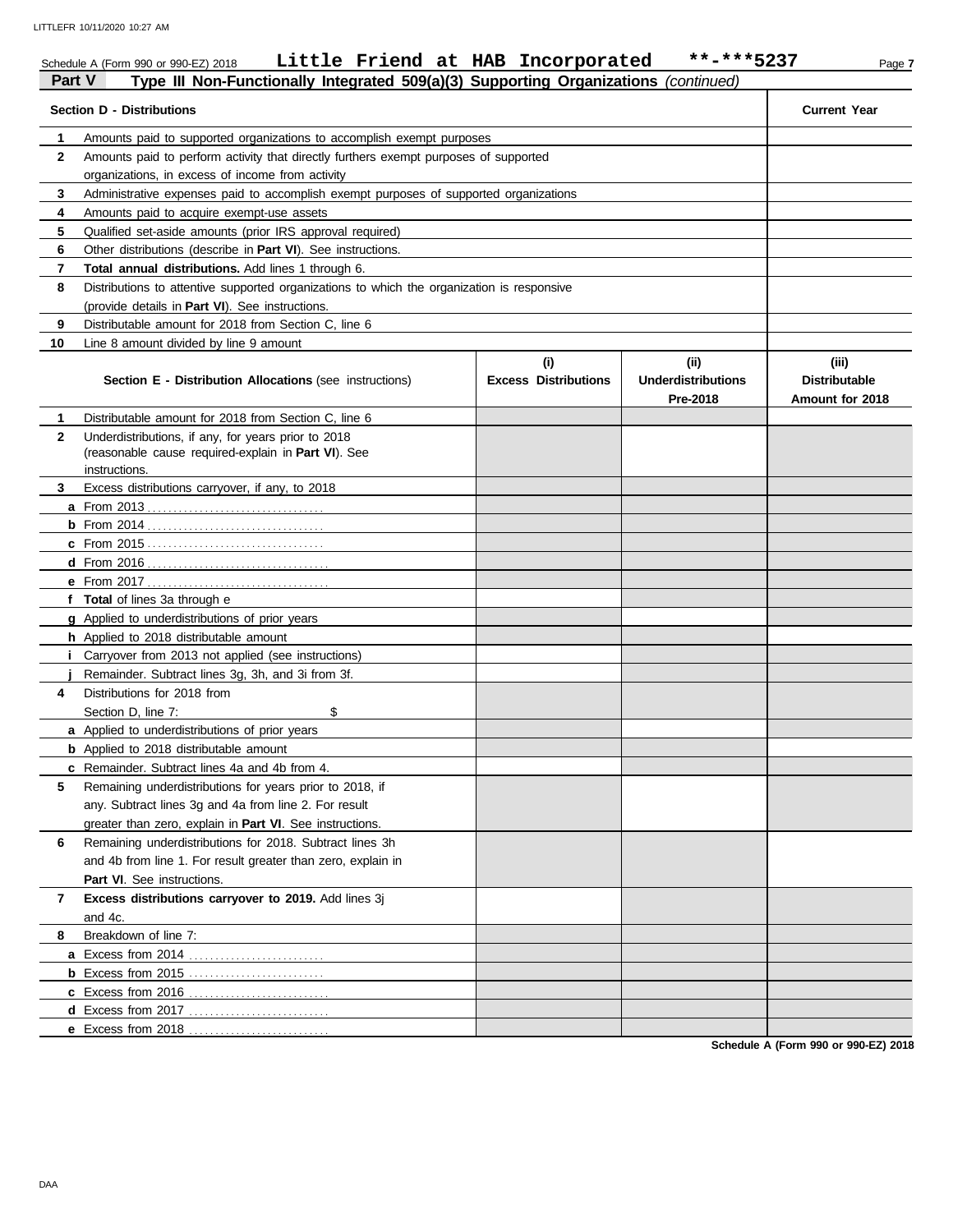|         | Schedule A (Form 990 or 990-EZ) 2018                                                           |  | Little Friend at HAB Incorporated | **-***5237                                                                                                                                                                                                                                                                                                                                                                                                                                                                                | Page 8 |
|---------|------------------------------------------------------------------------------------------------|--|-----------------------------------|-------------------------------------------------------------------------------------------------------------------------------------------------------------------------------------------------------------------------------------------------------------------------------------------------------------------------------------------------------------------------------------------------------------------------------------------------------------------------------------------|--------|
| Part VI | lines 2, 5, and 6. Also complete this part for any additional information. (See instructions.) |  |                                   | Supplemental Information. Provide the explanations required by Part II, line 10; Part II, line 17a or 17b; Part<br>III, line 12; Part IV, Section A, lines 1, 2, 3b, 3c, 4b, 4c, 5a, 6, 9a, 9b, 9c, 11a, 11b, and 11c; Part IV, Section<br>B, lines 1 and 2; Part IV, Section C, line 1; Part IV, Section D, lines 2 and 3; Part IV, Section E, lines 1c, 2a, 2b,<br>3a, and 3b; Part V, line 1; Part V, Section B, line 1e; Part V, Section D, lines 5, 6, and 8; and Part V, Section E, |        |
|         |                                                                                                |  |                                   |                                                                                                                                                                                                                                                                                                                                                                                                                                                                                           |        |
|         |                                                                                                |  |                                   |                                                                                                                                                                                                                                                                                                                                                                                                                                                                                           |        |
|         |                                                                                                |  |                                   |                                                                                                                                                                                                                                                                                                                                                                                                                                                                                           |        |
|         |                                                                                                |  |                                   |                                                                                                                                                                                                                                                                                                                                                                                                                                                                                           |        |
|         |                                                                                                |  |                                   |                                                                                                                                                                                                                                                                                                                                                                                                                                                                                           |        |
|         |                                                                                                |  |                                   |                                                                                                                                                                                                                                                                                                                                                                                                                                                                                           |        |
|         |                                                                                                |  |                                   |                                                                                                                                                                                                                                                                                                                                                                                                                                                                                           |        |
|         |                                                                                                |  |                                   |                                                                                                                                                                                                                                                                                                                                                                                                                                                                                           |        |
|         |                                                                                                |  |                                   |                                                                                                                                                                                                                                                                                                                                                                                                                                                                                           |        |
|         |                                                                                                |  |                                   |                                                                                                                                                                                                                                                                                                                                                                                                                                                                                           |        |
|         |                                                                                                |  |                                   |                                                                                                                                                                                                                                                                                                                                                                                                                                                                                           |        |
|         |                                                                                                |  |                                   |                                                                                                                                                                                                                                                                                                                                                                                                                                                                                           |        |
|         |                                                                                                |  |                                   |                                                                                                                                                                                                                                                                                                                                                                                                                                                                                           |        |
|         |                                                                                                |  |                                   |                                                                                                                                                                                                                                                                                                                                                                                                                                                                                           |        |
|         |                                                                                                |  |                                   |                                                                                                                                                                                                                                                                                                                                                                                                                                                                                           |        |
|         |                                                                                                |  |                                   |                                                                                                                                                                                                                                                                                                                                                                                                                                                                                           |        |
|         |                                                                                                |  |                                   |                                                                                                                                                                                                                                                                                                                                                                                                                                                                                           |        |
|         |                                                                                                |  |                                   |                                                                                                                                                                                                                                                                                                                                                                                                                                                                                           |        |
|         |                                                                                                |  |                                   |                                                                                                                                                                                                                                                                                                                                                                                                                                                                                           |        |
|         |                                                                                                |  |                                   |                                                                                                                                                                                                                                                                                                                                                                                                                                                                                           |        |
|         |                                                                                                |  |                                   |                                                                                                                                                                                                                                                                                                                                                                                                                                                                                           |        |
|         |                                                                                                |  |                                   |                                                                                                                                                                                                                                                                                                                                                                                                                                                                                           |        |
|         |                                                                                                |  |                                   |                                                                                                                                                                                                                                                                                                                                                                                                                                                                                           |        |
|         |                                                                                                |  |                                   |                                                                                                                                                                                                                                                                                                                                                                                                                                                                                           |        |
|         |                                                                                                |  |                                   |                                                                                                                                                                                                                                                                                                                                                                                                                                                                                           |        |
|         |                                                                                                |  |                                   |                                                                                                                                                                                                                                                                                                                                                                                                                                                                                           |        |
|         |                                                                                                |  |                                   |                                                                                                                                                                                                                                                                                                                                                                                                                                                                                           |        |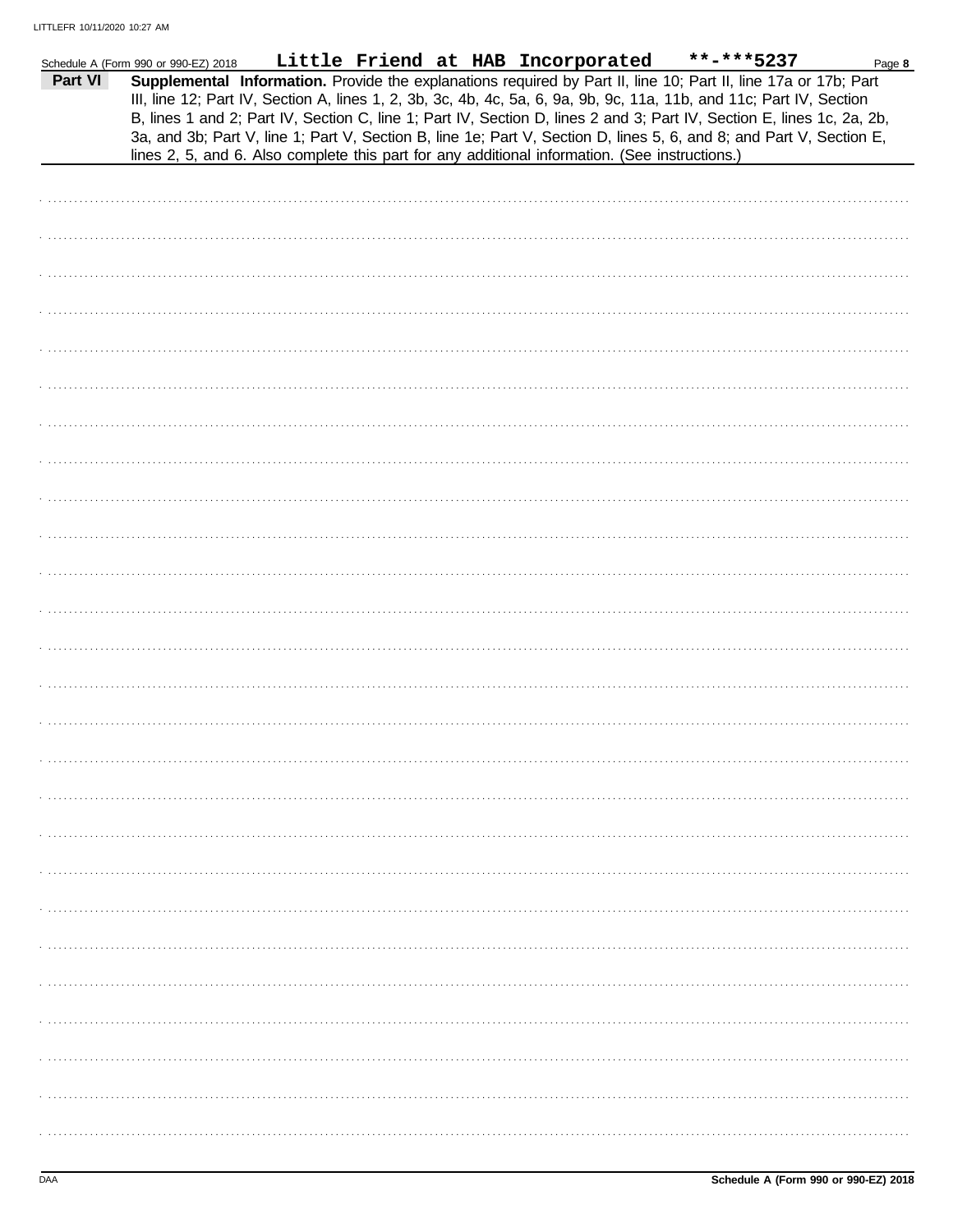**(Form 990)**

Department of the Treasury Internal Revenue Service **Name of the organization**

## **SCHEDULE D Supplemental Financial Statements**

**Part IV, line 6, 7, 8, 9, 10, 11a, 11b, 11c, 11d, 11e, 11f, 12a, or 12b.** u **Complete if the organization answered "Yes" on Form 990,**

u **Attach to Form 990.** 

u **Go to** *www.irs.gov/Form990* **for instructions and the latest information.**

**Employer identification number Inspection**

**2018**

**Open to Public**

OMB No. 1545-0047

|    | Little Friend at HAB Incorporated                                                                                                         |                                                    |                | **-***5237                      |
|----|-------------------------------------------------------------------------------------------------------------------------------------------|----------------------------------------------------|----------------|---------------------------------|
|    | Organizations Maintaining Donor Advised Funds or Other Similar Funds or Accounts.<br>Part I                                               |                                                    |                |                                 |
|    | Complete if the organization answered "Yes" on Form 990, Part IV, line 6.                                                                 |                                                    |                |                                 |
|    |                                                                                                                                           | (a) Donor advised funds                            |                | (b) Funds and other accounts    |
| 1  |                                                                                                                                           |                                                    |                |                                 |
| 2  |                                                                                                                                           |                                                    |                |                                 |
| З  |                                                                                                                                           | <u> 1980 - Johann Barbara, martin a</u>            |                |                                 |
| 4  |                                                                                                                                           |                                                    |                |                                 |
| 5  | Did the organization inform all donors and donor advisors in writing that the assets held in donor advised                                |                                                    |                |                                 |
|    |                                                                                                                                           |                                                    |                | Yes<br><b>No</b>                |
| 6  | Did the organization inform all grantees, donors, and donor advisors in writing that grant funds can be used                              |                                                    |                |                                 |
|    | only for charitable purposes and not for the benefit of the donor or donor advisor, or for any other purpose                              |                                                    |                |                                 |
|    |                                                                                                                                           |                                                    |                | <b>Yes</b><br>No                |
|    | Part II<br><b>Conservation Easements.</b>                                                                                                 |                                                    |                |                                 |
|    | Complete if the organization answered "Yes" on Form 990, Part IV, line 7.                                                                 |                                                    |                |                                 |
| 1. | Purpose(s) of conservation easements held by the organization (check all that apply).                                                     |                                                    |                |                                 |
|    | Preservation of land for public use (e.g., recreation or education)                                                                       | Preservation of a historically important land area |                |                                 |
|    | Protection of natural habitat                                                                                                             | Preservation of a certified historic structure     |                |                                 |
|    | Preservation of open space                                                                                                                |                                                    |                |                                 |
| 2  | Complete lines 2a through 2d if the organization held a qualified conservation contribution in the form of a conservation                 |                                                    |                |                                 |
|    | easement on the last day of the tax year.                                                                                                 |                                                    |                | Held at the End of the Tax Year |
| а  |                                                                                                                                           |                                                    | 2a             |                                 |
| b  |                                                                                                                                           |                                                    | 2 <sub>b</sub> |                                 |
| c  | Number of conservation easements on a certified historic structure included in (a) [[[[[[[[[[[[[[[[[[[[[[[[[]]]]]]]                       |                                                    | 2c             |                                 |
| d  | Number of conservation easements included in (c) acquired after 7/25/06, and not on a                                                     |                                                    |                |                                 |
|    | historic structure listed in the National Register                                                                                        |                                                    | 2d             |                                 |
| 3  | Number of conservation easements modified, transferred, released, extinguished, or terminated by the organization during the              |                                                    |                |                                 |
|    | tax year <b>u</b>                                                                                                                         |                                                    |                |                                 |
|    | Number of states where property subject to conservation easement is located u                                                             |                                                    |                |                                 |
| 5  | Does the organization have a written policy regarding the periodic monitoring, inspection, handling of                                    |                                                    |                |                                 |
|    |                                                                                                                                           |                                                    |                | <b>Yes</b><br>No                |
| 6  | Staff and volunteer hours devoted to monitoring, inspecting, handling of violations, and enforcing conservation easements during the year |                                                    |                |                                 |
|    | $\mathbf{u}$ . $\ldots$                                                                                                                   |                                                    |                |                                 |
| 7  | Amount of expenses incurred in monitoring, inspecting, handling of violations, and enforcing conservation easements during the year       |                                                    |                |                                 |
|    | $\mathbf{u} \mathbf{\$}$<br>.                                                                                                             |                                                    |                |                                 |
| 8  | Does each conservation easement reported on line 2(d) above satisfy the requirements of section 170(h)(4)(B)(i)                           |                                                    |                |                                 |
|    |                                                                                                                                           |                                                    |                |                                 |
| 9  | In Part XIII, describe how the organization reports conservation easements in its revenue and expense statement, and                      |                                                    |                |                                 |
|    | balance sheet, and include, if applicable, the text of the footnote to the organization's financial statements that describes the         |                                                    |                |                                 |
|    | organization's accounting for conservation easements.                                                                                     |                                                    |                |                                 |
|    | Organizations Maintaining Collections of Art, Historical Treasures, or Other Similar Assets.<br>Part III                                  |                                                    |                |                                 |
|    | Complete if the organization answered "Yes" on Form 990, Part IV, line 8.                                                                 |                                                    |                |                                 |
|    | 1a If the organization elected, as permitted under SFAS 116 (ASC 958), not to report in its revenue statement and balance sheet           |                                                    |                |                                 |
|    | works of art, historical treasures, or other similar assets held for public exhibition, education, or research in furtherance of          |                                                    |                |                                 |
|    | public service, provide, in Part XIII, the text of the footnote to its financial statements that describes these items.                   |                                                    |                |                                 |
|    | b If the organization elected, as permitted under SFAS 116 (ASC 958), to report in its revenue statement and balance sheet                |                                                    |                |                                 |
|    | works of art, historical treasures, or other similar assets held for public exhibition, education, or research in furtherance of          |                                                    |                |                                 |
|    | public service, provide the following amounts relating to these items:                                                                    |                                                    |                |                                 |
|    |                                                                                                                                           |                                                    | $u \,$ s       |                                 |
|    | (ii) Assets included in Form 990, Part X                                                                                                  |                                                    |                | $\mathbf{u}$ \$ $\ldots$        |
| 2  | If the organization received or held works of art, historical treasures, or other similar assets for financial gain, provide the          |                                                    |                |                                 |
|    | following amounts required to be reported under SFAS 116 (ASC 958) relating to these items:                                               |                                                    |                |                                 |
| a  |                                                                                                                                           |                                                    |                |                                 |
|    |                                                                                                                                           |                                                    |                |                                 |

|     |  |  |  | For Paperwork Reduction Act Notice, see the Instructions for Form 990. |  |  |
|-----|--|--|--|------------------------------------------------------------------------|--|--|
| DAA |  |  |  |                                                                        |  |  |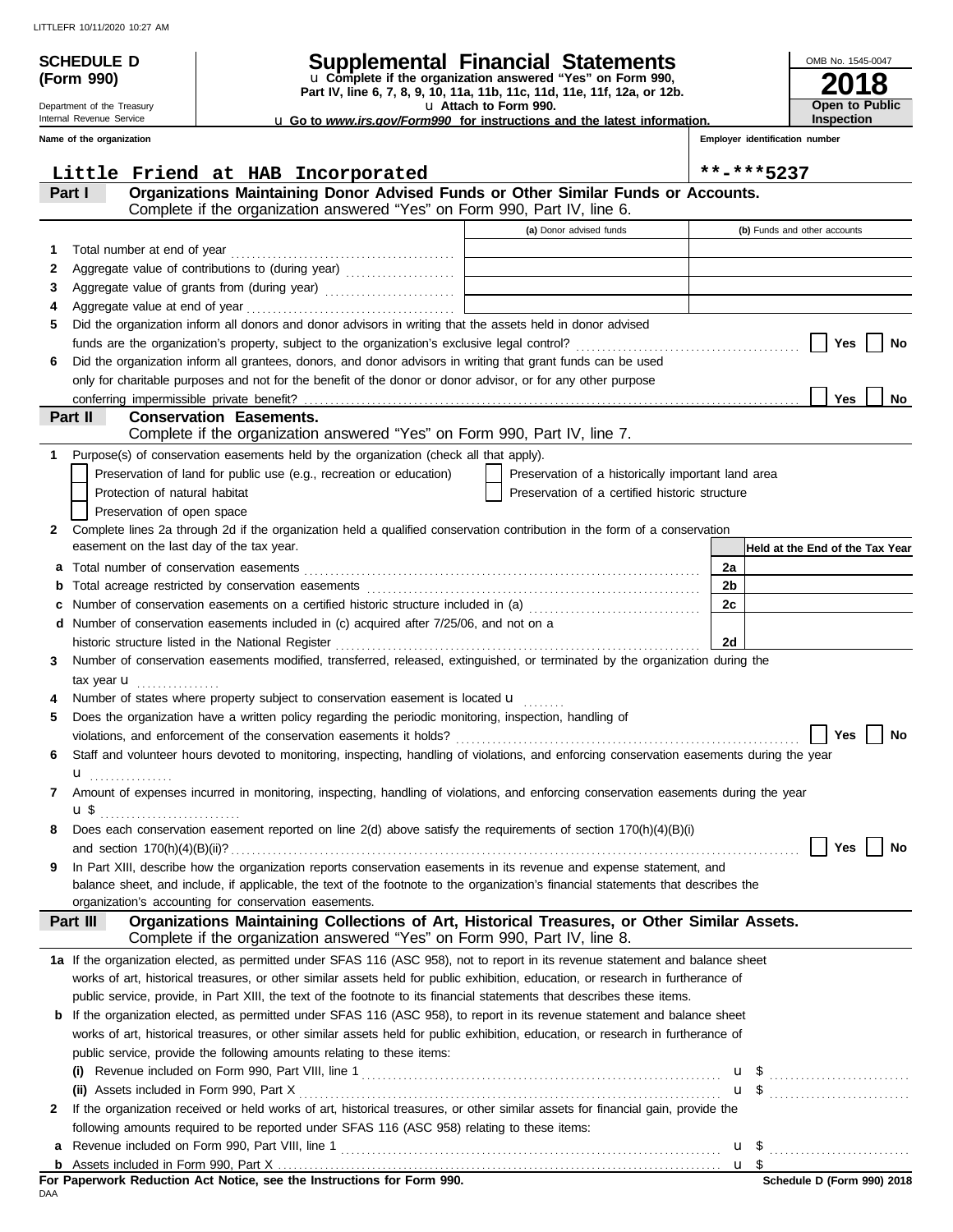|    | Schedule D (Form 990) 2018 Little Friend at HAB Incorporated                                                                                                                                                                         |                         |                           |                         | **-***5237      |                      |                     |     | Page 2 |
|----|--------------------------------------------------------------------------------------------------------------------------------------------------------------------------------------------------------------------------------------|-------------------------|---------------------------|-------------------------|-----------------|----------------------|---------------------|-----|--------|
|    | Organizations Maintaining Collections of Art, Historical Treasures, or Other Similar Assets (continued)<br>Part III                                                                                                                  |                         |                           |                         |                 |                      |                     |     |        |
| 3  | Using the organization's acquisition, accession, and other records, check any of the following that are a significant use of its<br>collection items (check all that apply):                                                         |                         |                           |                         |                 |                      |                     |     |        |
| a  | Public exhibition                                                                                                                                                                                                                    | d                       | Loan or exchange programs |                         |                 |                      |                     |     |        |
| b  | Scholarly research                                                                                                                                                                                                                   | е                       |                           |                         |                 |                      |                     |     |        |
| c  | Preservation for future generations                                                                                                                                                                                                  |                         |                           |                         |                 |                      |                     |     |        |
|    | Provide a description of the organization's collections and explain how they further the organization's exempt purpose in Part                                                                                                       |                         |                           |                         |                 |                      |                     |     |        |
|    | XIII.                                                                                                                                                                                                                                |                         |                           |                         |                 |                      |                     |     |        |
| 5. | During the year, did the organization solicit or receive donations of art, historical treasures, or other similar                                                                                                                    |                         |                           |                         |                 |                      |                     |     |        |
|    |                                                                                                                                                                                                                                      |                         |                           |                         |                 |                      | <b>Yes</b>          |     | No     |
|    | <b>Part IV</b><br><b>Escrow and Custodial Arrangements.</b>                                                                                                                                                                          |                         |                           |                         |                 |                      |                     |     |        |
|    | Complete if the organization answered "Yes" on Form 990, Part IV, line 9, or reported an amount on Form                                                                                                                              |                         |                           |                         |                 |                      |                     |     |        |
|    | 990, Part X, line 21.                                                                                                                                                                                                                |                         |                           |                         |                 |                      |                     |     |        |
|    | 1a Is the organization an agent, trustee, custodian or other intermediary for contributions or other assets not                                                                                                                      |                         |                           |                         |                 |                      |                     |     |        |
|    |                                                                                                                                                                                                                                      |                         |                           |                         |                 |                      | Yes                 |     | No     |
|    | b If "Yes," explain the arrangement in Part XIII and complete the following table:                                                                                                                                                   |                         |                           |                         |                 |                      |                     |     |        |
|    |                                                                                                                                                                                                                                      |                         |                           |                         |                 |                      | Amount              |     |        |
|    | c Beginning balance <b>contract the contract of the contract of the contract of the contract of the contract of the contract of the contract of the contract of the contract of the contract of the contract of the contract of </b> |                         |                           |                         |                 | 1с                   |                     |     |        |
|    |                                                                                                                                                                                                                                      |                         |                           |                         |                 | 1 <sub>d</sub>       |                     |     |        |
| е  |                                                                                                                                                                                                                                      |                         |                           |                         |                 | 1e                   |                     |     |        |
|    | Ending balance <b>constructs</b> and constructs and constructs and constructs and constructs and constructs and constructs and constructs and constructs and constructs and constructs and constructs and constructs and constructs  |                         |                           |                         |                 | 1f                   |                     |     |        |
|    | 2a Did the organization include an amount on Form 990, Part X, line 21, for escrow or custodial account liability?                                                                                                                   |                         |                           |                         |                 |                      | <b>Yes</b>          |     | No     |
|    |                                                                                                                                                                                                                                      |                         |                           |                         |                 |                      |                     |     |        |
|    | <b>Endowment Funds.</b><br><b>Part V</b>                                                                                                                                                                                             |                         |                           |                         |                 |                      |                     |     |        |
|    | Complete if the organization answered "Yes" on Form 990, Part IV, line 10.                                                                                                                                                           |                         |                           |                         |                 |                      |                     |     |        |
|    |                                                                                                                                                                                                                                      | (a) Current year        | (b) Prior year            | (c) Two years back      |                 | (d) Three years back | (e) Four years back |     |        |
|    | 1a Beginning of year balance                                                                                                                                                                                                         |                         |                           |                         |                 |                      |                     |     |        |
|    | <b>b</b> Contributions <b>contributions</b>                                                                                                                                                                                          |                         |                           |                         |                 |                      |                     |     |        |
|    | c Net investment earnings, gains, and                                                                                                                                                                                                |                         |                           |                         |                 |                      |                     |     |        |
|    |                                                                                                                                                                                                                                      |                         |                           |                         |                 |                      |                     |     |        |
|    | d Grants or scholarships                                                                                                                                                                                                             |                         |                           |                         |                 |                      |                     |     |        |
|    | e Other expenditures for facilities and                                                                                                                                                                                              |                         |                           |                         |                 |                      |                     |     |        |
|    |                                                                                                                                                                                                                                      |                         |                           |                         |                 |                      |                     |     |        |
|    | f Administrative expenses                                                                                                                                                                                                            |                         |                           |                         |                 |                      |                     |     |        |
|    |                                                                                                                                                                                                                                      |                         |                           |                         |                 |                      |                     |     |        |
|    | Provide the estimated percentage of the current year end balance (line 1g, column (a)) held as:                                                                                                                                      |                         |                           |                         |                 |                      |                     |     |        |
|    | a Board designated or quasi-endowment u                                                                                                                                                                                              |                         |                           |                         |                 |                      |                     |     |        |
|    | b Permanent endowment <b>u</b> %                                                                                                                                                                                                     |                         |                           |                         |                 |                      |                     |     |        |
|    | <b>c</b> Temporarily restricted endowment $\mathbf{u}$                                                                                                                                                                               | ℅                       |                           |                         |                 |                      |                     |     |        |
|    | The percentages on lines 2a, 2b, and 2c should equal 100%.                                                                                                                                                                           |                         |                           |                         |                 |                      |                     |     |        |
|    | 3a Are there endowment funds not in the possession of the organization that are held and administered for the                                                                                                                        |                         |                           |                         |                 |                      |                     |     |        |
|    | organization by:                                                                                                                                                                                                                     |                         |                           |                         |                 |                      |                     | Yes | No.    |
|    |                                                                                                                                                                                                                                      |                         |                           |                         |                 |                      | 3a(i)               |     |        |
|    |                                                                                                                                                                                                                                      |                         |                           |                         |                 |                      | 3a(ii)              |     |        |
|    |                                                                                                                                                                                                                                      |                         |                           |                         |                 |                      | 3b                  |     |        |
|    | Describe in Part XIII the intended uses of the organization's endowment funds.                                                                                                                                                       |                         |                           |                         |                 |                      |                     |     |        |
|    | Land, Buildings, and Equipment.<br>Part VI                                                                                                                                                                                           |                         |                           |                         |                 |                      |                     |     |        |
|    | Complete if the organization answered "Yes" on Form 990, Part IV, line 11a. See Form 990, Part X, line 10.                                                                                                                           |                         |                           |                         |                 |                      |                     |     |        |
|    | Description of property                                                                                                                                                                                                              | (a) Cost or other basis |                           | (b) Cost or other basis | (c) Accumulated |                      | (d) Book value      |     |        |
|    |                                                                                                                                                                                                                                      | (investment)            |                           | (other)                 | depreciation    |                      |                     |     |        |
|    |                                                                                                                                                                                                                                      |                         |                           |                         |                 |                      |                     |     |        |
|    |                                                                                                                                                                                                                                      |                         |                           |                         |                 |                      |                     |     |        |
|    | c Leasehold improvements                                                                                                                                                                                                             |                         |                           |                         |                 |                      |                     |     |        |
|    |                                                                                                                                                                                                                                      |                         |                           | 1,608                   |                 | 322                  |                     |     | 1,286  |
|    |                                                                                                                                                                                                                                      |                         |                           |                         |                 |                      |                     |     |        |
|    | Total. Add lines 1a through 1e. (Column (d) must equal Form 990, Part X, column (B), line 10c.)                                                                                                                                      |                         |                           |                         |                 | u                    |                     |     | 1,286  |

**Schedule D (Form 990) 2018**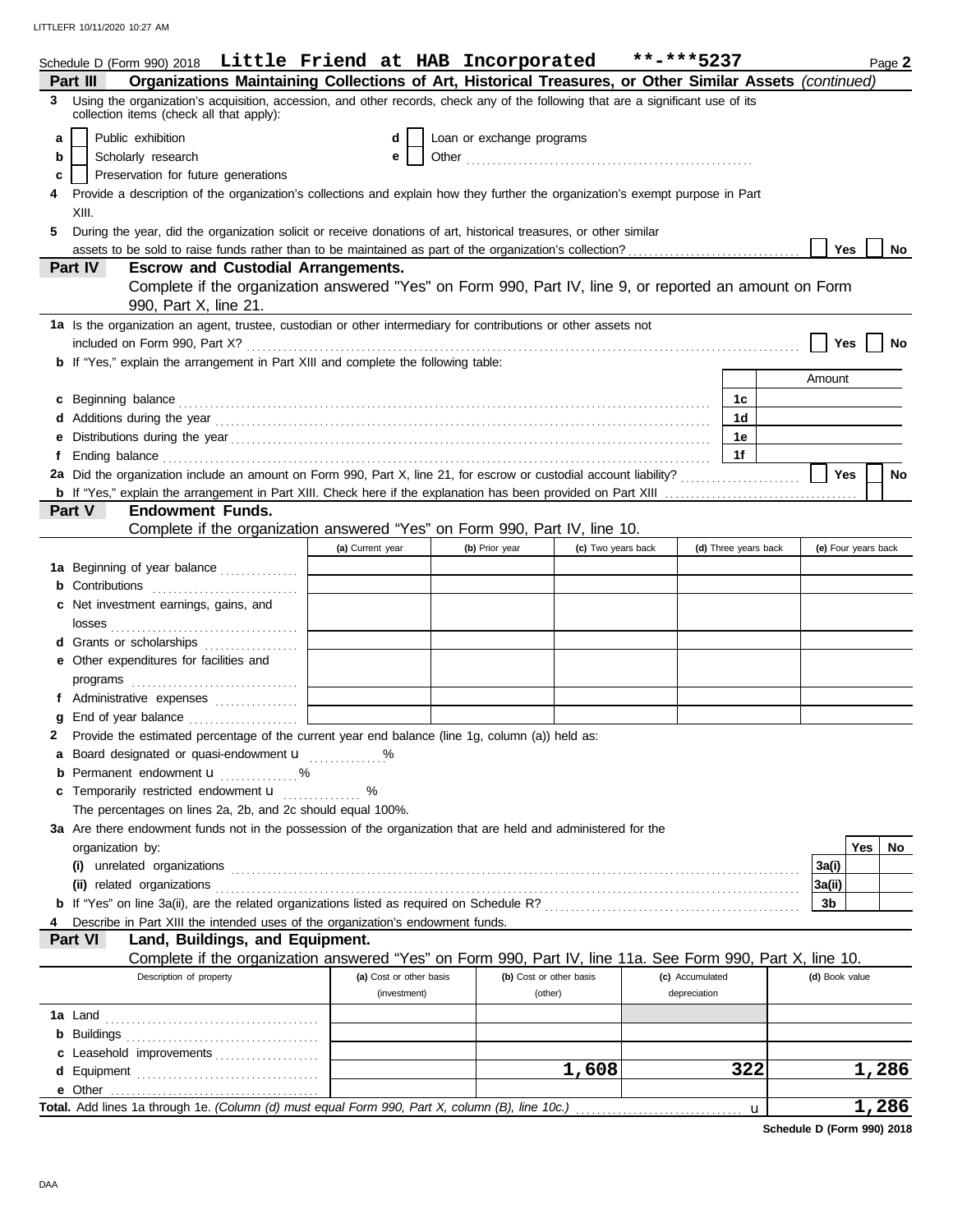|                           | Schedule D (Form 990) 2018 Little Friend at HAB Incorporated                                                                               |                | **-***5237                                                   | Page 3         |
|---------------------------|--------------------------------------------------------------------------------------------------------------------------------------------|----------------|--------------------------------------------------------------|----------------|
| Part VII                  | Investments-Other Securities.                                                                                                              |                |                                                              |                |
|                           | Complete if the organization answered "Yes" on Form 990, Part IV, line 11b. See Form 990, Part X, line 12.                                 |                |                                                              |                |
|                           | (a) Description of security or category<br>(including name of security)                                                                    | (b) Book value | (c) Method of valuation:<br>Cost or end-of-year market value |                |
|                           |                                                                                                                                            |                |                                                              |                |
| (1) Financial derivatives |                                                                                                                                            |                |                                                              |                |
| $(3)$ Other               |                                                                                                                                            |                |                                                              |                |
| (A)                       |                                                                                                                                            |                |                                                              |                |
| (B)                       |                                                                                                                                            |                |                                                              |                |
| (C)                       |                                                                                                                                            |                |                                                              |                |
| (D)                       |                                                                                                                                            |                |                                                              |                |
| (E)                       |                                                                                                                                            |                |                                                              |                |
| (F)                       |                                                                                                                                            |                |                                                              |                |
| (G)                       |                                                                                                                                            |                |                                                              |                |
| (H)                       |                                                                                                                                            |                |                                                              |                |
|                           | Total. (Column (b) must equal Form 990, Part X, col. (B) line 12.) $\mathbf u$                                                             |                |                                                              |                |
| Part VIII                 | Investments-Program Related.<br>Complete if the organization answered "Yes" on Form 990, Part IV, line 11c. See Form 990, Part X, line 13. |                |                                                              |                |
|                           | (a) Description of investment                                                                                                              | (b) Book value | (c) Method of valuation:                                     |                |
|                           |                                                                                                                                            |                | Cost or end-of-year market value                             |                |
| (1)                       |                                                                                                                                            |                |                                                              |                |
| (2)                       |                                                                                                                                            |                |                                                              |                |
| (3)                       |                                                                                                                                            |                |                                                              |                |
| (4)                       |                                                                                                                                            |                |                                                              |                |
| (5)                       |                                                                                                                                            |                |                                                              |                |
| (6)                       |                                                                                                                                            |                |                                                              |                |
| (7)                       |                                                                                                                                            |                |                                                              |                |
| (8)                       |                                                                                                                                            |                |                                                              |                |
| (9)                       |                                                                                                                                            |                |                                                              |                |
| Part IX                   | Total. (Column (b) must equal Form 990, Part X, col. (B) line 13.) u<br><b>Other Assets.</b>                                               |                |                                                              |                |
|                           | Complete if the organization answered "Yes" on Form 990, Part IV, line 11d. See Form 990, Part X, line 15.                                 |                |                                                              |                |
|                           | (a) Description                                                                                                                            |                |                                                              | (b) Book value |
| (1)                       |                                                                                                                                            |                |                                                              |                |
| (2)                       |                                                                                                                                            |                |                                                              |                |
| (3)                       |                                                                                                                                            |                |                                                              |                |
| (4)                       |                                                                                                                                            |                |                                                              |                |
| (5)                       |                                                                                                                                            |                |                                                              |                |
| (6)                       |                                                                                                                                            |                |                                                              |                |
| (7)                       |                                                                                                                                            |                |                                                              |                |
| (8)                       |                                                                                                                                            |                |                                                              |                |
| (9)                       |                                                                                                                                            |                |                                                              |                |
| Part X                    | Total. (Column (b) must equal Form 990, Part X, col. (B) line 15.)<br>Other Liabilities.                                                   |                | u                                                            |                |
|                           | Complete if the organization answered "Yes" on Form 990, Part IV, line 11e or 11f. See Form 990, Part X,                                   |                |                                                              |                |
|                           | line 25.                                                                                                                                   |                |                                                              |                |
| 1.                        | (a) Description of liability                                                                                                               | (b) Book value |                                                              |                |
| (1)                       | Federal income taxes                                                                                                                       |                |                                                              |                |
| (2)                       | Due to Hendrix Avenue Baptist Church                                                                                                       | 25,293         |                                                              |                |
| (3)                       |                                                                                                                                            |                |                                                              |                |
| (4)                       |                                                                                                                                            |                |                                                              |                |
| (5)                       |                                                                                                                                            |                |                                                              |                |
| (6)                       |                                                                                                                                            |                |                                                              |                |
| (7)                       |                                                                                                                                            |                |                                                              |                |
| (8)                       |                                                                                                                                            |                |                                                              |                |
| (9)                       |                                                                                                                                            |                |                                                              |                |
|                           | Total. (Column (b) must equal Form 990, Part X, col. (B) line 25.) $\mathbf u$                                                             | 25,293         |                                                              |                |

Liability for uncertain tax positions. In Part XIII, provide the text of the footnote to the organization's financial statements that reports the **2.** organization's liability for uncertain tax positions under FIN 48 (ASC 740). Check here if the text of the footnote has been provided in Part XIII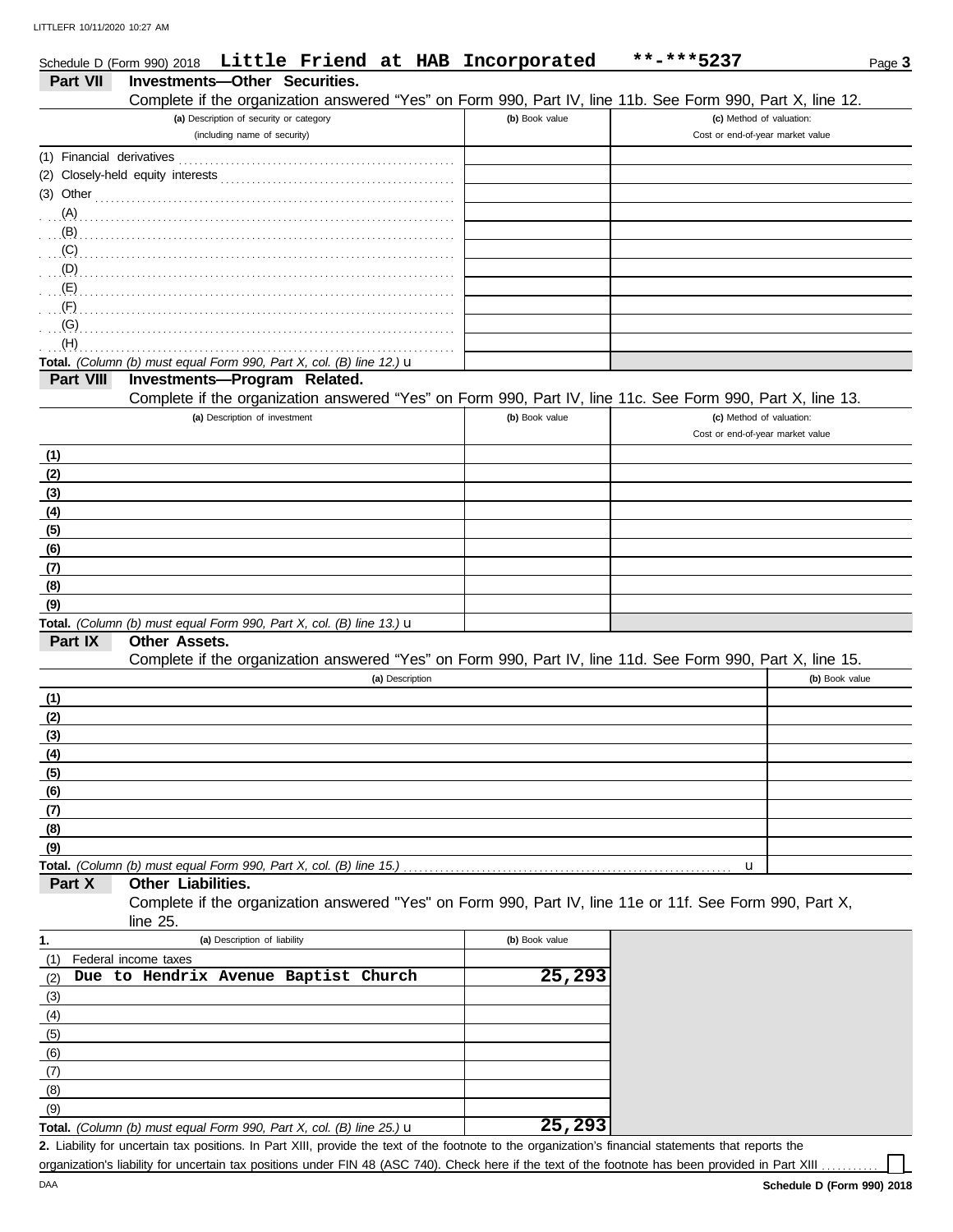|    | Schedule D (Form 990) 2018 Little Friend at HAB Incorporated                                                                                       |                | **-***5237 |              | Page 4 |
|----|----------------------------------------------------------------------------------------------------------------------------------------------------|----------------|------------|--------------|--------|
|    | Reconciliation of Revenue per Audited Financial Statements With Revenue per Return.<br>Part XI                                                     |                |            |              |        |
|    | Complete if the organization answered "Yes" on Form 990, Part IV, line 12a.                                                                        |                |            |              |        |
| 1  |                                                                                                                                                    |                |            | $\mathbf{1}$ |        |
| 2  | Amounts included on line 1 but not on Form 990, Part VIII, line 12:                                                                                |                |            |              |        |
| а  |                                                                                                                                                    | 2a             |            |              |        |
| b  |                                                                                                                                                    | 2 <sub>b</sub> |            |              |        |
| C  |                                                                                                                                                    | 2c             |            |              |        |
| d  |                                                                                                                                                    | 2d             |            |              |        |
| е  | Add lines 2a through 2d [11] Annual Material Add lines 2a through 2d [11] Add lines 2a through 2d [11] Add lines 2.                                |                |            | 2e           |        |
| З  |                                                                                                                                                    |                |            | 3            |        |
| 4  | Amounts included on Form 990, Part VIII, line 12, but not on line 1:                                                                               |                |            |              |        |
| а  |                                                                                                                                                    | 4а             |            |              |        |
| b  |                                                                                                                                                    | 4b             |            |              |        |
| c  | Add lines 4a and 4b                                                                                                                                |                |            | 4c           |        |
| 5. |                                                                                                                                                    |                |            | 5            |        |
|    | Reconciliation of Expenses per Audited Financial Statements With Expenses per Return.<br>Part XII                                                  |                |            |              |        |
|    | Complete if the organization answered "Yes" on Form 990, Part IV, line 12a.                                                                        |                |            |              |        |
| 1. |                                                                                                                                                    |                |            | 1            |        |
| 2  | Amounts included on line 1 but not on Form 990, Part IX, line 25:                                                                                  |                |            |              |        |
| а  |                                                                                                                                                    | 2a             |            |              |        |
|    |                                                                                                                                                    | 2 <sub>b</sub> |            |              |        |
|    |                                                                                                                                                    | 2c             |            |              |        |
|    |                                                                                                                                                    | 2d             |            |              |        |
|    |                                                                                                                                                    |                |            |              |        |
|    | e Add lines 2a through 2d (and the contract of the contract of the contract of the contract of the contract of                                     |                |            | 2e<br>3      |        |
| 3  |                                                                                                                                                    |                |            |              |        |
| 4  | Amounts included on Form 990, Part IX, line 25, but not on line 1:                                                                                 |                |            |              |        |
| a  |                                                                                                                                                    | 4а             |            |              |        |
| b  |                                                                                                                                                    | 4b             |            |              |        |
|    | c Add lines 4a and 4b                                                                                                                              |                |            | 4c           |        |
|    |                                                                                                                                                    |                |            | 5            |        |
|    | Part XIII Supplemental Information.                                                                                                                |                |            |              |        |
|    | Provide the descriptions required for Part II, lines 3, 5, and 9; Part III, lines 1a and 4; Part IV, lines 1b and 2b; Part V, line 4; Part X, line |                |            |              |        |
|    | 2; Part XI, lines 2d and 4b; and Part XII, lines 2d and 4b. Also complete this part to provide any additional information.                         |                |            |              |        |
|    |                                                                                                                                                    |                |            |              |        |
|    |                                                                                                                                                    |                |            |              |        |
|    |                                                                                                                                                    |                |            |              |        |
|    |                                                                                                                                                    |                |            |              |        |
|    |                                                                                                                                                    |                |            |              |        |
|    |                                                                                                                                                    |                |            |              |        |
|    |                                                                                                                                                    |                |            |              |        |
|    |                                                                                                                                                    |                |            |              |        |
|    |                                                                                                                                                    |                |            |              |        |
|    |                                                                                                                                                    |                |            |              |        |
|    |                                                                                                                                                    |                |            |              |        |
|    |                                                                                                                                                    |                |            |              |        |
|    |                                                                                                                                                    |                |            |              |        |
|    |                                                                                                                                                    |                |            |              |        |
|    |                                                                                                                                                    |                |            |              |        |
|    |                                                                                                                                                    |                |            |              |        |
|    |                                                                                                                                                    |                |            |              |        |
|    |                                                                                                                                                    |                |            |              |        |
|    |                                                                                                                                                    |                |            |              |        |
|    |                                                                                                                                                    |                |            |              |        |
|    |                                                                                                                                                    |                |            |              |        |
|    |                                                                                                                                                    |                |            |              |        |
|    |                                                                                                                                                    |                |            |              |        |
|    |                                                                                                                                                    |                |            |              |        |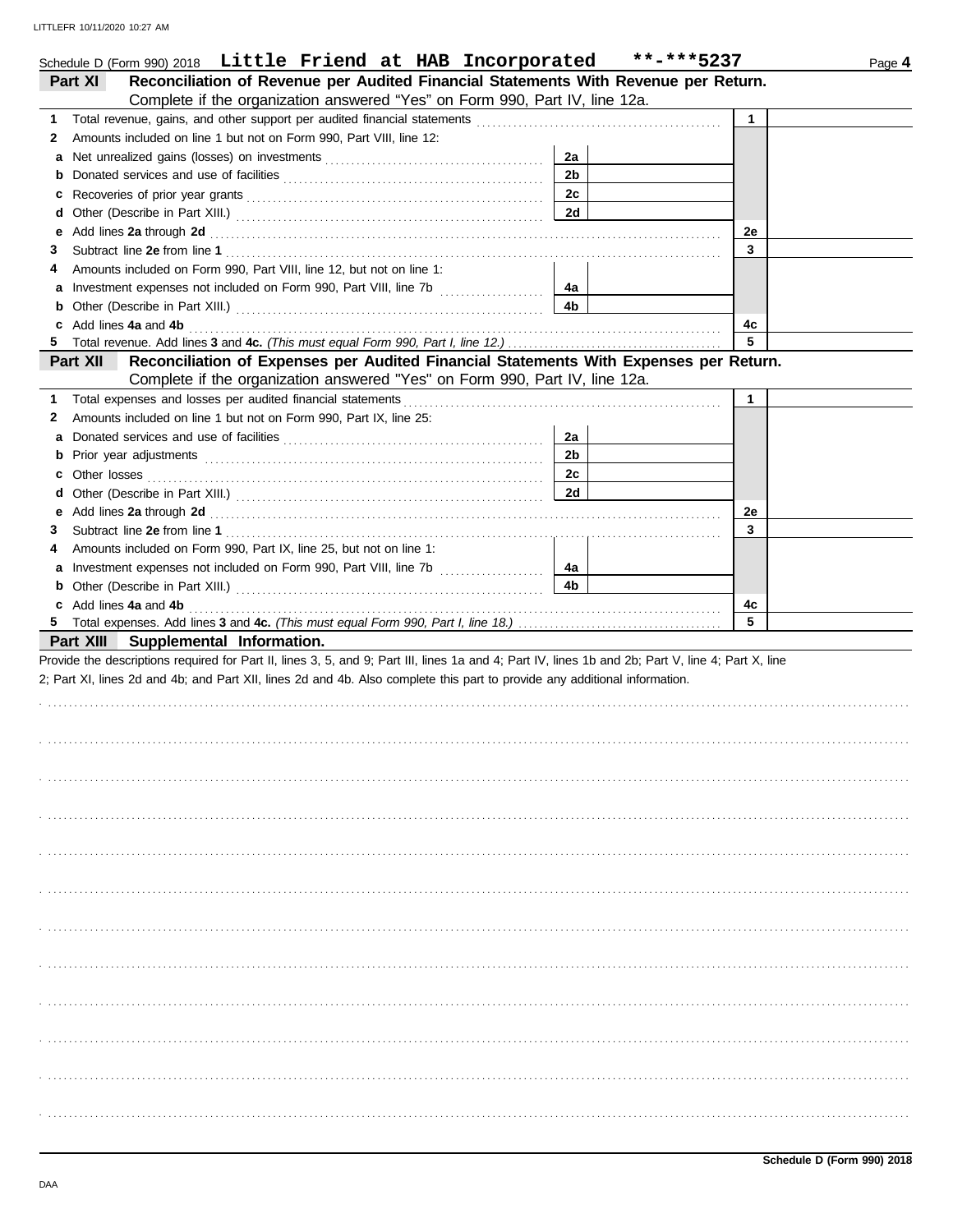|  |  | Schedule D (Form 990) 2018 Little Friend at HAB Incorporated<br>Part XIII Supplemental Information (continued) | **-***5237 | Page 5 |
|--|--|----------------------------------------------------------------------------------------------------------------|------------|--------|
|  |  |                                                                                                                |            |        |
|  |  |                                                                                                                |            |        |
|  |  |                                                                                                                |            |        |
|  |  |                                                                                                                |            |        |
|  |  |                                                                                                                |            |        |
|  |  |                                                                                                                |            |        |
|  |  |                                                                                                                |            |        |
|  |  |                                                                                                                |            |        |
|  |  |                                                                                                                |            |        |
|  |  |                                                                                                                |            |        |
|  |  |                                                                                                                |            |        |
|  |  |                                                                                                                |            |        |
|  |  |                                                                                                                |            |        |
|  |  |                                                                                                                |            |        |
|  |  |                                                                                                                |            |        |
|  |  |                                                                                                                |            |        |
|  |  |                                                                                                                |            |        |
|  |  |                                                                                                                |            |        |
|  |  |                                                                                                                |            |        |
|  |  |                                                                                                                |            |        |
|  |  |                                                                                                                |            |        |
|  |  |                                                                                                                |            |        |
|  |  |                                                                                                                |            |        |
|  |  |                                                                                                                |            | .      |
|  |  |                                                                                                                |            |        |
|  |  |                                                                                                                |            |        |
|  |  |                                                                                                                |            |        |
|  |  |                                                                                                                |            |        |
|  |  |                                                                                                                |            |        |
|  |  |                                                                                                                |            |        |
|  |  |                                                                                                                |            |        |
|  |  |                                                                                                                |            |        |
|  |  |                                                                                                                |            |        |
|  |  |                                                                                                                |            |        |
|  |  |                                                                                                                |            |        |
|  |  |                                                                                                                |            |        |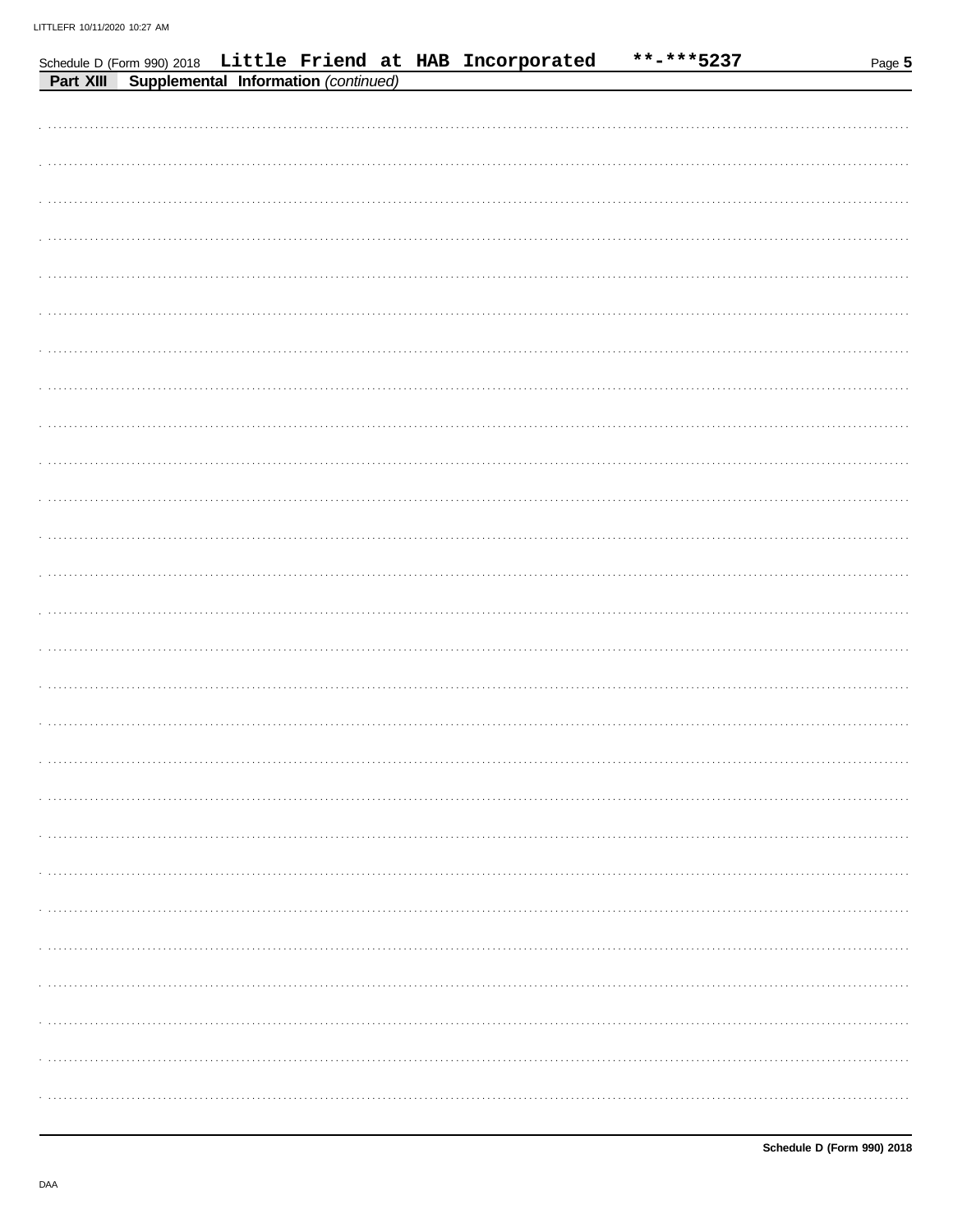**SCHEDULE O** (Form 990 or 990-EZ)

#### Supplemental Information to Form 990 or 990-EZ

Complete to provide information for responses to specific questions on Form 990 or 990-EZ or to provide any additional information. u Attach to Form 990 or 990-EZ.

u Go to www.irs.gov/Form990 for the latest information.

OMB No. 1545-0047

2018 Open to Public

Inspection

Department of the Treasury<br>Internal Revenue Service Name of the organization

Little Friend at HAB Incorporated

Employer identification number \*\*-\*\*\*5237

| Form 990 - Organization's Mission                                         |
|---------------------------------------------------------------------------|
| Little Friends is a five-day-a-week preschool which partners with parents |
| and guardians to develop curiosity, flexibility, and exploration in every |
| child. Little Friends accepts children from six weeks of age through age  |
| five. The curriculum includes a Music and Arts Integrated Program which   |
| provides each child the opportunity to develop personal motor skills,     |
| improve language skills, strengthen their capacity for critical thinking  |
| and problem solving, develop cultural awareness, and improve academic     |
| importance.                                                               |
|                                                                           |
| Form 990, Part VI - Material Differences in Voting Rights Explanation     |
| The program manager of the organization is a non-voting member.           |
|                                                                           |
| Form 990, Part VI, Line 6 - Classes of Members or Stockholders            |
| Members are elected from the community.                                   |
|                                                                           |
| Form 990, Part VI, Line 7a - Election of Members and Their Rights         |
| Members of the Board of Directors are elected. The Organization has a     |
| policy on conflicts of interest regarding board membership. A             |
| whistleblower policy is also in place.                                    |
|                                                                           |
| Form 990, Part VI, Line 7b - Decisions Subject to Approval of Members     |
| The Board meets to review policies and the financial workings of the      |
| organization. The BOD will review the tax return as well.                 |
|                                                                           |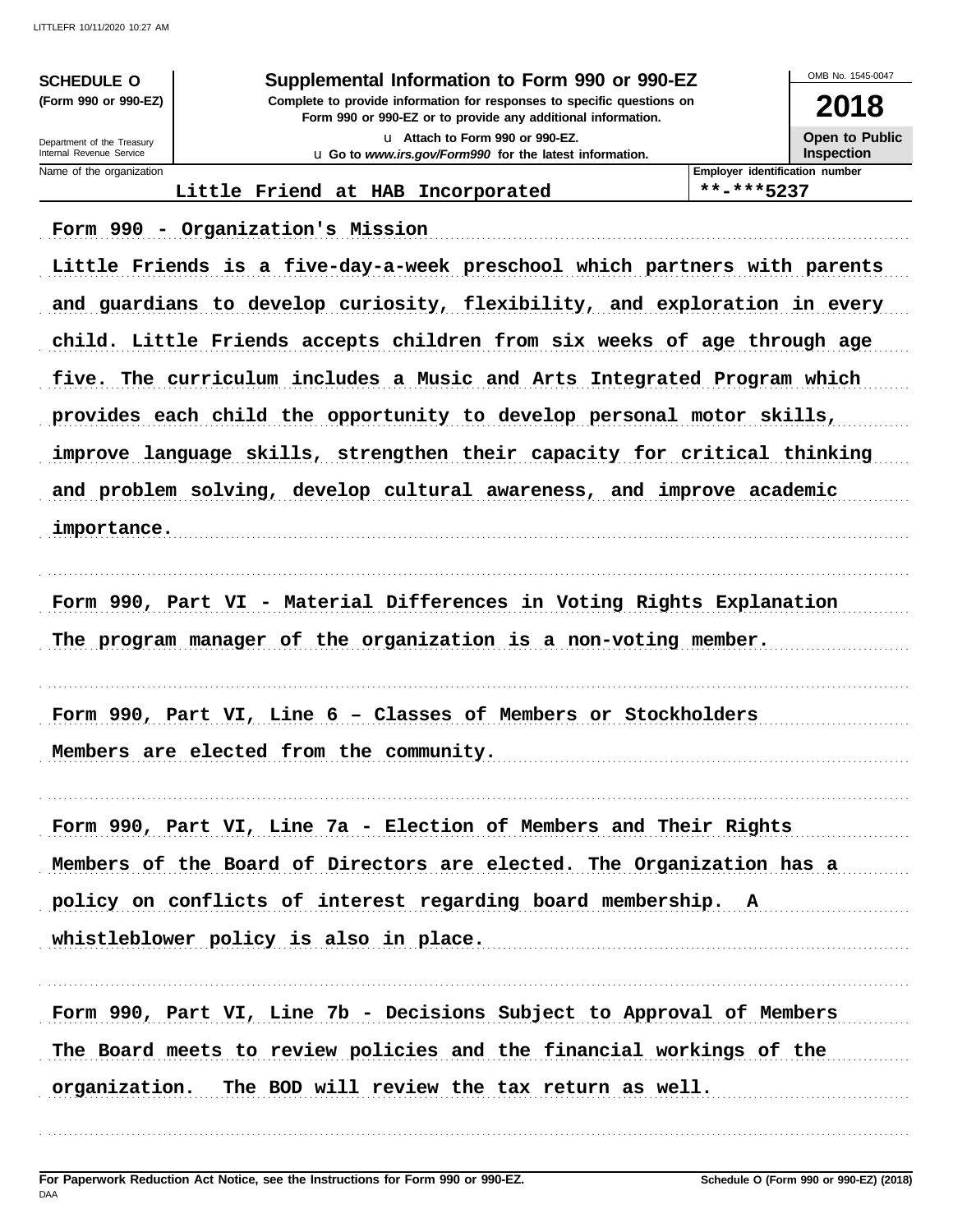| Schedule O (Form 990 or 990-EZ) (2018)                                      | Page 2                                       |
|-----------------------------------------------------------------------------|----------------------------------------------|
| Name of the organization<br>Little Friend at HAB Incorporated               | Employer identification number<br>**-***5237 |
| Form 990, Part VI, Line 8a - Documentation by Governing Body Explanation    |                                              |
| The organization is in its second year of operation. Minutes of meetings    |                                              |
| are available and documentation of decisions of the board of directors are  |                                              |
| available including documentation of new policies.                          |                                              |
| Form 990, Part VI, Line 8b - Documentation by Committee Explanation         |                                              |
| Minutes of meetings are kept by a secretary. All decisions are subject to   |                                              |
| review of the board of directors.                                           |                                              |
| Form 990, Part VI, Line 11b - Organization's Process to Review Form 990     |                                              |
| The Board of Directors will review the 990 before it is submitted to the    |                                              |
| They will review and approve it for submission.<br>IRS.                     |                                              |
| Form 990, Part VI, Line 12c - Enforcement of Conflicts Policy               |                                              |
| Potential conflicts of interest are reviewed by the Board of Directors.     |                                              |
| Form 990, Part VI, Line 19 - Governing Documents Disclosure Explanation     |                                              |
| Governing documents for the organization are available for review as paper  |                                              |
| documents which may be obtained from the Program manager in their main      |                                              |
| The office is open Monday through Friday during the school year.<br>office. |                                              |
| The organization follows the schedule of Duval Schools in Florida.          |                                              |
|                                                                             |                                              |
|                                                                             |                                              |
|                                                                             |                                              |
|                                                                             |                                              |
|                                                                             |                                              |
|                                                                             |                                              |

Page 1 of 1 Schedule O (Form 990 or 990-EZ) (2018)